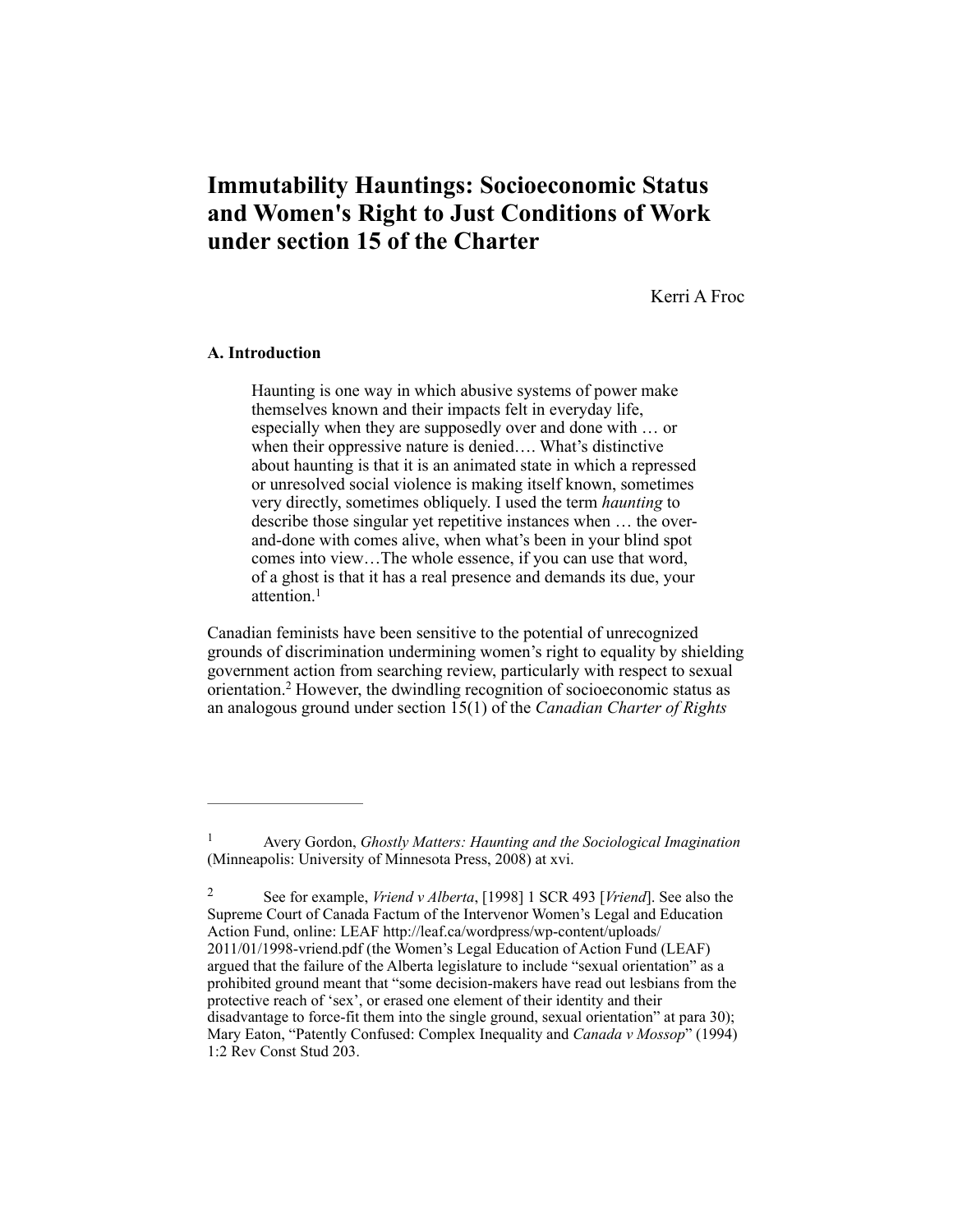and Freedoms<sup>3</sup> seems to have received less sustained analysis in terms of how it might affect women's rights.<sup>4</sup> It is possible that this recognition was not regarded as critical to women's success in constitutional equality litigation, given instances where courts have accepted women's economic disparities as indicia of their sexual inequality. 5

Despite the seeming integration of economic matters into analyses of sex discrimination, the success of women's claims to just working conditions under the *Charter* has been mixed. Some initial positive decisions have been overshadowed by later decisions refusing to recognize discrimination against

<sup>4</sup> But see Martha Jackman, "Constitutional Contact with the Disparities in the World: Poverty as a Prohibited Ground of Discrimination Under the Canadian Charter and Human Rights Law" (1994) 2:1 Rev Const Stud 76 at 110 (the author discusses the lower court decision in *Thibaudeau v The Queen,* [1994] FCJ 577, containing "the suggestion that legislation which adversely affects the poor cannot also be challenged by poor women on sex equality grounds unless they suffer some distinct gender-based harm." Citing Bruce Porter, she observes that the result is the reach of sex equality under section 15 being circumscribed "because of the complex and intersecting nature of their claims").

Part I of the *Constitution Act, 1982,* being Schedule B to the *Canada Act 3 1982* (UK), 1982, c 11 [*Charter*] (section 15(1) reads, "Every individual is equal before and under the law and has the right to the equal protection and equal benefit of the law without discrimination and, in particular, without discrimination based on race, national or ethnic origin, colour, religion, sex, age or mental or physical disability").

See for example, *Moge v Moge,* [1992] 3 SCR 813 (regarding the need for 5 spousal support to take into account women's economic inequality and the feminization of poverty); *Peter v Beblow*, [1993] 1 SCR 980 [*Peter*]; *Kerr v Baranow,*  2011 SCC 10 [*Kerr*]. In both *Peter* and *Kerr* the Court recognized the non-owning common law spouse's contribution to family property through provision of domestic services because to do otherwise "systematically devalues the contributions which women tend to make to the family economy. It has contributed to the phenomenon of the feminization of poverty … " at 993 of *Peter,* cited at para 42 of *Kerr*. See also *Falkiner v Ontario (Minister of Community and Social Services)* (2000), 212 DLR (4th) 633 (ONCA) [*Falkiner*] (one of the few *Charter* cases taking an integrated approach to women's social and economic inequality. It concerned the discriminatory impact of "spouse in the house" regulations on single mothers wherein the Ontario Court of Appeal recognized "receipt of social assistance" as an analogous ground. In part, the Court recognized this analogous ground because "the economic disadvantage suffered by social assistance recipients is only one feature of and may in part result from their historical disadvantage and vulnerability" (at para 88). Receipt of social assistance, sex, and marital status were all considered pertinent axes of discrimination for the purposes of the *Charter* analysis).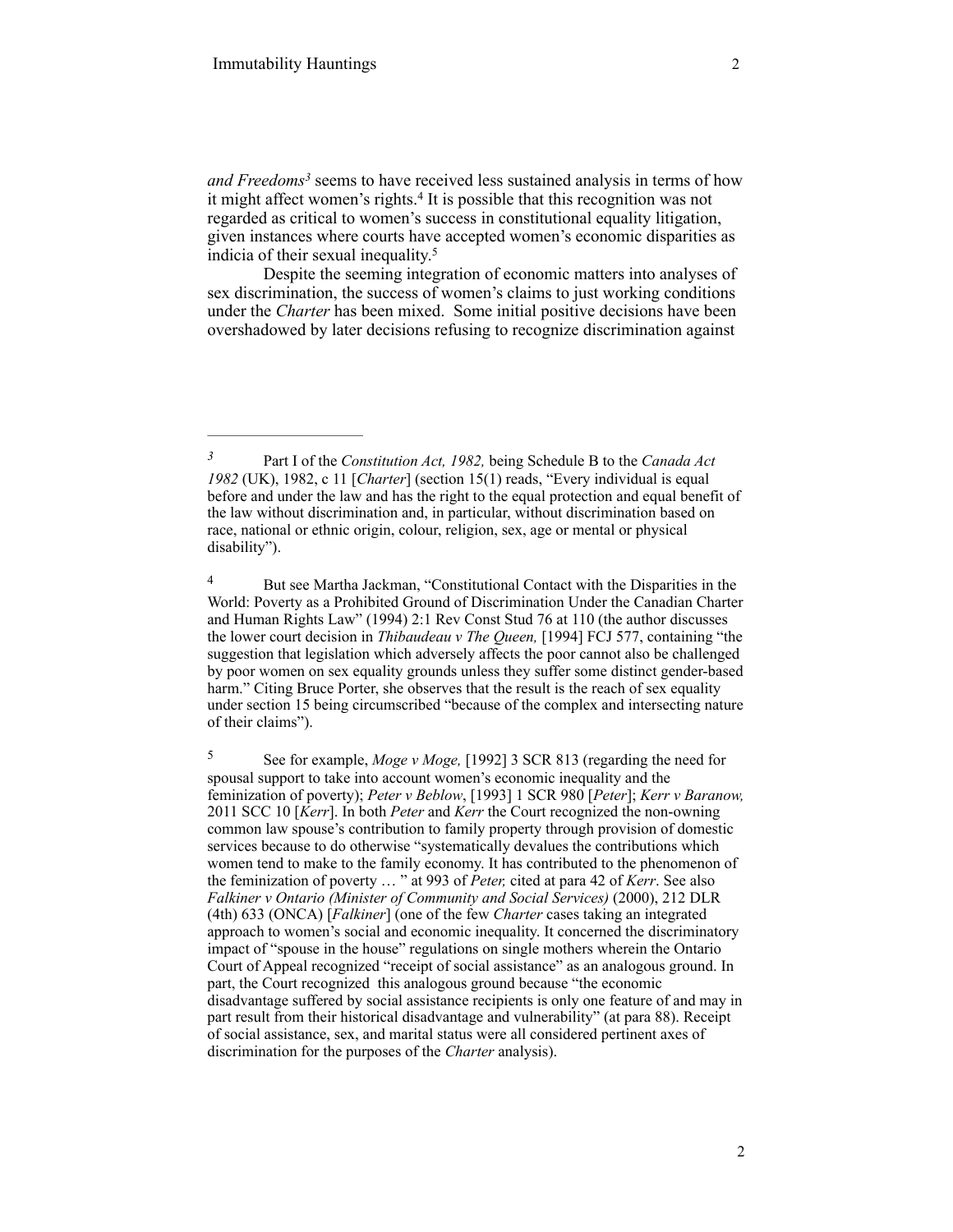"women's work"<sup>6</sup> as sex discrimination. I will argue that *Charter* cases involving women's work have been haunted by court findings that socioeconomic status is not an analogous ground of discrimination under section 15(1), relying heavily on its purported lack of "immutability."<sup>7</sup> That is, much like the courts' claim that living in poverty or receiving social assistance is not who poor people *are* but what they *do,* similar analytic separations have been used to deny women's claims that unjust treatment of women's work constitutes discrimination, despite the explicit proscriptions in

… domestic work, that is, paid or unpaid housework, child care, and elder care performed in private homes .… Women's work also commonly refers to certain occupations and professions such as nursing, teaching, social work, and clerical work … Two-thirds of the women employed in the United States work in occupations that are heavily concentrated with women workers (e.g., clerical, hospital, garment, microelectronic, private household, food service, retail trade, child care, and cosmetology). As Judith Lorber noted, despite the appearance of integration in the public workplace, there is marked segregation and stratification of specific jobs according to gender, race, and ethnicity … The distinction between "productive" (i.e., men doing real work for wages) and "nonproductive" workers (i.e., women supporting, raising, and rehabilitating those wage workers) resulted in a devaluation of women's work in the home and has also been reflected in the devaluation of women in the employed workforce [at 298, citations omitted]).

Women's work could also be considered as the particular way in which women perform paid employment in light of their role in providing care for children, spouses, and others. That is, there are gaps in paid employment due to child bearing and caregiving. Women also have constraints on their abilities to work during certain times during the day and week and they work part-time as a result of these obligations.

<sup>7</sup> The reference to "immutability" in relation to analogous grounds originally appears in the first section 15 case, *Andrews v Law Society of British Columbia,*  [1989] 1 SCR 143 [*Andrews*] (LaForest J, dissenting in part, agreed that citizenship qualified as an analogous ground, because it was "a personal characteristic which shares many similarities with those enumerated in s. 15. The characteristic of citizenship is one typically not within the control of the individual and, in this sense, is immutable" at para 67).

Deanne K Hilfinger Messias et al, "Defining and Redefining Work: Implications for 6 Women's Health" (1997) 11:3 Gender and Society 296. By women's work, I adopt the authors' definition: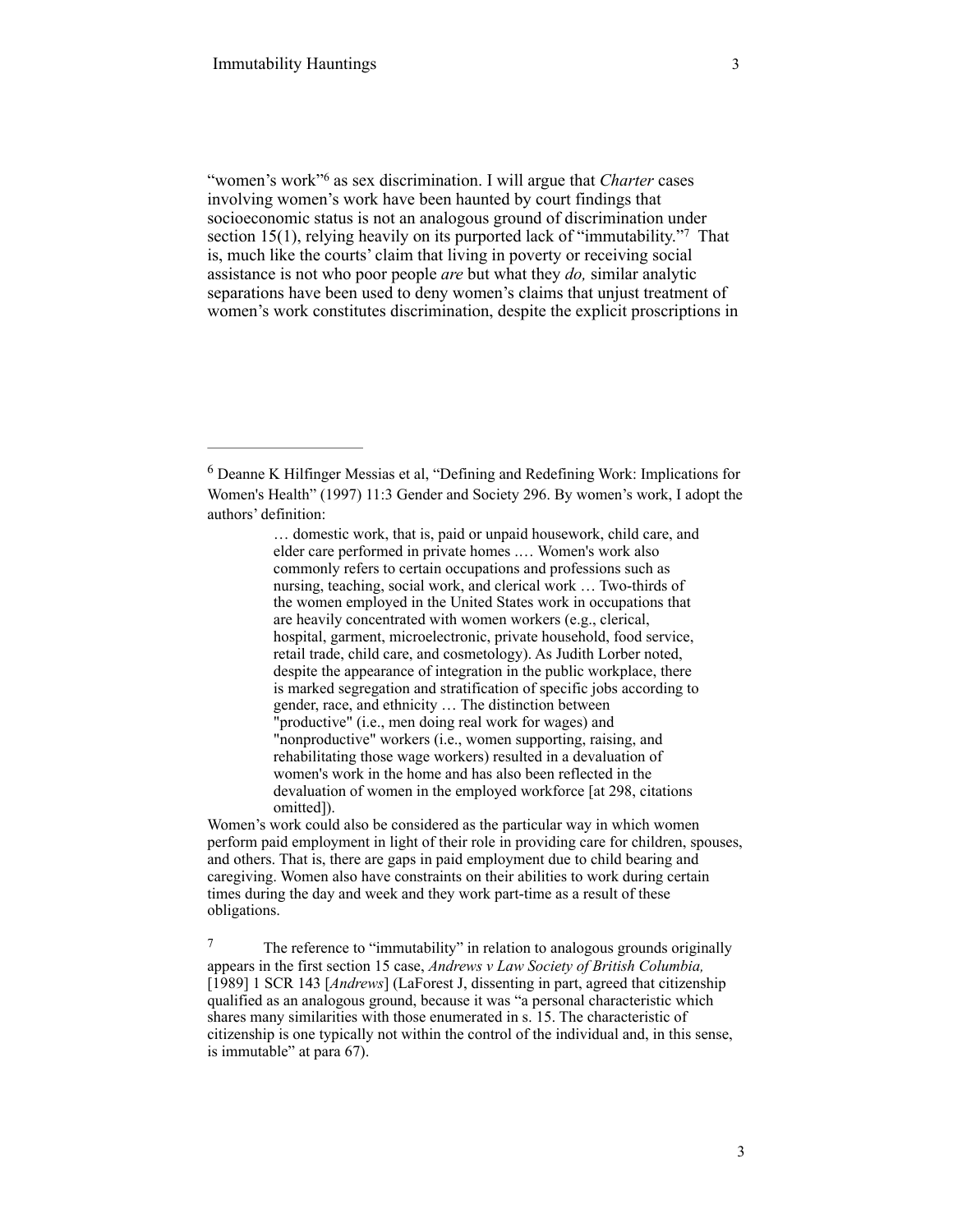section 15(1) and section 28 of the *Charter* against discrimination on the basis of sex and gender. 8

I will first outline the contours of this status/conduct dichotomy in Canadian law and the use of immutability to determine the existence of analogous grounds under section 15(1), focusing specifically on grounds related to socioeconomic status. I will show that whereas the test for analogous grounds was initially sensitive to social relations of power and the need for a social and historical contextualization, the analysis eventually hardened into a status/conduct binary. Consequently, inclusion as an analogous ground was overdetermined by considerations of "immutability" and membership in a "discrete and insular" minority group. Grounds enumerated and analogous were, instead, naturalized as things that just 'are' rather than as constituted by social structures that regulate the performance of identity through their coercive power. Instead, performative behaviour of legal subjects within these regimes was deemed to be extrinsic "conduct" and thus not relevant to the notion of a ground.

Second, I will show how the language of immutability and its group descriptor, "discrete and insular minorities," haunts cases concerning women's right to just conditions of work. I will show that the courts are separating what they see as negative treatment based on the immutable "status" of biological sex (as in *Brooks v Canada Safeway Ltd*,<sup>9</sup> Janzen v *Platy Enterprises Ltd,* <sup>10</sup> and *British Columbia (Public Service Employee Relations Commission)*  $\nu$  *BCGSEU*<sup>11</sup>) and mutable, gendered, "conduct" (such

Section 28 states: "Notwithstanding anything in this *Charter*, the rights and 8 freedoms referred to in it are guaranteed equally to male and female persons." Arguably, the reference to "female persons" in section 28 includes their gender, and in any event, the Court on many occasions, appears to use sex and gender interchangeably when referencing protection afforded under section 15(1). See for example, *Benner v Canada (Secretary of State),* [1997] 1 SCR 358; *Granovsky v Canada (Minister of Employment and Immigration),* 2000 SCC 28 [*Granovsky*] ; *Auton (Guardian ad litem of) v British Columbia (AG),* 2004 SCC 78; *Sauvé v Canada (Chief Electoral Officer),* 2002 SCC 68 [*Sauvé*]; *Egan v Canada*, [1995] 2 SCR 513 [*Egan*]; *Canada (AG) v Hislop,* 2007 SCC 10; *Gosselin v Quebec (AG),*  2002 SCC 84 [*Gosselin*]; *Reference re Same-Sex Marriage*, 2004 SCC 79; *Lavoie v Canada,* 2002 SCC 23 (the significance of the distinction between the two concepts is discussed below).

 <sup>[1989] 1</sup> SCR 1219 [*Brooks*]. <sup>9</sup>

 <sup>[1989] 1</sup> SCR 1252 [*Janzen*]. <sup>10</sup>

 <sup>[1999] 3</sup> SCR 3 [*Meiorin*]. *Brooks, Janzen* and *Meiorin* are not *Charter* <sup>11</sup> cases, but since they represent the few cases in which "adverse effects" discrimination on the basis of sex has been recognized by the Court, I believe it is important to include them in this critical analysis. Further, *Brooks,* in particular, referenced *Charter* jurisprudence and it was evident that the Court intended the application of the principles it enunciated to the *Charter.*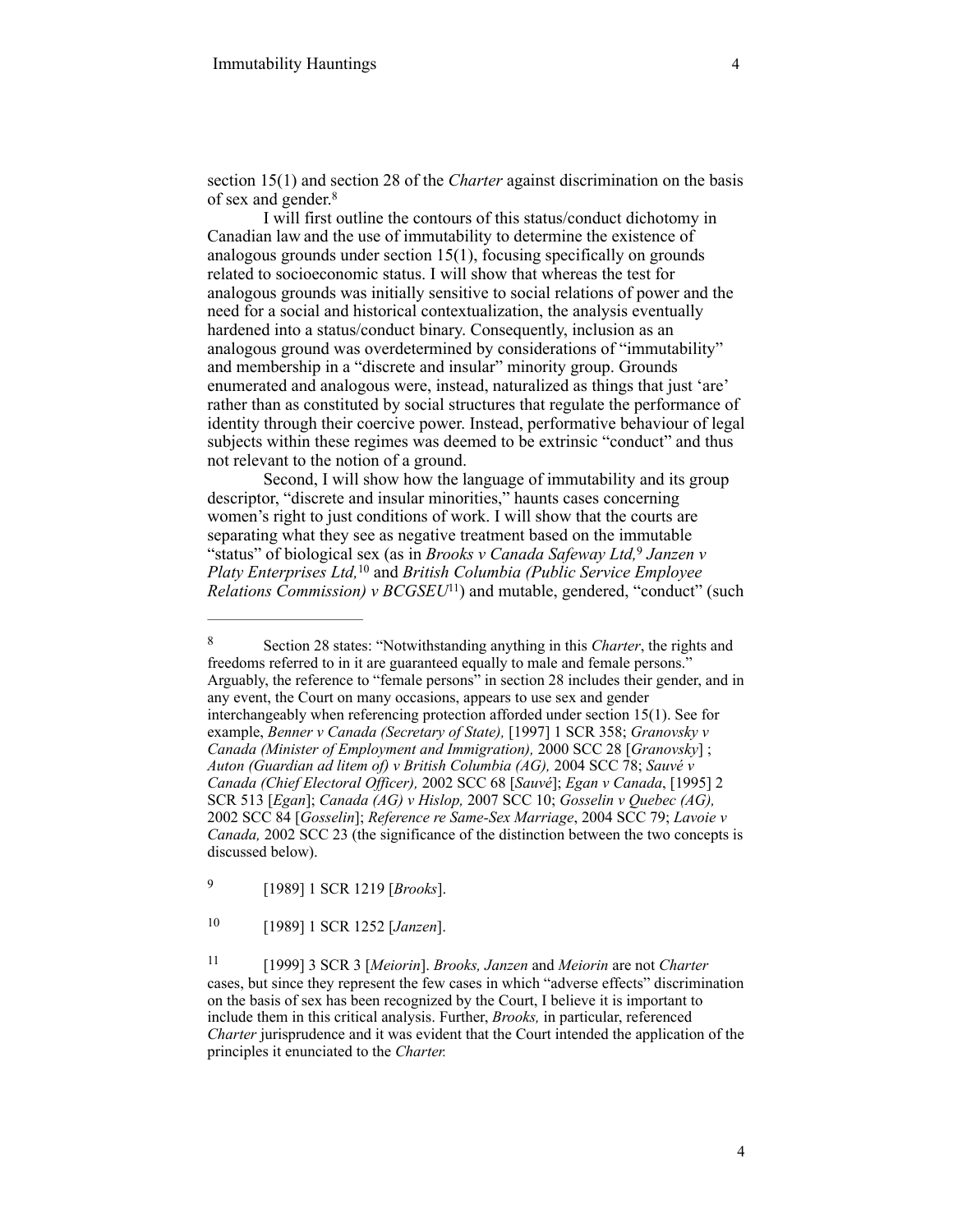as having one's paid work influenced by unpaid caregiving responsibilities or being employed in occupationally segregated workplaces, as in *Canada (AG) v Lesiuk*, <sup> $[2$ </sup> and *Health Services and Support – Facilities Subsector Bargaining Assn v British Columbia*<sup>13</sup>). By recognizing discrimination only in the former cases, the courts reproduced what has become the conventional analysis: denying socioeconomic status as an analogous ground within section 15(1) and depriving section 15(1) of effective application in many of the most critical areas of inequality for women.<sup>14</sup>

2007 SCC 27 [*BC Health Services*]. <sup>13</sup>

<sup>14</sup> Some of the cases concerning analogous grounds and some of the women's work cases that I will be examining have been the subject of convincing arguments by feminist theorists that the Court is employing the notion of choice to deny women`s claims. That is, it has assumed that ability to exercise choice, any choice, is coextensive with equality. See for example, Sonia Lawrence, "Harsh, Perhaps Even Misguided: Developments in *Law*, 2002" (2003) 20 SCLR (2d) 9; Rebecca Johnson, *Taxing Choices: the Intersection of Class, Gender, Parenthood, and the Law* (Vancouver: UBC Press, 2002); and Diana Majury, "Women are Themselves to Blame" in Fay Faraday, Margaret Denike & Kate Stephenson, eds, *Making Equality Rights Real: Securing Substantive Equality under the Charter* (Toronto: Irwin Law, 2006) 219. They describe how the Court's decontextualized and formalistic approach to equality elides the various gendered, racial, economic and other social constraints upon the manner in which choice is exercised and engages in blaming women for any inequality they face rather than acknowledging that true choice is only available in conditions of equality. I believe that these feminist analyses, while complimentary to mine, are not exactly the same. First, "choice" as a rhetorical construct does not exclusively map on to conduct and "no choice" on to status in the Court's framework (see Robert Leckey, "Chosen Discrimination" (2002) 18 SCLR (2d) 445 at 449). With respect to analogous grounds, the Supreme Court in *Corbiere v Canada (Minister of Indian and Northern Affairs),* [1999] 2 SCR 203 [*Corbiere*] defined the concept of constructive immutability (essentially a "status" designation), as based on fundamental decisions about identity and personhood. In *Corbiere,* as it did earlier in *Miron v Trudel,* [1995] 2 SCR 418 [*Miron*], the majority recognized that choice as to the status represented by the analogous ground (Aboriginality-residence and marital status, respectively) may be constrained, but it did not go so far as to say no choice was involved, nor did it say so with respect to sexual orientation in *Egan,* above note 8*.* With respect to the cases I will be examining below concerning women's work, "choice" does not completely explain the outcomes. For instance, it was explicitly dismissed as an applicable analytic prism in *Brooks,* above note 9 and not considered at all, even by implication, in *BC Health Services, ibid*. Therefore, I see my analysis as a supplement for previous feminist constitutional work done with respect to choice, to provide some thoughts about *why* choice is such an active factor in some women's work cases (namely, that the construction of the issue as "conduct" plays a role), and in other cases it is completely disregarded or minimized.

<sup>&</sup>lt;sup>12</sup> 2003 FCA 3 (FCA) [*Lesiuk*], leave to appeal to SCC refused, 29642 (7 March 2003).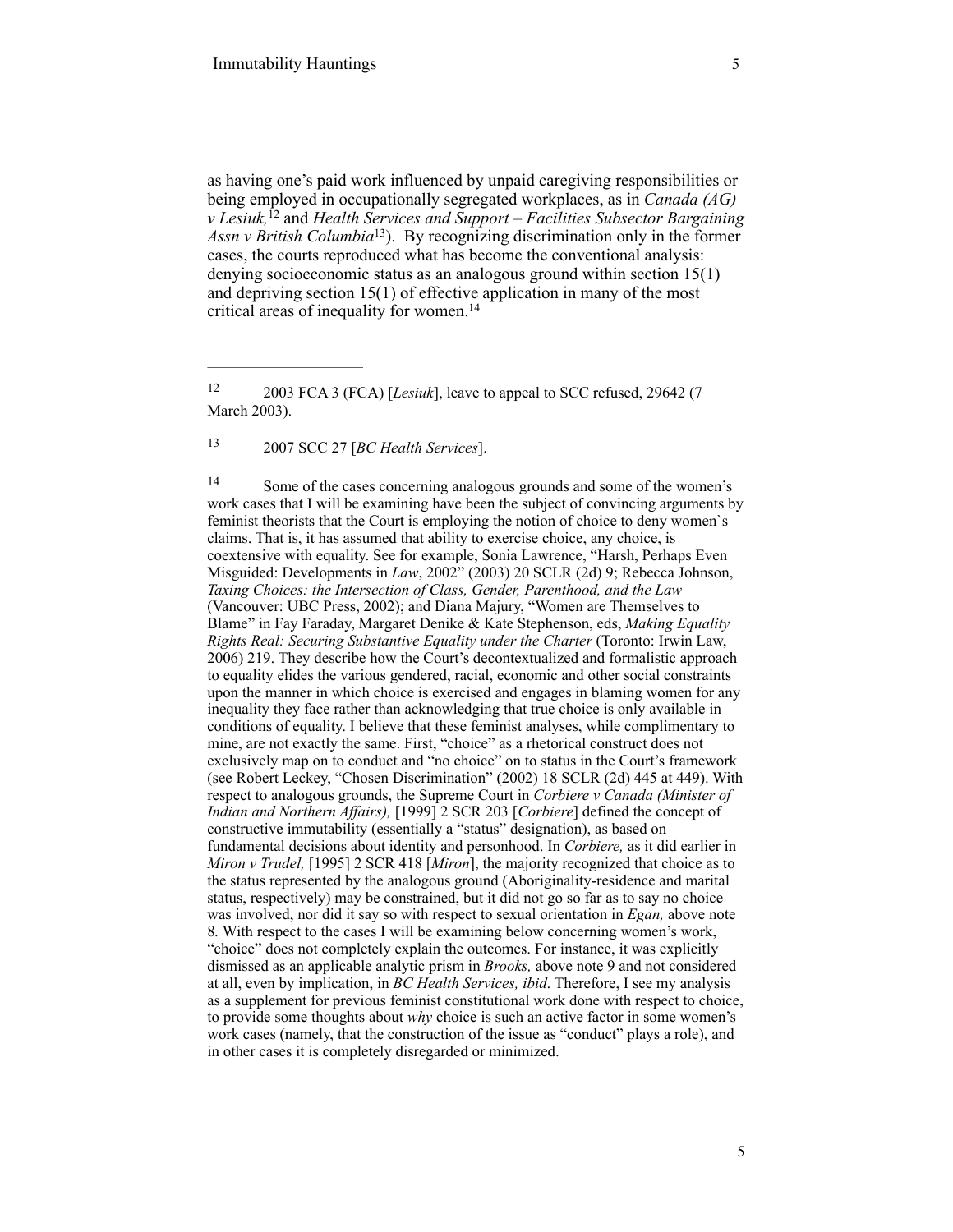David Eng has observed that in the contemporary "colorblind age … race appears... as only ever disappearing"; it is acknowledged only to dismiss its relevance. He therefore asks, "As race disappears, how will the law ever come to see it?" $15$  We might ask in our own country, which also purports to be colourblind (or 'multicultural'), 'tolerant' of racial, sexual, and religious difference,  $16$  and where feminism is "dead" because equal opportunity has triumphed<sup>17</sup>: how will the *Charter* know gender when it sees it? Therefore, in the third part of this paper I will seek to destabilize the status/conduct dichotomy in order to permit the law to "see gender" in the context of women's work, not only theoretically but as a practical matter. How, when, and where women perform their labour, as well as how they are perceived while working, cannot be delinked from their gender, and both are, in fact, mutually constitutive. Recognizing this ineffable reality in *Charter* law would refocus the analysis from stultifying, decontextualized examinations of how closely a legal distinction affecting women's work maps onto sex-based differences (does it affect all women and only women?), and instead focus on how systems of economic and gender subordination construct women performing gendered work as non-workers, aberrant workers, or 'undeserving' workers, and how their legal expression thus constitutes a violation of section 15 and section 28.This will necessarily require that immutability be reconsidered as a critical element in analogous grounds analyses, and that socioeconomic status be given its due.

David Eng, *The Feeling of Kinship: Queer Liberalism and the Racialization* <sup>15</sup> *of Intimacy* (Durham: Duke University Press, 2010) at 33.

See Sunera Thobani, *Exalted Subjects: Studies in the Making of Race and* <sup>16</sup> *Nation in Canada* (Toronto: University of Toronto Press, 2007) at 148 (the author provides a critique of tolerance as reinscribing white supremacy).

<sup>&</sup>lt;sup>17</sup> "Is Feminism Dead?", *Time* (29 June 1998) online: Time [www.time.com.](http://www.time.com) This question is a recurring theme in the Canadian media context as well. See for example, Karen von Hahn, "It's Official: Feminism is Out of Style", *Globe and Mail*  (26 January 2008) online: The Globe and Mail www.theglobeandmail.com.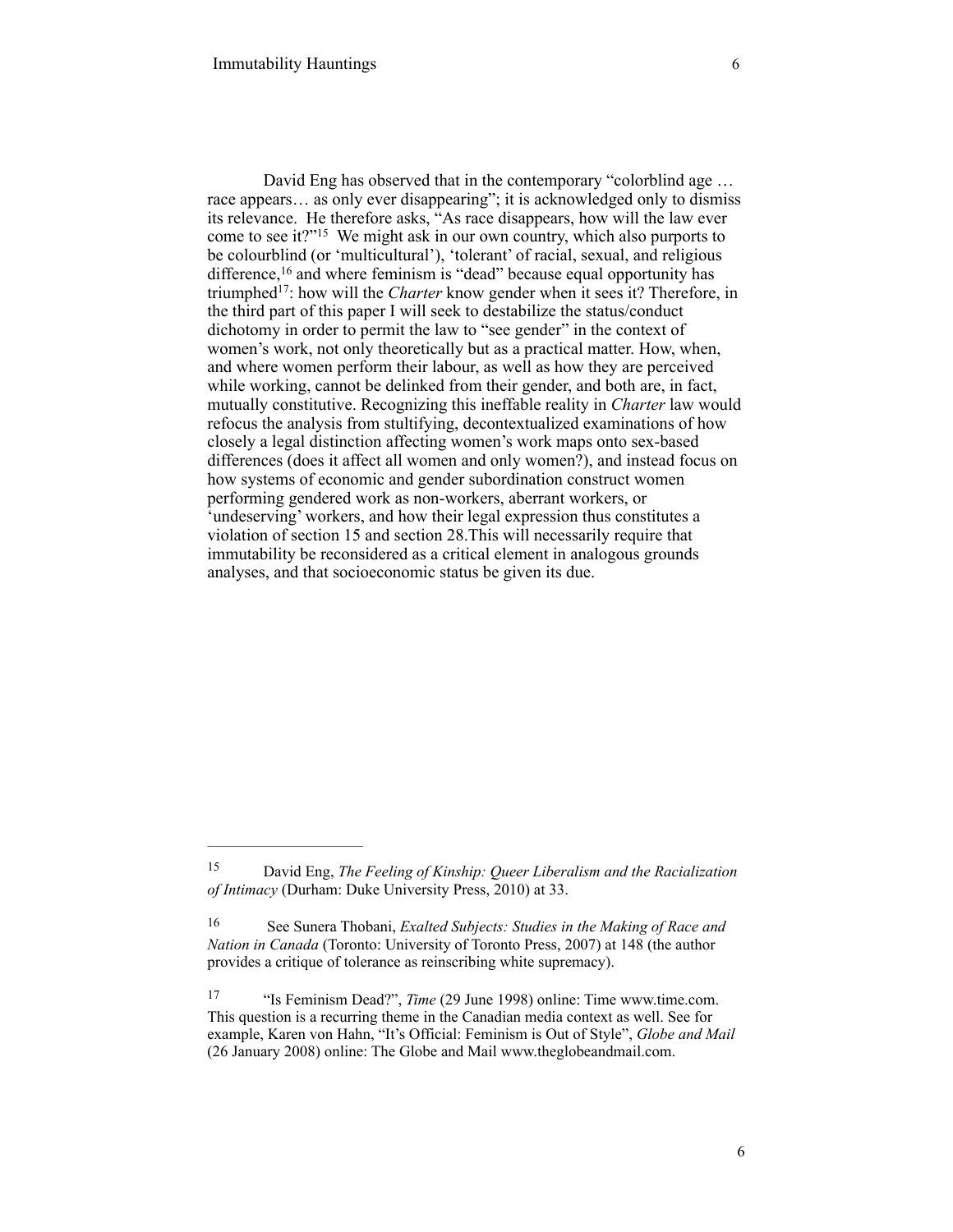### **B. The status/conduct dichotomy in law**

## **1) Analogous grounds generally**

An often quoted passage from Professor Peter Hogg encapsulates the Manichean separation of status, characteristics thought to be fixed (immutable) and "inherent" to individuals, from conduct, expressive and performative behaviour,  $18$  in identifying analogous grounds:

[The enumerated grounds] are not voluntarily chosen by individuals, but are an involuntary inheritance. They describe *what a person is rather than what a person* does. What is objectionable about using such characteristics as legislative distinctions is that consequences should normally follow *what* people do rather than what they are. It is morally wrong to impose a disadvantage on a person by reason of a characteristic that is outside the person's control. 19

However, despite Hogg's pronouncement having a seemingly timeless and self-evident quality, this understanding of analogous grounds arose from contested judicial terrain.

*Andrews v Law Society of British Columbia*<sup>20</sup> first articulated the notion of analogous grounds as a way to limit the potentially expansive scope of section 15(1) so that it did not apply to every possible distinction made under legislation. In *Andrews*, the notion of analogous grounds was only briefly discussed, despite the fact that a non-enumerated ground was the subject of the case. Justice McIntyre, for the majority, pronounced the association of discrimination with:

… a distinction, whether intentional or not but based on *grounds relating to personal characteristics of the individual or group*, which has the effect of imposing burdens, obligations, or disadvantages on such individual or group not imposed on

<sup>&</sup>lt;sup>18</sup> Diana Meier, "Gender Trouble in the Law: Arguments Against the Use of Status/Conduct Binaries in Sexual Orientation Law" (2008) 15 Wash & Lee JCR & Soc Just 147 at 163 [Meier] (explains the correspondence between the immutable/ mutable binary and status/conduct, although, "[c]ourts have never really explained why they associate immutability with status and mutability with conduct. It seems as if conceptually 'conduct' denotes that which is willed and thus capable of change or proscription; 'Status' denotes that which is innate and acquired").

<sup>&</sup>lt;sup>19</sup> *Constitutional Law of Canada, 2011 Student Edition (Toronto: Carswell,* 2011) at 55 [emphasis added].

*Andrews* above note 7. 20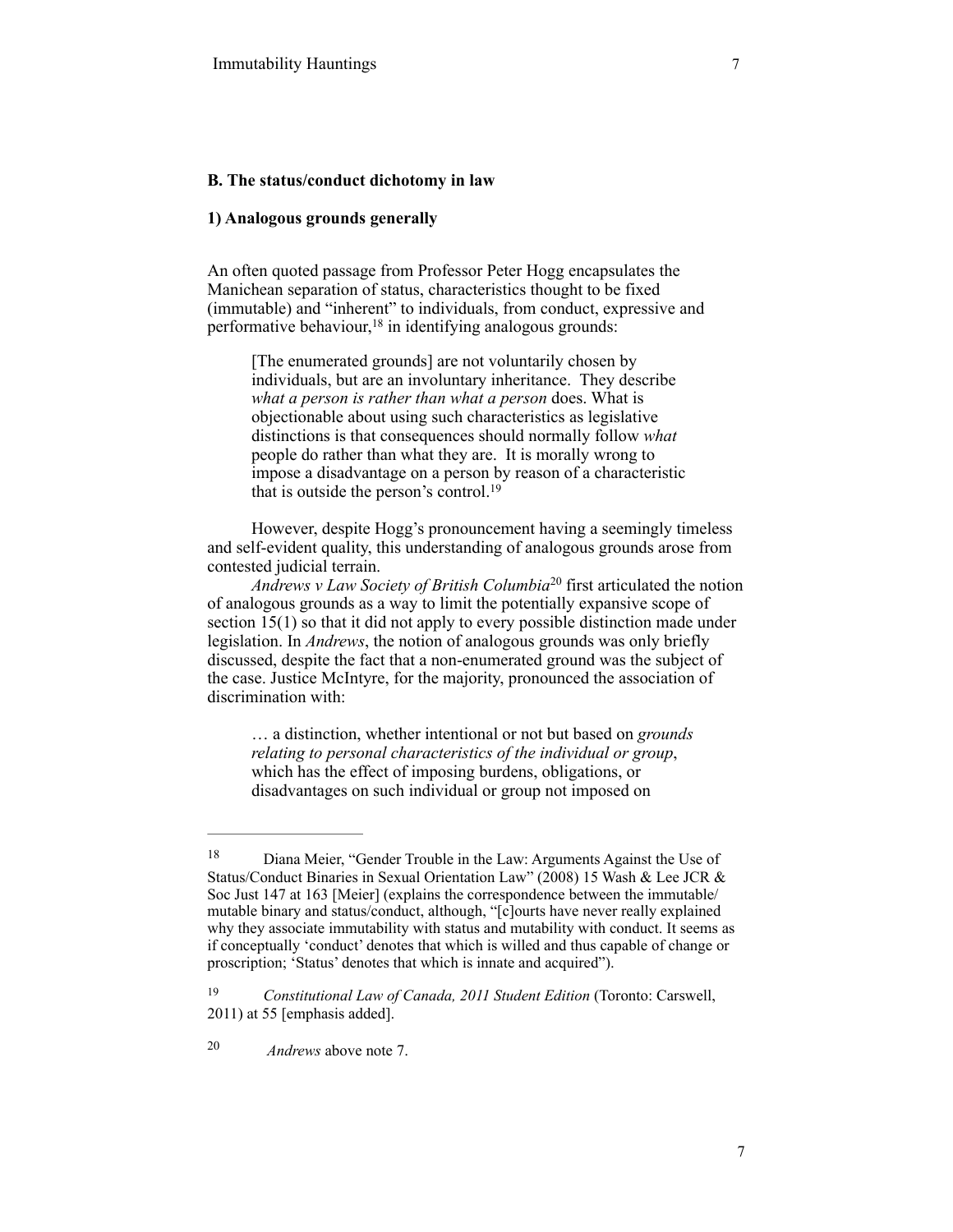others, or which withholds or limits access to opportunities, benefits and advantages available to other members of society.<sup>21</sup>

In finding that citizenship is an analogous ground, he noted that: "Noncitizens, lawfully permanent residents of Canada, are—in the words of the U.S. Supreme Court in *United States v Carolene Products Co* ….. —a good example of a 'discrete and insular minority' who come within the protection of s.  $15.^{\prime\prime}$ <sup>22</sup> Justice Wilson elaborated in her concurring decision that "discrete" and insular minorities," are "those groups in society to whose needs and wishes elected officials have no apparent interest in attending," and consequently, "will continue to change with changing political and social circumstances."<sup>23</sup> This seems to allow for fluidity within the grounds of discrimination and for an inquiry into the social relations of power, both historically and in present day, as well as into the relative ability of a subordinated group to marshal the will of the legislature to effect change. In contrast, La Forest J's concurring decision describes an analogous ground "as a characteristic of personhood not alterable by conscious action and in some cases not alterable except on the basis of unacceptable costs," and, thus, a world apart from Wilson and McIntyre JJ's contextual notions of "discrete and insular minorities" that consider social condition.

This division was again present in *Egan v Canada*,<sup>24</sup> wherein L'Heureux-Dubé J, in dissent, rejected the notion of analogous grounds entirely. Instead, she advocated in favour of an approach that would evaluate the discriminatory impact of government action on the social vulnerability of groups, warning that in "looking at the grounds for the distinction instead of at the impact of the distinction on particular groups, we risk undertaking an analysis that is distanced and desensitized from real people's real experiences." $25$  Justices Cory and Iacobucci, in dissent, pointed to the (still) flexible concept of "discrete and insular minorities" as one factor to be

 *Ibid* at 152, citing J H Ely, *Democracy and Distrust: A Theory of Judicial* <sup>23</sup> *Review* (Cambridge: Harvard University Press, 1980).

*Egan*, above note 8. <sup>24</sup>

 *Ibid* at 552. See also *Vriend*, above note 2 at para 186, citing *Miron*, above 25 note 14 (Justice L'Heureux-Dubé rejected the necessity of analogous grounds being based on "innate" characteristics and instead supported the "much more varied and comprehensive approach to the determination of whether a particular basis for discrimination is analogous to those grounds enumerated in s. 15(1)").

<sup>&</sup>lt;sup>21</sup> *Ibid* at 174 [emphasis added].

*Ibid* at 183. <sup>22</sup>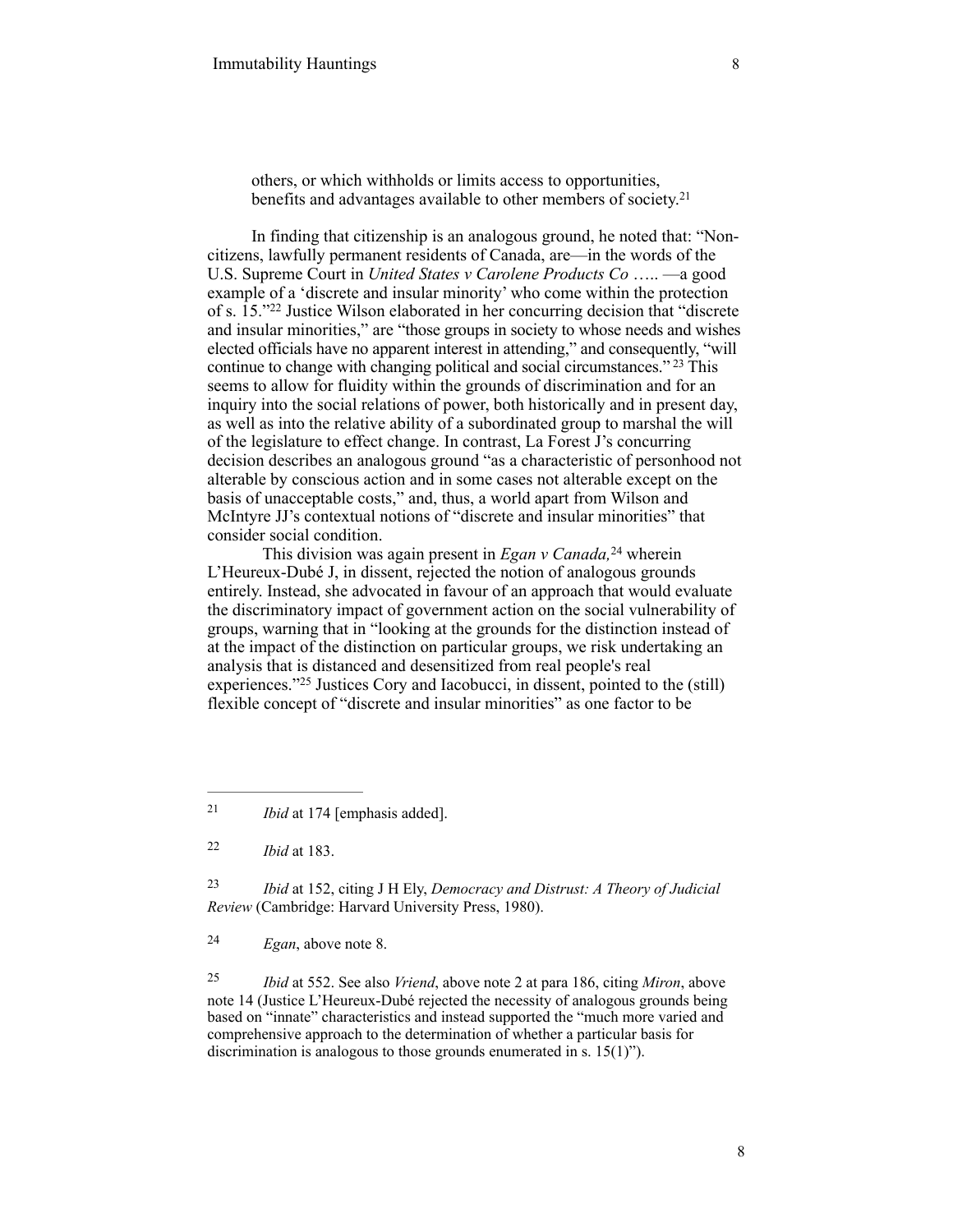considered in deciding analogous grounds based on personal characteristics,<sup>26</sup> but LaForest J now held the pen for the majority decision. While not referring to immutability directly, he indicated that sexual orientation met the test for an analogous ground on the basis that it was a "deeply personal characteristic that is either unchangeable or changeable only at unacceptable personal costs."<sup>27</sup> In doing so, he cited his decision in *Canada (AG)* v *Ward*, <sup>28</sup> in which his basis for distinction in the analogous grounds approach was "what one is against what one does, at a particular time."29

The two camps on analogous grounds faced off again in *Miron v Trudel.*<sup>30</sup> Justice McLachlin (as she then was), for the majority, undertook a sensitive, contextual analysis in which the assessment of marital status as an analogous ground appeared to be wrapped into the discussion as to whether the distinction engaged the purpose behind section 15(1). She found that enumerated and analogous grounds were "ready indicators of discrimination," and that they:

> … serve as a filter to separate trivial inequities from those worthy of constitutional protection. They reflect the overarching purpose of the equality guarantee in the *Charter* to prevent the violation of human dignity and freedom by

*Ibid* at 528. 27

<sup>28</sup> [1993] 2 SCR 689 [*Ward*]. See also Nicole LaViolette, "The Immutable Refugees: Sexual Orientation in *Canada (AG) v Ward*" (1997) 55 UT Fac L Rev 1 (an excellent article concerning *Ward*, challenging the appropriateness of immutability determining a refugee's membership in a particular social group. In making this argument, the author relies in part on the lack of consensus about immutability in the Supreme Court section 15(1) *Charter* jurisprudence).

*Ibid* at 738-39. 29

*Miron*, above note 14. <sup>30</sup>

 $E_{\text{g}}$  Egan, above note 8 at 601. Interestingly, these two judges took the opportunity in their analysis to reject the status/conduct distinction in the determination of analogous grounds:

<sup>[</sup>h]omosexual couples as well as homosexual individuals have suffered greatly as a result of discrimination. Sexual orientation is more than simply a 'status' that an individual possesses. It is something that is demonstrated in an individual's conduct by the choice of a partner. The *Charter* protects religious beliefs and religious practice as aspects of religious freedom. So, too, should it be recognized that sexual orientation encompasses aspects of 'status' and 'conduct' and that both should receive protection. Sexual orientation is demonstrated in a person's choice of a life partner, whether heterosexual or homosexual. It follows that a lawful relationship which flows from sexual orientation should also be protected.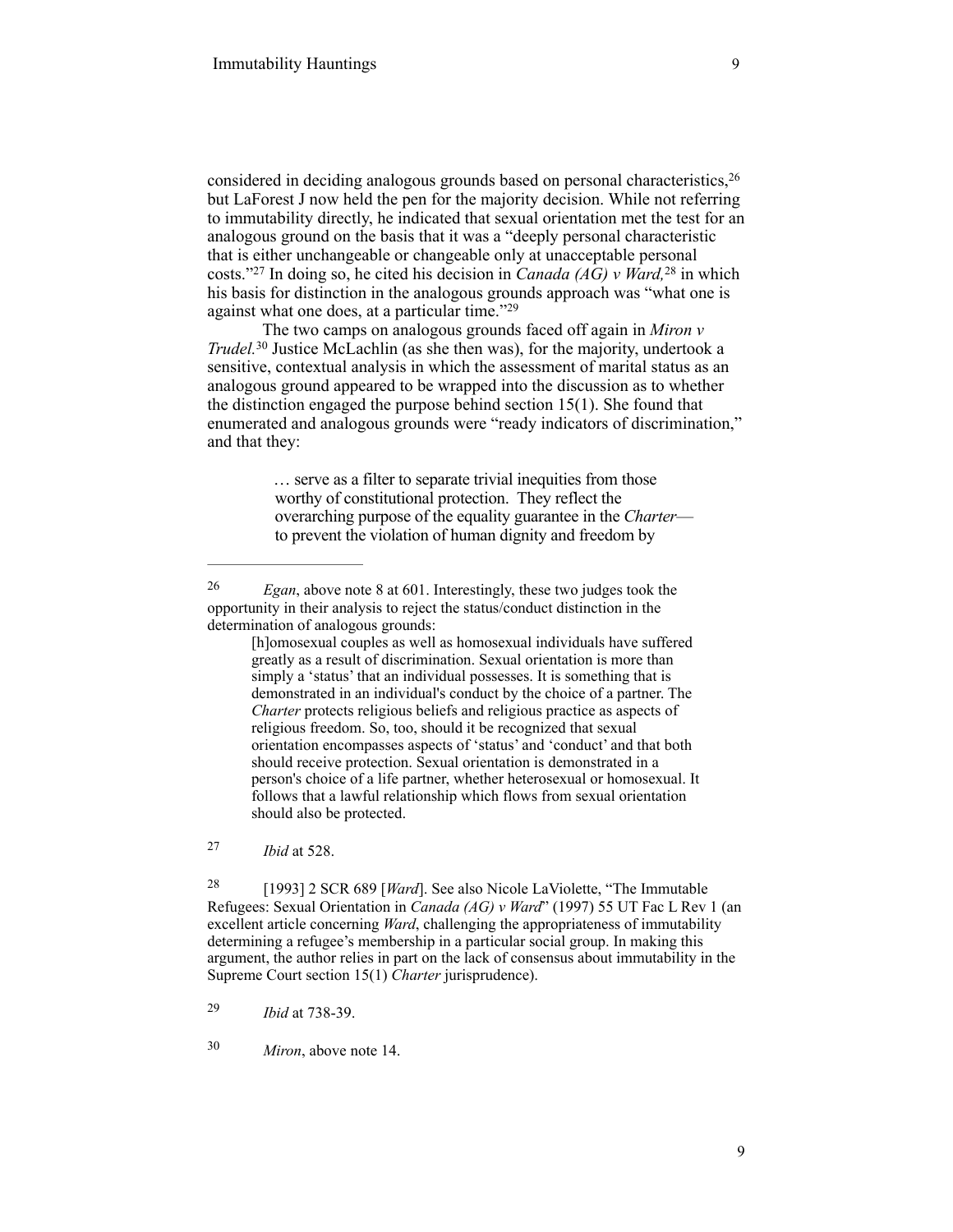imposing limitations, disadvantages or burdens through the stereotypical application of presumed group characteristics rather than on the basis of individual merit, capacity, or circumstance.<sup>31</sup>

Factors such as historical disadvantage, the group's identity as a "discrete and insular minority," distinctions made on the basis of personal characteristics, as well as immutability may all "signal an analogous ground," but McLachlin J was emphatic that none of these were necessary for such a finding. She indicated that immutability ("sometimes" associated with analogous grounds) was present only in an "attenuated" form in relation to the accepted analogous ground of marital status, noting that the "law; the reluctance of one's partner to marry; financial, religious or social constraints" may pose limitations.<sup>32</sup> She also sounded a warning against a discrimination analysis overdetermined by biological status: "if we are not to undermine the promise of equality in s. 15(1) of the *Charter*, we must go beyond biological differences and examine the impact of the impugned distinction in its social and economic context ..."33 Nevertheless, Gonthier J, in dissent, advocated for an analysis of analogous grounds that was more discrete and focused on the existence of "personal differences" that were irrelevant to the "fundamental values" underlying the law and "certain biological or physical realities," relying, in part, on La Forest J's decision in *Andrews.* <sup>34</sup>

The focus on immutability/status appeared to solidify in *Corbiere v Canada (Minister of Indian and Northern Affairs)*<sup>35</sup> now the leading case on analogous grounds. The Court stated:

> It seems to us that what these grounds have in common is the fact that they often serve as the basis for stereotypical decisions made not on the basis of merit but on the basis of a personal characteristic that is immutable or changeable only at unacceptable cost to personal identity. This suggests that the thrust of identification of analogous grounds at the second stage of the *Law* analysis is to reveal grounds based on characteristics that we cannot change or that the government has no legitimate interest in expecting us to change to receive equal treatment under the law. To put it another way, s. 15 targets the denial of equal treatment on grounds that are

- $1<sup>31</sup>$  *Ibid* at paras 51-52.
- *Ibid* at paras 186-73. <sup>32</sup>
- *Ibid* at para 56. <sup>33</sup>
- *Ibid* at paras 14, 21, and 25. <sup>34</sup>
- *Corbiere*, above note 14. <sup>35</sup>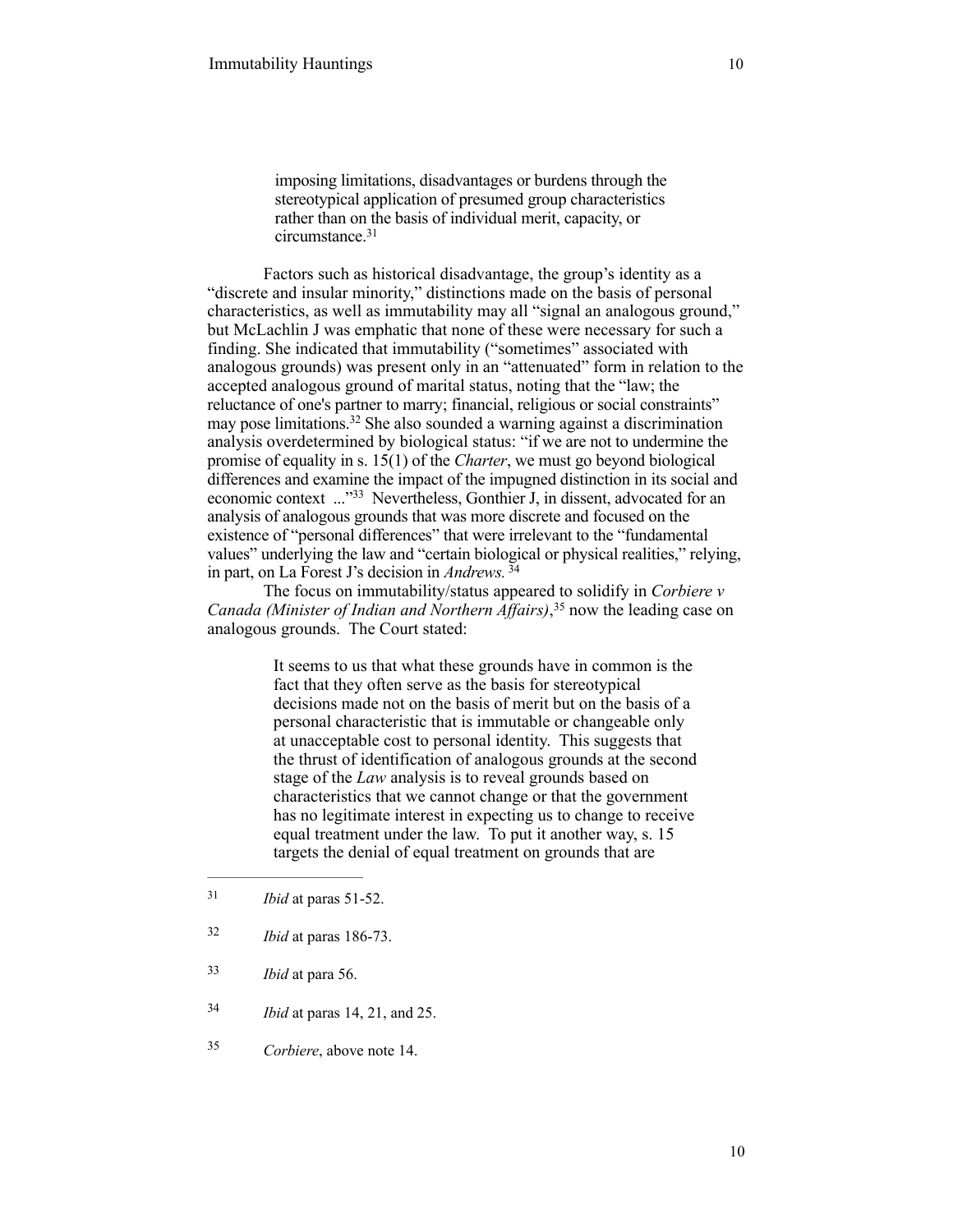actually immutable, like race, or constructively immutable, like religion. Other factors identified in the cases as associated with the enumerated and analogous grounds, like the fact that the decision adversely impacts on a discrete and insular minority or a group that has been historically discriminated against, may be seen to flow from the central concept of immutable or constructively immutable personal characteristics, which too often have served as illegitimate and demeaning proxies for merit-based decision making.36

 While there is new recognition in *Corbiere* that some grounds, both enumerated and analogous, may be only "constructively immutable" (to account for enumerated grounds like religion),  $37$  this dicta has resulted in an analysis that is intensely focussed on inherent "personal" characteristics, rather than the treatment of groups and the way in which they are perceived in contemporary society. The new analysis also fuses together the (formerly)

*Ibid* at 13. <sup>36</sup>

See for example, *Multani v Commission Scolaire Marguerite-Bourgeoys,* <sup>37</sup> 2006 SCC 6 (the Supreme Court has largely rejected the status/conduct distinction when it comes to religion. Religious practices that adherents sincerely believe have a nexus with their religion are protected under *Charter* section 2(a), with any variations in practices between adherents having no effect from a constitutional perspective).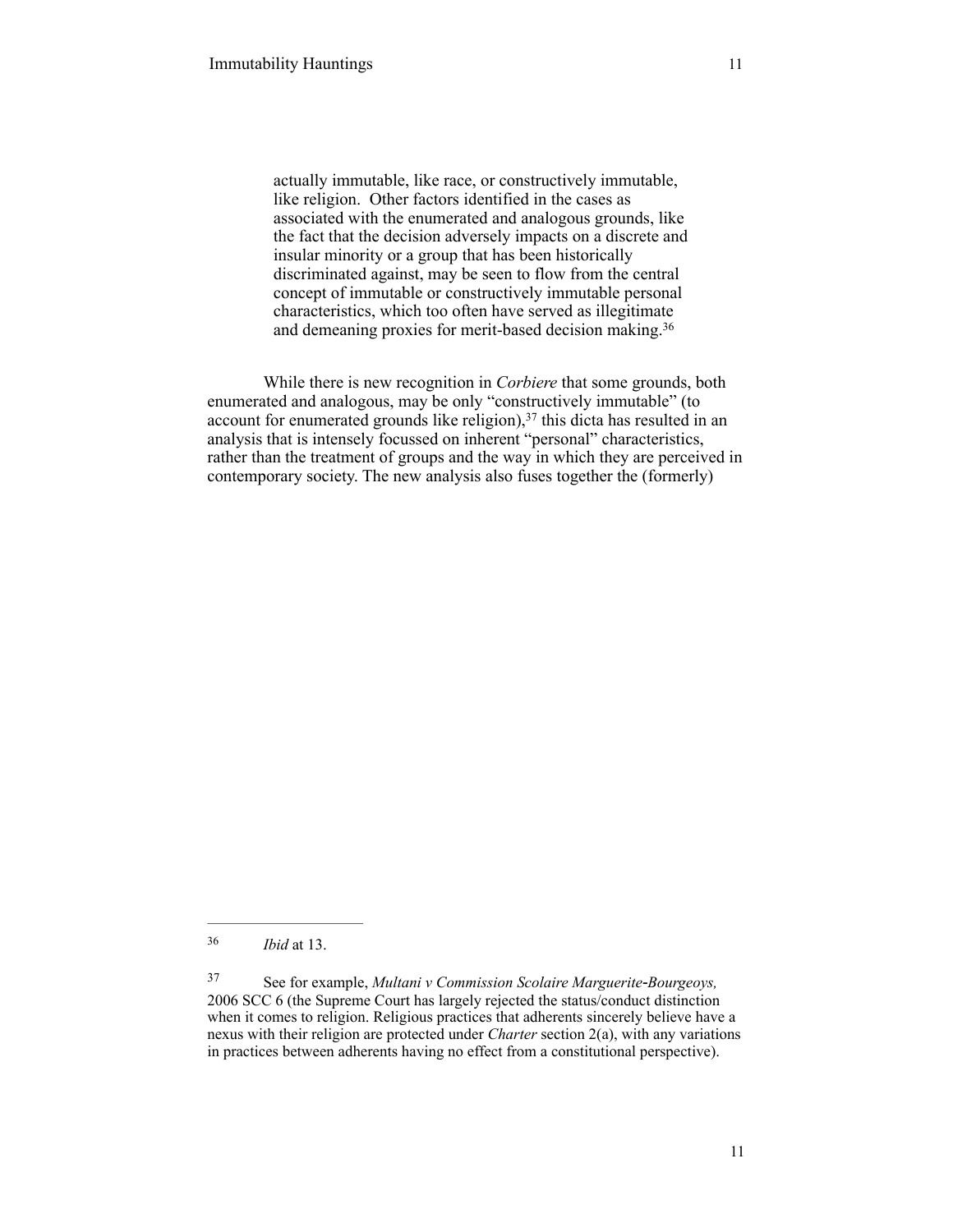#### **2) Socioeconomic status (not qualifying) as an analogous ground**

Groups seeking remedies for economic injustices achieved some early success in having grounds based on socioeconomic status recognized, due in part to the more flexible notion of analogous grounds contained in the Court's earlier

See *Corbiere,* above note 14*.* Nevertheless, taken as a whole, it is arguable 38 that the decision in *Corbiere* does not lead inexorably to such a result. The case concerned the successful claim of off-reserve band members that their lack of eligibility to vote during band council elections violated their section15(1) right based on the analogous ground of Aboriginality-residence. The majority, in making the above-noted comments were attempting to foreclose possible argument that grounds could be considered analogous in some contexts and not others (thereby requiring a case-by-case determination), rather than attempting to constrain the development of new grounds. Justices McLachlin and Bastarache, for the majority, affirmed that once established, analogous grounds are a "constant marker of potential legislative discrimination" (at para 10).

It is apparent that the majority regarded an Aboriginality-residence as, essentially, a status-based designation, stating that "the distinction goes to a personal characteristic essential to a band member's personal identity, which is no less constructively immutable than religion or citizenship. Off-reserve Aboriginal band members can change their status to on-reserve band members only at great cost, if at all" (at para 14). However, elements of their discrimination analysis suggest possibilities for a more nuanced approach to analogous grounds that need not rigidly adhere to a status-based, immutability standard. First, they were unconcerned about the fact that claimant group's identity was shaped through conduct in leaving the reserve. They recognized this act could have been seemingly voluntary or impelled by a combination of social and economic forces, as well as the discriminatory provisions of the *Indian Act* (not repealed) that stripped Aboriginal women of their status for marrying non-status men and expelled them from reserves(at para 19). These forces also affected those currently living on reserve, who themselves may have been in the claimant group at another point in their lives. As well, McLachlin and Bastarache JJ appeared to accept that Aboriginal cultural identity, whether an individual is on reserve or not, is performative in that it is maintained through a connection with ancestral lands grounded in "associated ritual, ceremony and traditions, as well as [through contact with] the people who remain there, the sense of belonging, the bond to an ancestral community, and the accessibility of family, community and elders" (at para 17, citing the Royal Commission on Aboriginal Peoples, *Report of the Royal Commission on Aboriginal Peoples* (Ottawa: The Commission, 1996), vol 4, *Perspectives and Realities* at 521).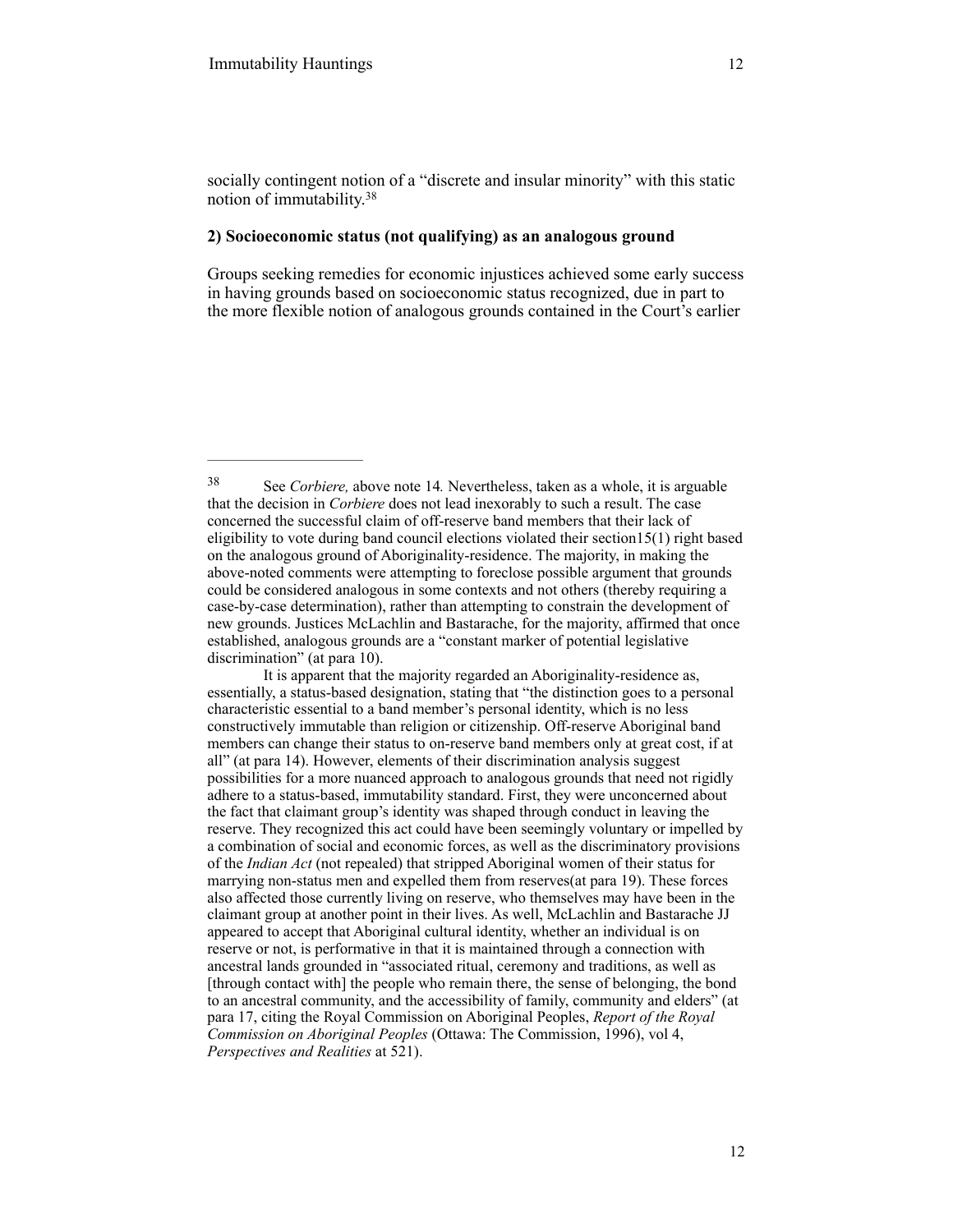dicta regarding "discrete and insular minorities."<sup>39</sup> However, the hardening test of analogous grounds into one focusing exclusively on inherent "personal" characteristics<sup>40</sup> began to move impoverished groups out of constitutional protection. 41

<sup>40</sup> See also *Sauvé*, above note 8 at paras 195 and 202. The dissenting judges found that prisoners do not constitute a group protected by an enumerated or analogous ground(the majority declined to pronounce on section 15(1)):

The status of being a prisoner is brought about by the past commission of serious criminal offences, acts committed by the individual himself or herself. The unifying group characteristic is past criminal behaviour … Beyond this, I find any analysis of adverse impact or effect discrimination seems parasitic on finding that prisoner status constitutes an analogous ground, since the adverse effect or impact is allegedly upon Aboriginal prisoners; it is the prisoner status which is alleged to result in the disadvantage, something which is not furthered within the category of Aboriginal prisoner status. [emphasis in the original].

<sup>41</sup> Outside the context of socioeconomic claims, the Court has recognized that there may be some flexibility in the immutability requirement. See *Granovsky*, above note 8 at para 27 (the Court acknowledged, referring to temporary disabilities, that not all enumerated grounds are immutable in all circumstances).

*Federation Anti-Poverty Groups of British Columbia v British Columbia* <sup>39</sup> *(AG),* [1991] 70 BCLR (2d) 325 (BC Sup Ct) (receipt of public assistance); *Schaff v Canada,* [1993] TCJ 389 (TCC) at para 52 (poverty); *Dartmouth/Halifax County Regional Housing Authority v Sparks,* [1993] 101 DLR(4th) 224 (NSCA) [*Sparks*] (public housing tenants); *R v Rehberg* (1994), 127 NSR (2d) 331 (SC) (sex and poverty as an analogous ground "in this instance"). Compare *Falkiner,* above note 6 at para 89, (wherein receipt of social assistance was recognized as an analogous ground based on what the Court viewed as the "expansive and flexible concept of immutability" in *Corbiere,* above note 14, *Granovsky,* above note 8, and *Andrews,*  above note 7).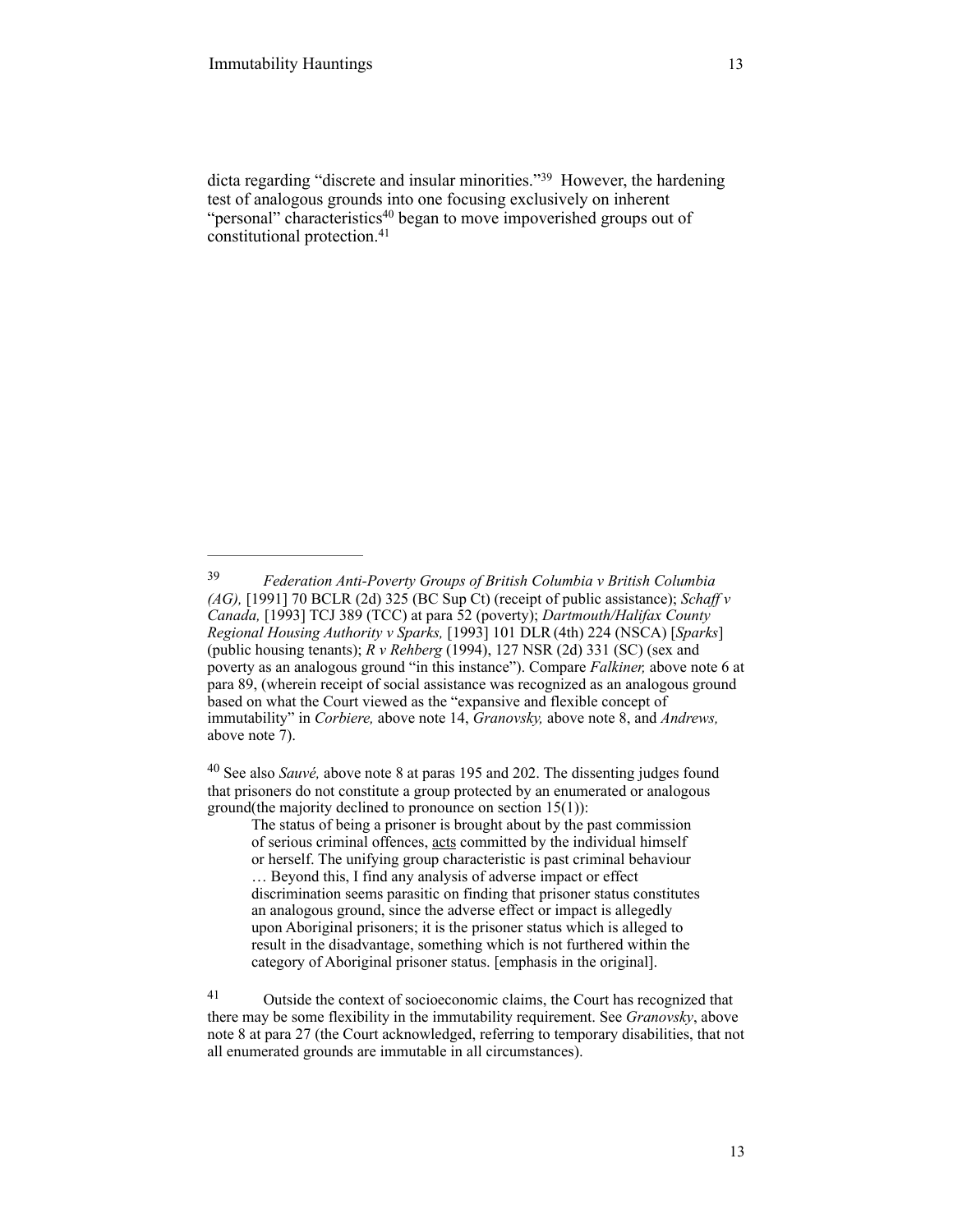In *Dunmore v Ontario (AG)*,<sup>42</sup> the Ontario Court (General Division) found that "agricultural workers" who are "poorly paid, face difficult working conditions, have low levels of skill and education, low status and limited employment mobility" did not constitute an analogous ground, in relation to a section 15(1) challenge to legislation excluding them from collective bargaining rights. Sharpe J stated, "[T]he evidence before me indicates that agricultural workers are a disparate and heterogeneous group. There is nothing in the evidence to indicate that they are identified as a group by any personal trait or characteristic *other than that they work in the agricultural sector.*"43

The case of *R v Banks* relies more explicitly on the sentiment expressed by Professor Hogg regarding the status/conduct binary.<sup>44</sup> This case involves the constitutionality of a provincial "squeegee law" banning solicitation of people on a roadway. The Ontario Court of Appeal refused to find those who beg as a result of extreme poverty ("beggars") as an analogous ground, citing Hogg's passage. The Court indicated that while it would not go so far as to find that an "activity could *never* be used to identify a prohibited ground of discrimination," here the activity of begging was not sufficiently

 <sup>(1997), 155</sup> DLR (4th) 193 (Gen Div) [*Dunmore* Gen Div], aff'd (1999), 182 42 DLR (4th) 471 (CA) [*Dunmore* CA], rev'd *Dunmore v Ontario (AG)*, 2001 SCC 94 [*Dunmore* SCC] (in light of its finding of a s.2(d) *Charter* violation, the majority of the Supreme Court did not find it necessary to entertain the section 15(1) argument and specifically did not adjudicate upon whether "occupational groups" constitute an analogous ground. Justice L'Heureux-Dubé, concurring, supported their inclusion based on the more flexible "discrete and insular minority" assessment that was seemingly discarded by the Court in *Corbiere*, above note 14 at para 166). See also *Guzman v Canada (Minister of Citizenship and Immigration),* 2006 FC 1134, appeal dismissed as moot 2007 FCA 358, leave to appeal to the Supreme Court of Canada refused (3 July 2008); *Bailey v Canada (AG),* 2005 FCA 25 (indicating that receipt of social assistance and (low) income level, respectively, are not sufficiently immutable to be considered analogous grounds).

By way of contrast, see *Pratten v British Columbia (AG),* 2011 BCSC 656, rev'd 2012 BCCA 480 (demonstrating the extent to which section 15(1) socioeconomic jurisprudence relies on the immutable (status)/mutable (conduct) distinction to deny claims rather than the results being attributable to findings that the claimants' personal characteristics were too diffuse amongst the population to constitute a "discrete and insular minority." This case was brought by an individual conceived by sperm donation, claiming that the destruction of relevant records regarding the donation was a violation of section 15(1), as compared to adoptees who were entitled to similar records. The Court recognized "manner of conception" as an analogous ground, and this was conceded by the Attorney General on appeal. It is difficult to imagine a group that is more diffuse than those conceived by sperm donation).

*Dunmore* (Gen Div)*, ibid* at 216 & 217 [emphasis added]. <sup>43</sup>

2007 ONCA 19. **<sup>44</sup>**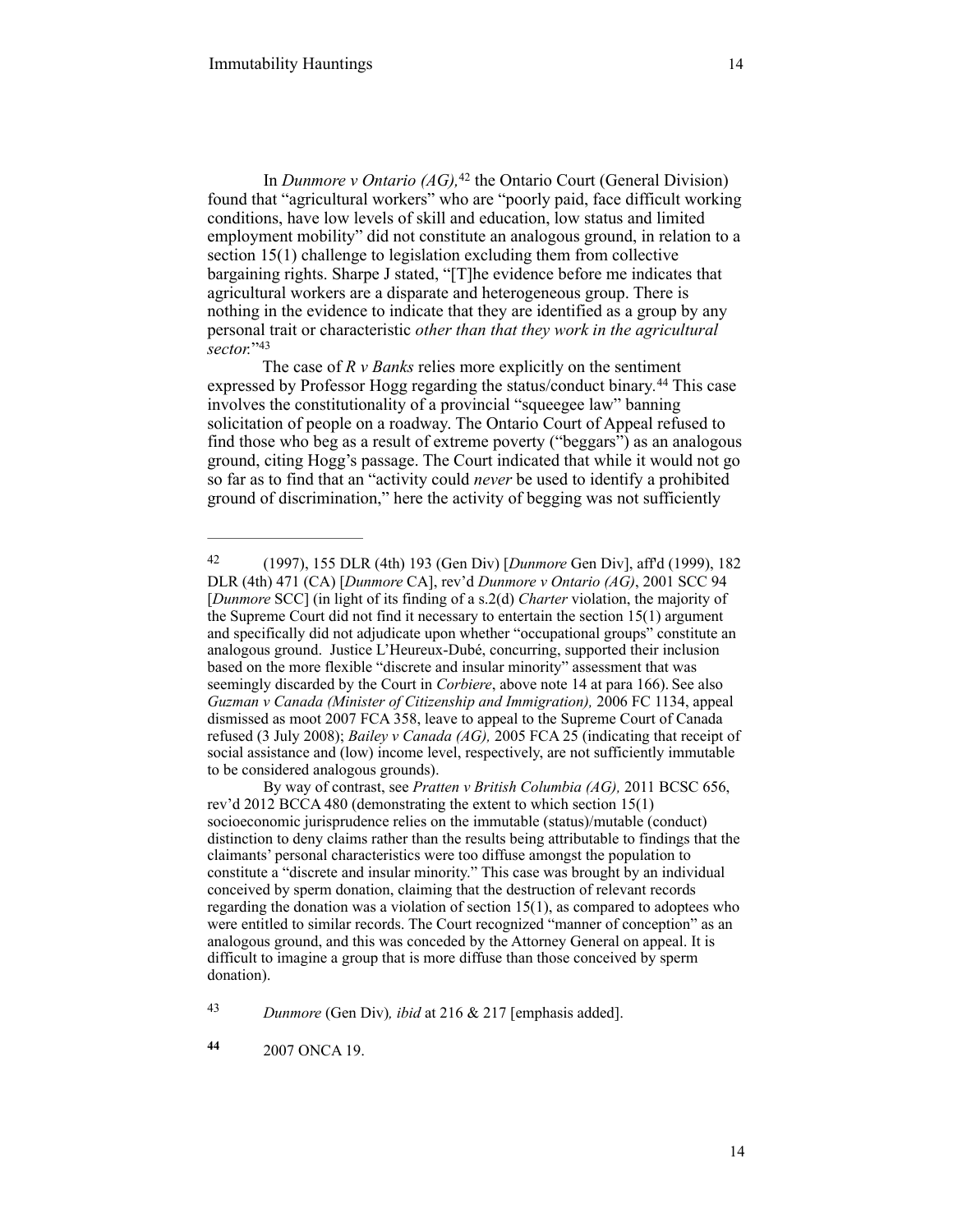immutable or constructively immutable.<sup>45</sup> Even the poor themselves were caught on the horns of the mutable/immutable dichotomy—the Court said, "[w]hile it is common to speak of the 'poor' collectively, the group is, in actuality, the statistical aggregation of all individuals who are economically disadvantaged at the time for any reason." <sup>46</sup> In other words, the poor are not the poor, they are individuals who find themselves with no money—an extreme example of inequality becoming so embedded in a subordinated identity that it is rendered invisible.<sup>47</sup>

This effort to disappear the poor within section 15(1) analysis continued in *Boulter v Nova Scotia Power Corporation*,<sup>48</sup> deciding the issue of whether power rates that did not take into account income levels were discriminatory. There, the Nova Scotia Court of Appeal distinguished earlier cases regarding socioeconomic status on the basis that they were decided before *Corbiere*, and that as a result of that case, it was evident that poverty did not meet the test for immutability or "constructive immutability." Poverty might be a "clinging web, but financial circumstances may change, and individuals may enter and leave poverty or gain and lose resources. Economic status is not an indelible trait like race, national or ethnic origin, color, gender or age. As to the second test … [e]conomic status, poverty or wealth, is not an adopted emblem of identity like religion, citizenship or marital status, that the individual observes peacefully free of government meddling."49

The reasoning of the Court is conduct-based—entering and leaving poverty and losing resources are all seen as mutable conduct. The "web" of poverty appears as a neutral backdrop, rather than representing ongoing conditions of domination and oppression. Following the Court's reasoning, for poverty to be considered a constructively immutable ground it must not be

<sup>47</sup> Marcia Rioux, "Towards a Concept of Equality of Well-Being" (1994) 7 Can JL & Juris 127 at 131 (the author discusses this phenomenon with respect to persons with intellectual disabilities:

[w]hen the source of inequality is located in the individual in this way, there is a ready rationale for social inequality and limiting social entitlement. The political and social strategies of such technocratic rationality are then presented as value free … and [reinforced] with the principle of 'desert,' measured by economic and social self-sufficiency and independence, [therefore,] it is possible to formalize inequitable social relations while still maintaining that distributive justice is being upheld and the principle of equality being met).

<sup>49</sup> *Ibid* at para 42.

*Ibid* at para 99 [emphasis added]. <sup>45</sup>

*Ibid* at para 104. <sup>46</sup>

 <sup>2009</sup> NSCA 19 [*Boulter*]. <sup>48</sup>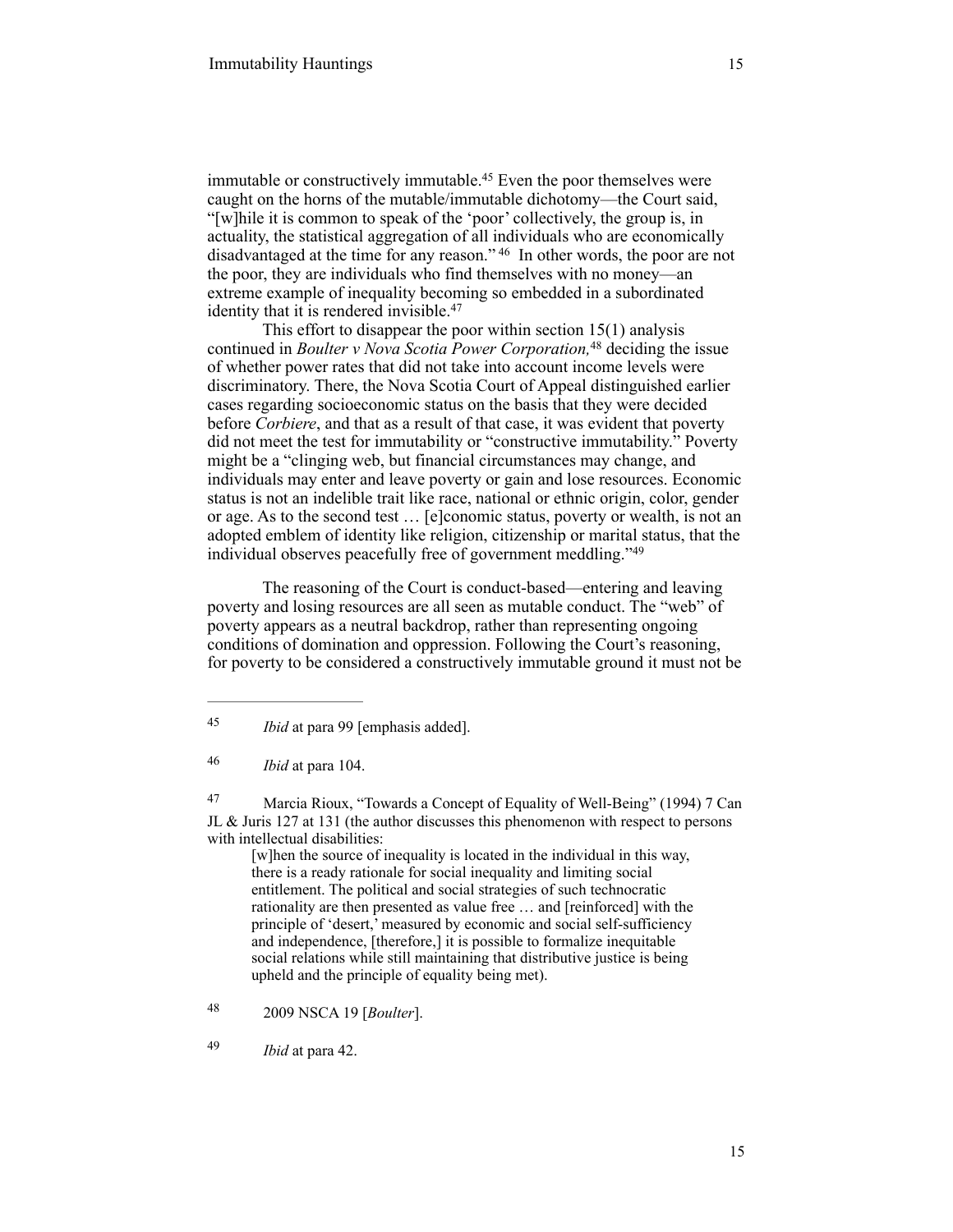something from which one struggles to free themselves or endures, but must be a status that the claimant feels is an "emblem" of identity, implying some sort of visibility and perhaps pride.<sup>50</sup> With respect to the alternate grounds of adverse-effect discrimination on the basis of sex, race, national or ethnic origin, age, disability, or marital status, the Court found that the claimant groups and any comparator groups all had "substantial numbers of persons whose power costs add to their unwieldy burden of living expenses."<sup>51</sup> Citing the section 15(1) reasons from *BC Health Services*<sup>52</sup> (discussed below), the Court found that there was no adverse-effects discrimination on the basis of any enumerated ground.<sup>53</sup>

Most recently, the fused immutability/ "discrete and insular minority" criteria was used by the Federal Court of Appeal in *Toussaint v Canada* 

*BC Health Services*, above note 13. <sup>52</sup>

 See also *Arias v Canada (Minister of Citizenship and Immigration),* [1994] 53 FCJ 1948, citing Hogg's theory of immutability, then contained in from *Constitutional Law of Canada*, 3d ed (Toronto: Carswell, 1992). The Court found that income is not an analogous ground in a section 15(1) claim by a single mother on social assistance denied admission into Canada pursuant to section 19(1)(b) of the *Immigration Act,* RSC 1985, c I-2*.* That provision excluded "persons who there are reasonable grounds to believe are or will be unable or unwilling to support themselves and those persons who are dependent on them for care and support." Justice Nadon indicated that "[t]he applicant, I must assume, deliberately decided to have four children, knowing full well that she did not have an income sufficient to meet their needs" (at para 44). See also *Pleau v Nova Scotia (Prothonotary)* (1998)*,* 186 NSR (2d) 1 (NSSC), citing the theory of immutability in Peter Hogg, *Constitutional Law of Canada*, looseleaf edition, vol II (denying a claim that court fees discriminate against indigent persons because the "[p]laintiffs are linked only by the fact they are pursuing remedies or relief in the courts" at para 51); *Polewsky v Home Hardware Stores Ltd*  (2003), 66 OR (3d) 600 (Ont Div Ct), leave to appeal granted, [2004] OJ 954 (Ont CA) (also finding poverty not to be an analogous ground in a constitutional challenge to the lack of a fee waiver for indigent parties in the Small Claims Court Rules).

See also *Sahyoun v Ho*, 2011 BCSC 567, citing *Boulter* above note 48 (the 50 Court found that the requirement of a lawyer to act for a litigation guardian does not violate section 15 of the *Charter* because poverty is not an analogous ground).

<sup>&</sup>lt;sup>51</sup> *Boulter*, above note 48 at para 83 (given that the poor are being compared to the poor here, it seems that the Court is content to "cancel out" poverty and remove it from the analysis, unlike the earlier case of *Falkiner,* above note 6, in which the court considered both sex and poverty (as an analogous ground) in deciding that the legislation in question discriminated against single mothers on social assistance). See also *PD v British Columbia,* 2010 BCSC 290 (further evidence of the courts' hardening their approach towards poverty, in the context of an application to require the government to fund legal aid in a family law case. The claimant attempted to claim section 15(1) discrimination on the basis of sex and poverty as a combined ground, but the attempt to combine grounds in this way was found to be "unproven" and not accepted).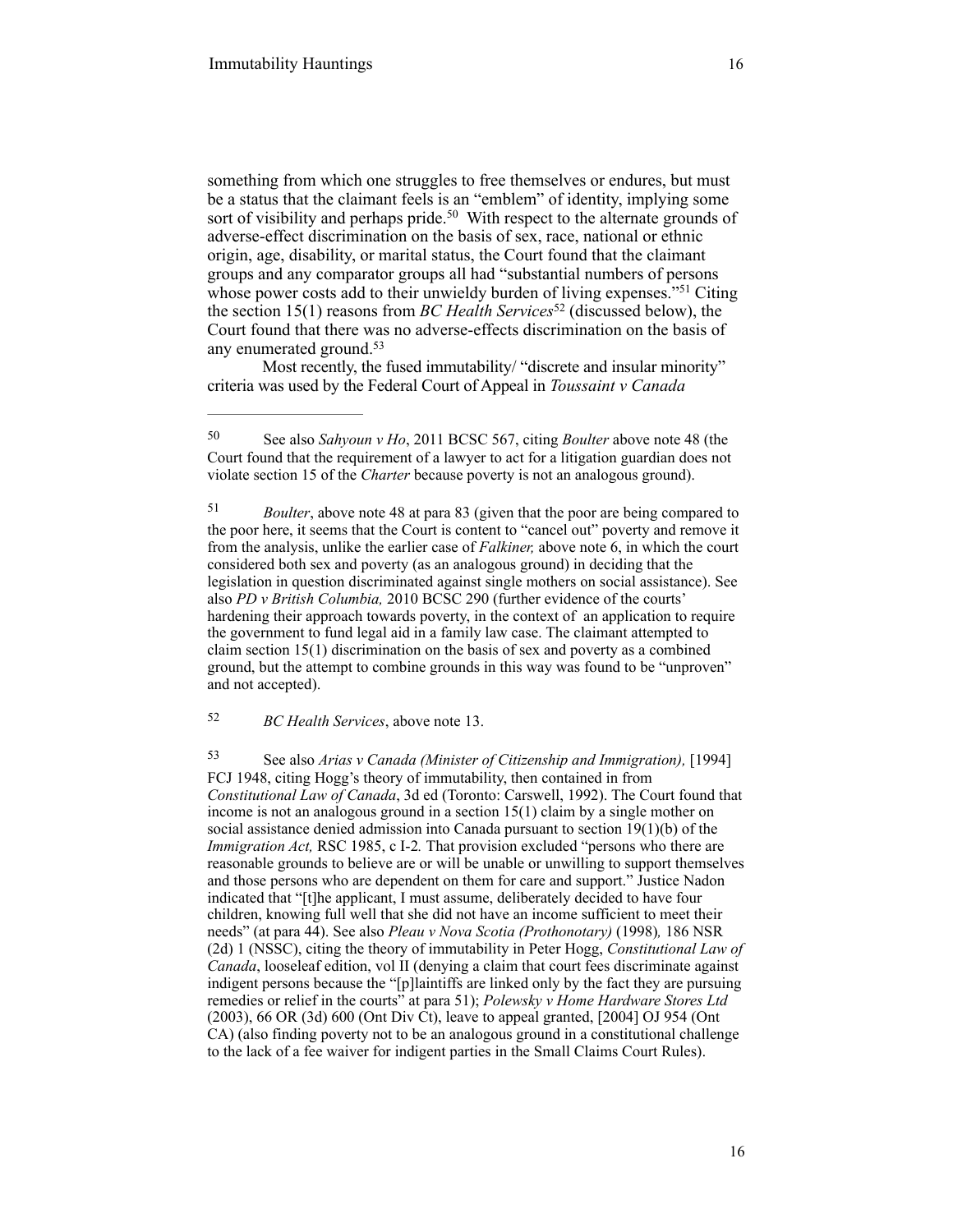*(Citizenship and Immigration)*,<sup>54</sup> to deny a claim that fee waivers for humanitarian and compassionate grounds applications made by poor immigration applicants were required under section 15(1). While the existence of a legislative mechanism for such a claim was found as a matter of statutory interpretation, Sharlow JA denied the *Charter* claim. She stated, "a person's financial condition is not an immutable personal characteristic. People who are poor or who are in need of social assistance are not a discrete and insular group defined by a common or shared personal characteristic."55 Following this decision, the legislation interpreted as permitting consideration of a fee waiver was subsequently repealed by the federal government.

# **B. Socioeconomic status in women's work cases**

Turning now to the cases relating to women's work, it should be noted that these cases are uncommon and the *Charter*'s limitations regarding the discriminatory practices of private actors are felt acutely in this area.<sup>56</sup> Therefore, in my analysis, I have included human rights cases that are *Charter-like in terms of their influence on <i>Charter jurisprudence*.<sup>57</sup> As will be shown below, in the "women's work" cases where discrimination was found, the Court emphasized women's biological sex as the basis for the negative treatment, despite the obvious effects of gendered social structures. In the unsuccessful cases, the characterization of the issue as involving women's conduct (and in some cases, choice) works to deny the operation of systemic forces that regulate the way in which their labour is performed and perceived. For instance, women's unpaid caregiving work is socially constructed as something 'natural', invaluable/valueless, and beyond the purview of the law, whereas paid work is associated with what was historically done by men. This results in the devaluation of "women's work" and women who fail to conform to male patterns of work being penalized. Nevertheless, the courts have refused to see work as both "gendered" and a "gendering practice …

<sup>&</sup>lt;sup>54</sup> 2011 FCA 146, leave to appeal to SCC refused, 34336 (3 November 2011).

*Ibid* at para 59. <sup>55</sup>

Diana Majury, "The *Charter,* Equality Rights, and Women: Equivocation and 56 Celebration" (2002) 40:4 Osgoode Hall LJ 297 at 326.

See the discussion at footnote 11, as well as the following *Charter* cases 57 citing *Meiorin* above note 11: *Gosselin*, above note 8; *Nova Scotia (Workers Compensation Board) v Martin; Nova Scotia (Workers' Compensation Board) v Laseur,* 2003 SCC 54; *Granovsky,* above note 8*.*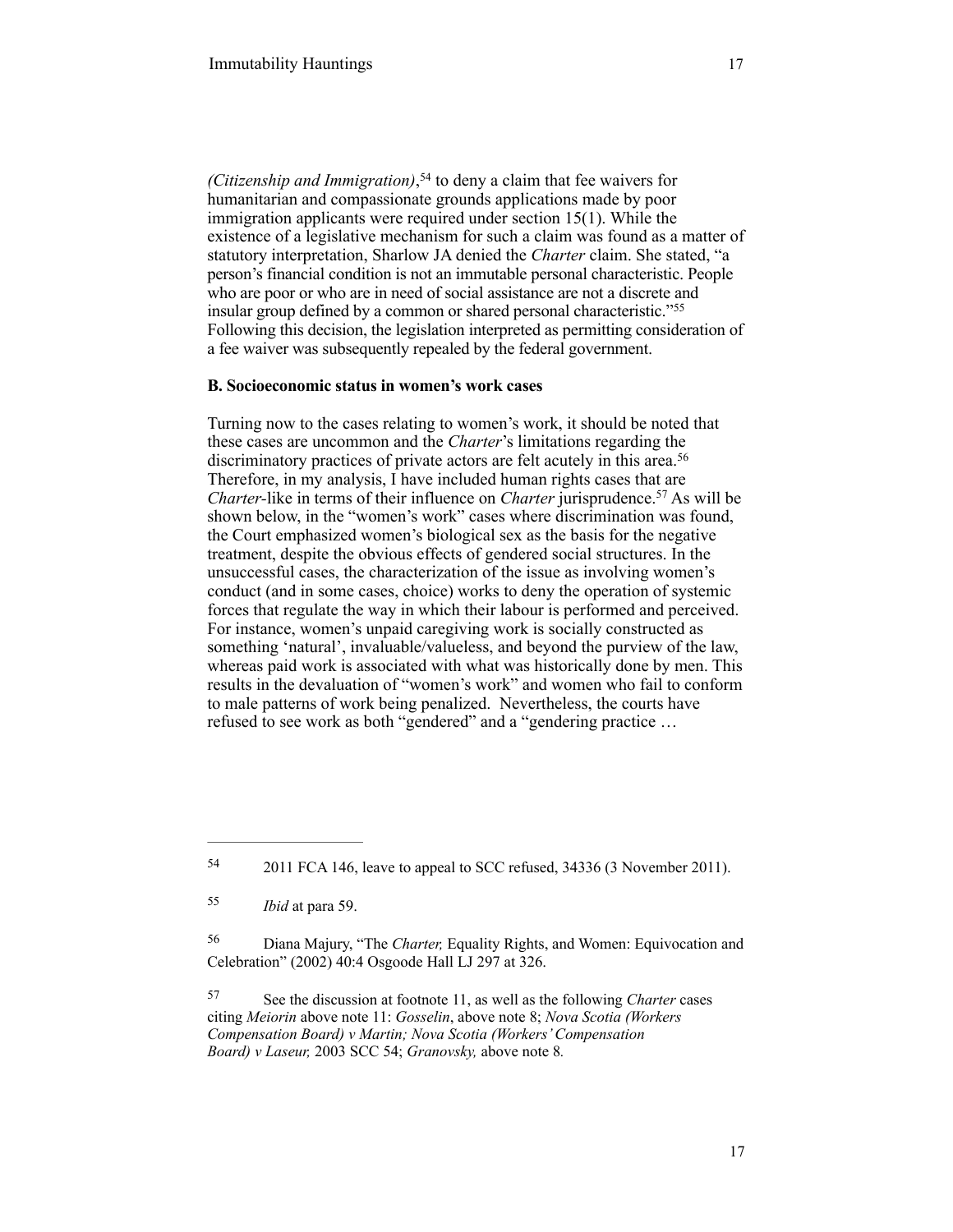constrain[ing] and enabling – i.e. construct[ing] – womanhood"<sup>58</sup> as it is performed and regulated within particular social and economic relations of power and inequality, rather than as simply what women do and/or what they choose.

# **1) Successful cases where biology (sex-based difference) governs**

*Brooks v Canada Safeway Ltd*<sup>59</sup> concerned a human rights claim challenging the exclusion of women from Safeway's accident and sickness plan based on what the Court characterized as "the mere fact of pregnancy."<sup>60</sup> They were not entitled to access benefits for the period surrounding the birth of their children.<sup>61</sup> This landmark decision under Manitoba's *Human Rights Act* <sup>62</sup> recognized that deviation from the male model worker due to physical requirements of pregnancy was not a legitimate demarcation of difference in the workplace, nor should it be considered purely a personal choice. Safeway had argued that pregnancy was a voluntary condition and that it was entitled to provide an insurance plan that was limited to accident and sickness. However, the Supreme Court of Canada found it "indisputable" that pregnancy was a valid reason to be absent from work, and was of "fundamental importance" in society, and, therefore, equating it to voluntary medical conditions (like cosmetic surgery) was "fallacious." $\overline{63}$  It is a "perfectly legitimate health-related reason for not working and, as such, it should be compensated by the Safeway plan."<sup>64</sup> To view it otherwise would run contrary to the purpose of human rights legislation.

As the Court was able to locate the sex difference in the female body itself (the "mere fact of pregnancy"), it was easier for it to find there was discrimination, albeit acknowledging societal imperatives for women to conceive and become pregnant and the social consequences that arise from

- *Ibid* at para 5. 60
- *Ibid*. <sup>61</sup>
- $62$  SM 1974, c 65.
- <sup>63</sup> *Brooks*, above note 9 at para 28.
- *Ibid*. <sup>64</sup>

Dorothy Chunn & Dany Lacombe, "Introduction" in Dorothy Chunn & 58 Dany Lacombe, eds, *Law as a Gendering Practice* (New York: Oxford University Press, 2000) 3 at 16 (referring to law exclusively but arguably applicable to other social structures and hegemonic discourses).

*Brooks*, above note 9. <sup>59</sup>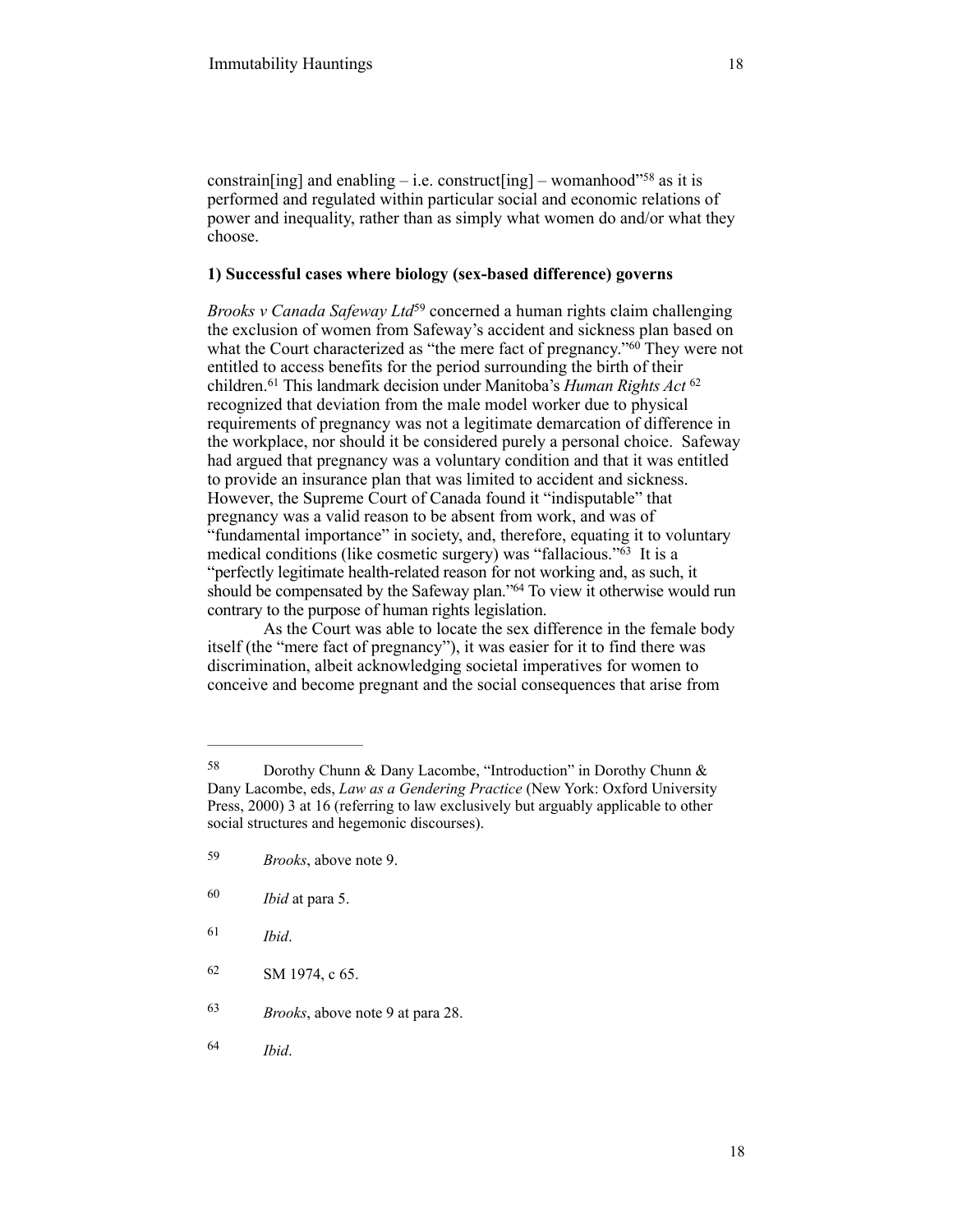this physical difference. $65$  The Court underscored that this reasoning was status-based, evidenced by the overruling of the *Bliss* case (finding pregnancy discrimination was not sex discrimination): "They were pregnant because of their sex. Discrimination on the basis of pregnancy is a form of sex discrimination because of the basic biological fact that only women have the capacity to become pregnant."<sup>66</sup> It further quoted, with approval, the Appellant's factum, which stated, "The capacity for pregnancy is an immutable characteristic, or incident of gender and a central distinguishing feature between men and women."67

The Supreme Court of Canada decision in *Janzen v Platy Enterprises*  Ltd <sup>68</sup> was released the same day as *Brooks*, also applying Manitoba's human rights legislation to find that sexual harassment constitutes sex discrimination. It located distinctions made by the harasser in sex difference, indicating that:

> in the present sex stratified labour market, those with the power to harass sexually will predominantly be male and those facing the greatest risk of harassment will tend to be female … [o]nly a woman can become pregnant; only a woman could be subject to sexual harassment by a heterosexual male…That some women do not become pregnant was no defence in *Brooks*, just as it is no defence in this appeal that not all female employees at the restaurant were subject to sexual harassment. The crucial fact is that it was only female employees who ran the risk of sexual harassment.<sup>69</sup>

Thus, there is some recognition that social enculturation influences the environment where sexual harassment occurs, but nevertheless, the Court, again, locates the source of the discrimination in women's bodies. Sex, and its

<sup>&</sup>lt;sup>65</sup> *Ibid* at para 29 ("[i]t cannot be disputed that everyone in society benefits from procreation. The Safeway plan, however, places one of the major costs of procreation entirely upon one group in society: pregnant women. Thus in distinguishing pregnancy from all other health-related reasons for not working, the plan imposes unfair disadvantages on pregnant women. In the second part of this judgment I state that this disadvantage can be viewed as a disadvantage suffered by women generally. That argument further emphasizes how a refusal to find the Safeway plan discriminatory would undermine one of the purposes of anti-discrimination legislation").

*Ibid* at para 38. <sup>66</sup>

*Ibid* at para 40. <sup>67</sup>

*Janzen*, above note 10. <sup>68</sup>

*Ibid* at para 64. <sup>69</sup>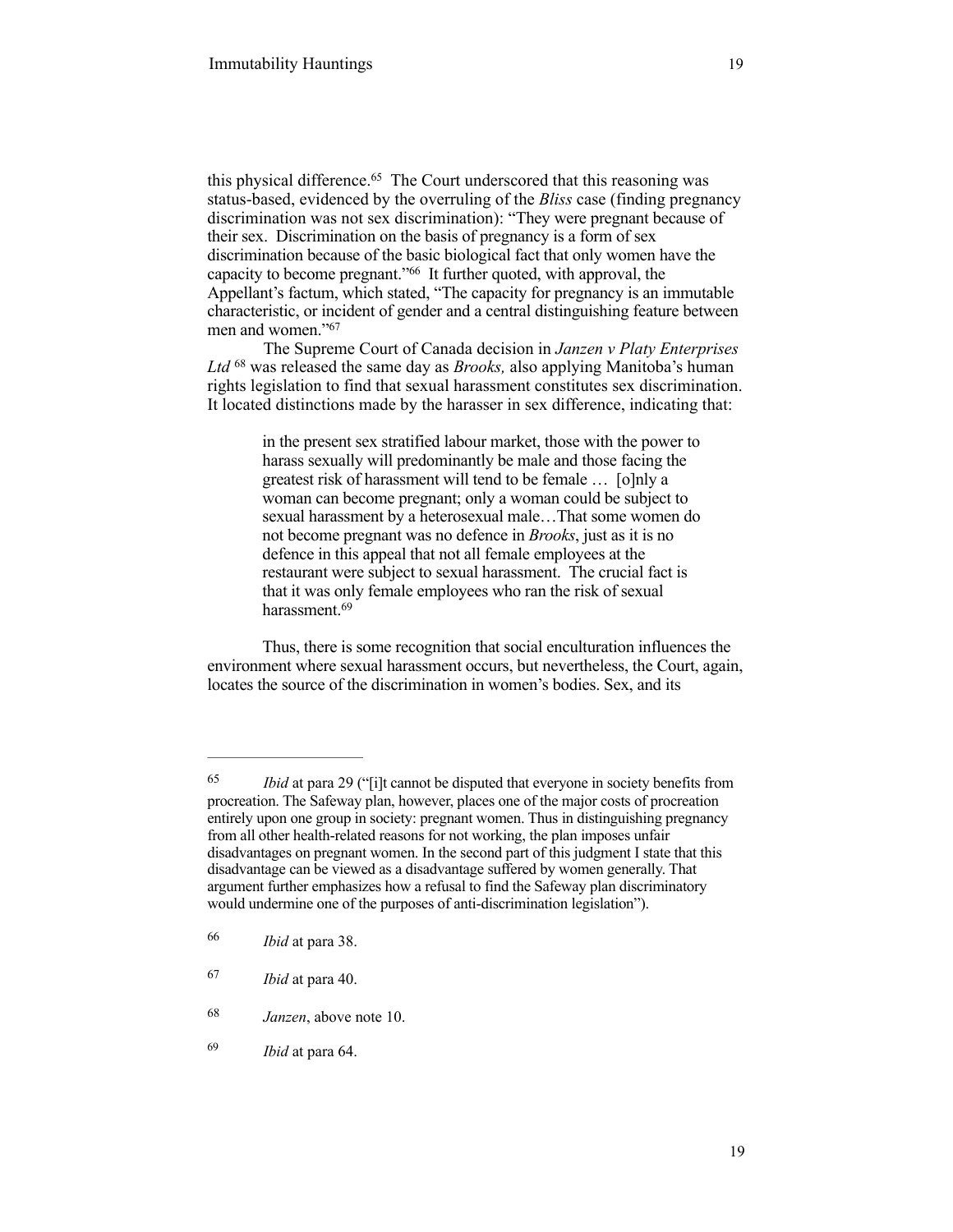manifestation, "sexual attractiveness to the heterosexual male,"70 are immutable, and, therefore, proscribed bases for differential treatment. 71

Similarly, in *Meiorin,* the case of the female British Columbia firefighter who suffered from discrimination due to lung capacity tests based on male physiology, the adverse-effect analysis was squarely in the realm of immutable, biological difference. While McLachlin J made an evocative reference to the interaction of social constructions of gender with biology in discussing why the analytic distinction between adverse-effect and direct discrimination was so malleable so as to be unworkable,  $\frac{72}{2}$  the application of the test to the facts of the case was based exclusively on "scientific data"

 See also *Weatherall v Canada (AG),* [1993] 2 SCR 872 (a section15(1) 71 *Charter* case relying primarily on "biological" differences between men and women's chest areas to find that permitting cross-gender searches of male prisoners and not female prisoners was non-discriminatory); *Campbell v Canada (AG)*, 2004 TCC 460 at para 45, rev'd on other grounds 2005 FCA 420 (determining that different rules for men and women to demonstrate parenting roles in order to receive the child tax credit was discriminatory, given that, unlike *Weatherall,* the differential treatment at issue was not focussed on accommodating biological difference but upon "historical sociological patterns or custom..." at para 45).

<sup>&</sup>lt;sup>70</sup> *Ibid* at para 60. The Court in fact associates differential treatment based on "sexual attractiveness" to gender, which is more accurate in that it relates to "discrimination aris[ing] from, belonging to or deviating from a gender stereotype." See Meier, above note 18 at 161-62. However, the distinction does not appear to be intentional. Rather, the Court appears to use sex and gender interchangeably. In fact, sexual harassment has little to do with sexual attractiveness and more to do with the vulnerabilities of the female worker (including those who do not conform to accepted gender roles relating to attractiveness) and unimpeded opportunities in the workplace for men to perform the requirements of hegemonic male masculinity (harassing to demonstrate one's difference from women, for example). See Christopher Uggen & Amy Blackstone, "Sexual Harassment as a Gendered Expression of Power" (2004) 69:1 American Sociological Review 64, and Angela Harris, "Gender, Violence, Race, and Criminal Justice" (2000) 52 Stan L Rev 777.

*Meiorin*, above note 11 at para 42 (Justice McLachlin refers generally to "the 72 practical result of the conventional analysis is that the complex web of seemingly neutral, systemic barriers to traditionally male-dominated occupations remains beyond the direct reach of the law," which might be thought to extend to social barriers as well biological ones).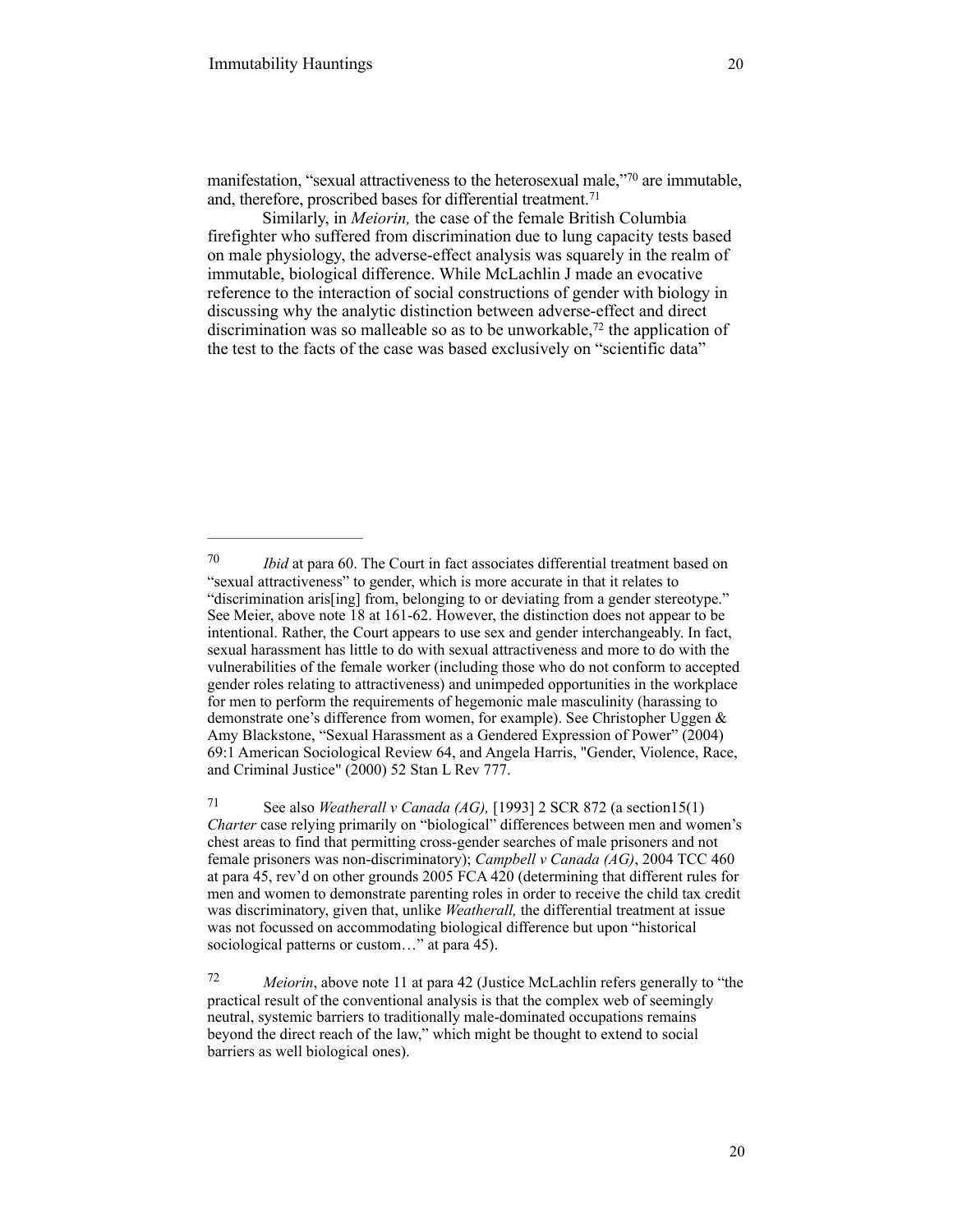about the inaccessibility of the aerobic standard to women.<sup>73</sup> While *Meiorin* is a human rights case, it is now the leading case on adverse-effect discrimination in the *Charter* context. The impact of a biological status

*Ibid* at para 80. Justice McLachlin rightly refuses to consider the purported 73 negative impact on the morale of the firefighting crew of having someone that did not meeting the aerobic standard as an "undue hardship." However, this was rejected only on the basis (assumption) that morale should not be affected if someone is otherwise able to perform their job safely and efficiently. There seems to be no interrogation as to how gendered standards in the workplace themselves might imbue biological difference with negative social meaning, which makes the morale argument tautological and would require a more complete critique of the impact of biological standards on the workplace. I acknowledge other feminist analyses that see *Meiorin*  as presenting possibilities for a more contextualized equality analysis. However, it remains to be seen if *Meiorin* could successfully be applied to standards that more explicitly implicate socially constructed gender difference. See for example, Daphne Gilbert & Diana Majury, "Critical Comparisons: The Supreme Court of Canada Dooms Section 15" (2006) 24 Windsor YB Access Just 111 at 140; Melina Buckley, "*Law v Meiorin*: Exploring the Governmental Responsibility to Promote Equality Under Section 15 of the *Charter*" in Faraday, Denike & Stephenson, eds, above note 14 at 179.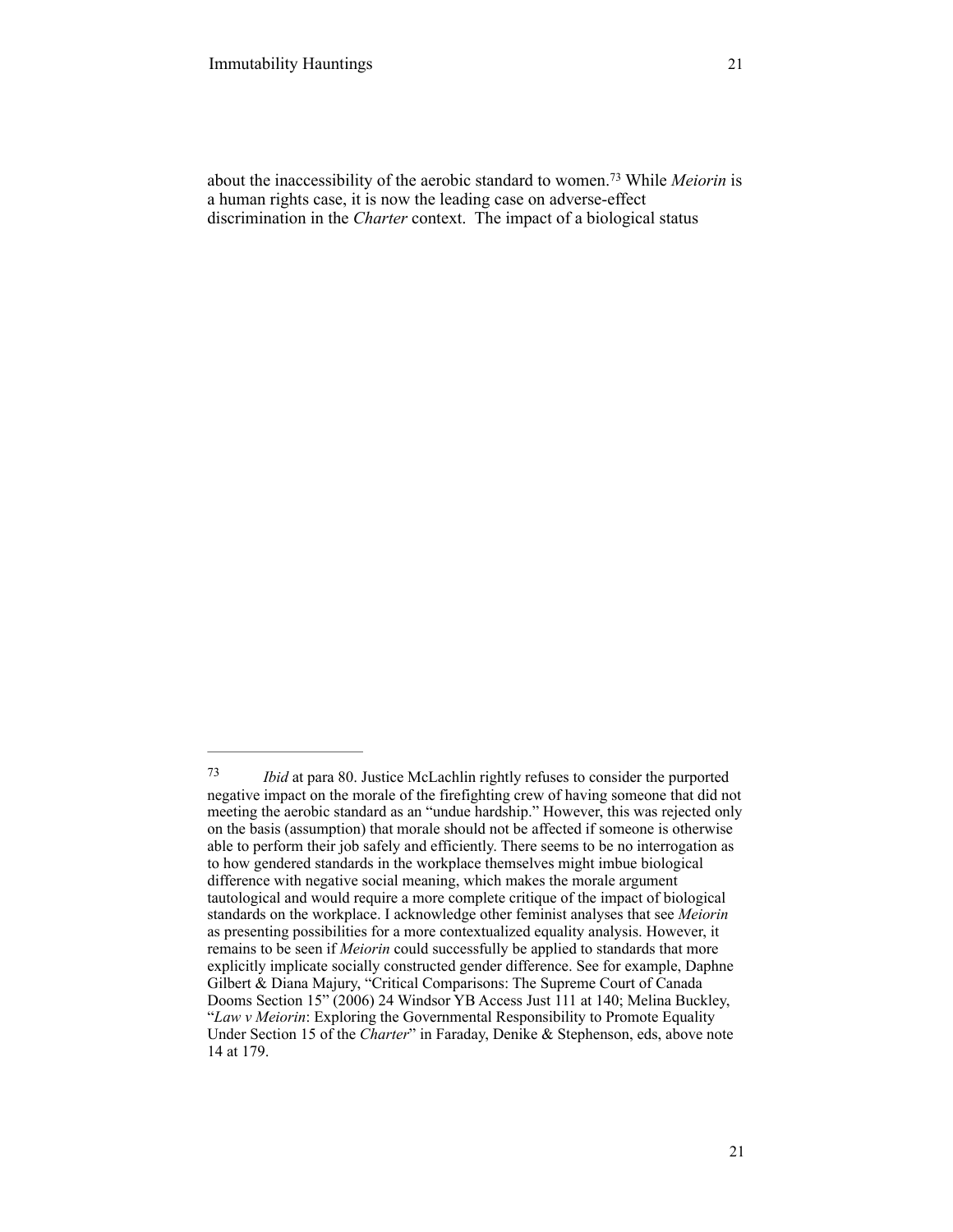reference point for adverse-effect sex discrimination is picked up in the case law discussed below.74

## **2) Unsuccessful cases—negative distinctions against women's work not discrimination**

I would like to compare the above cases to two "women's work" cases, *Lesiuk,* and *BC Health Services,* in which the section 15(1) claims were denied*.* While the claimants in the latter were successful in their action under *Charter* section 2(d) freedom of association due to interference with collective bargaining rights, the Supreme Court nevertheless refused to

 $^{74}$  Disability scholars and advocates have been successful in resisting adverse effects discrimination being overdetermined by biology/physical capacity. This is reflected in Supreme Court jurisprudence, which has accepted disability as a social construction rather than inherent. Rather than focusing on "accommodation" of difference, these decisions reflect a concept of equality that is dedicated to social inclusion through transformation of dominant norms. Some of this jurisprudence cites *Meiorin* in support and potentially lays the groundwork for the case to be used in a progressive way in the context of gender and social rights. See *Granovsky,* above note 8 at paras 30 and 40 ("Exclusion and marginalization are generally not created by the individual with disabilities but are created by the economic and social environment and, unfortunately, by the state itself," and in relation to *Meiorin*, "[t]he 'problem' did not lie with the female applicant, but with the state's substitution of a male norm in place of what the appellant was entitled to, namely a fair-minded gender-neutral job analysis"); *British Columbia (Superintendent of Motor Vehicles) v British Columbia (Council of Human Rights)*, [1999] 3 SCR 868 at para 19, citing *Meiorin*, above note 11 ("[e]mployers and others governed by human rights legislation are now required in all cases to accommodate the characteristics of affected groups within their standards, rather than maintaining discriminatory standards supplemented by accommodation for those who cannot meet them" [emphasis in original]).

More recent cases demonstrate the continued tension between social construction of disability and a biologically based framework. In *Auton (Guardian ad litem of) v British Columbia (AG*), 2004 SCC 78 [*Auton*], the Court rejects the lower court's finding that British Columbia discriminated against children with autism by failing to provide funding for Applied Behavioural Therapy/Intensive Behavioral Therapy, which the British Columbia Court of Appeal found created a "socially constructed handicap." In *Council of Canadians with Disabilities v VIA Rail Canada Inc*, 2007 SCC 15, the majority , citing *Meiorin,* above note 11, found that VIA Rail's purchase of new passenger rail cars with very limited wheelchair accessibility did not satisfactorily accommodate persons with disabilities. This was notwithstanding VIA's defence that it supplied narrow wheelchairs for use in the cars and that VIA services over its entire "network," with older, more accessible cars still in operation,. Justice Abella for the majority stated: "[i]t is, after all, the 'combined effect of an individual's impairment or disability and the environment constructed by society that determines whether such an individual experiences a handicap'" (at para 181). See also *Moore v British Columbia,* 2012 SCC 61 at para 5 (finding special education as the "ramp that provides access to the statutory commitment to education made to *all* children in British Columbia") [emphasis in original].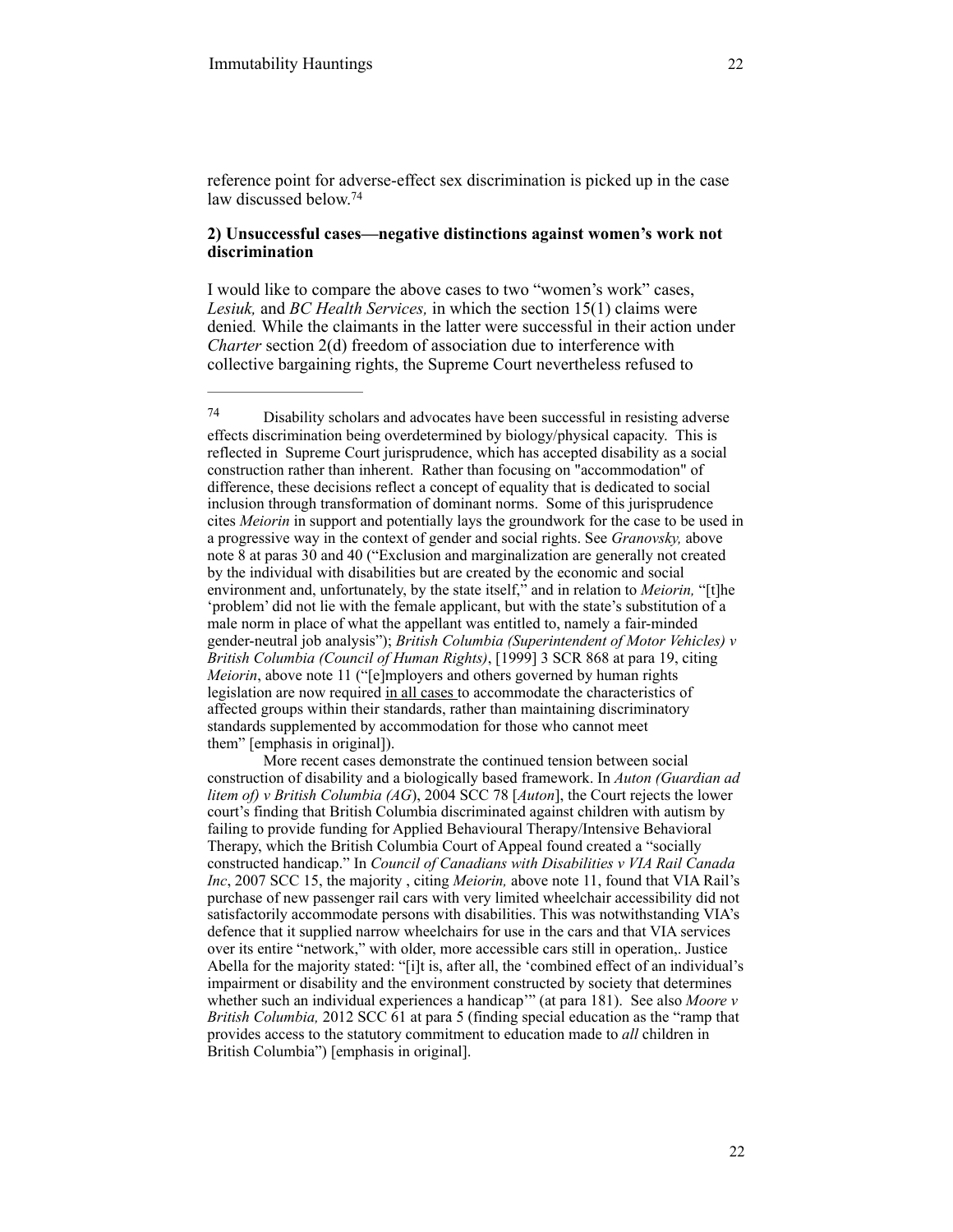consider the section 15(1) claim and negated any consideration of sex or gender. In these cases, we see the same issues that arise in the analogous grounds cases concerning socioeconomic status—an anxiety about considering identity as constructed through historical as well as contemporary social relations and performative activities, about taking into account power relations in the *Charter* analysis, and about populations with diffuse, invisible identity markers making economic claims.

In *Lesiuk,* the Federal Court of Appeal considered a critical challenge to systemic discrimination against women in employment insurance benefits.<sup>75</sup> Historically, the employment insurance system has used the male worker and his patterns of employment as the standard for determining strength of attachment to the workforce (and the resulting entitlement to benefits). It has been infused with the implicit philosophy that women worked for "pin money" (which has been reflected at times in as explicitly discriminatory provisions), whereas men were breadwinners who were supporting families. This was moderated in the 1970s when coverage was extended to most paid workers meeting minimum hours and income requirements, and the needs of working women were acknowledged through the provision of maternity benefits.<sup>76</sup> Kelly Lesiuk was a part-time nurse and mother who had applied for Employment Insurance (EI) after her doctor had recommended that she not work. There had been changes to the EI program in 1996, altering the eligibility requirements from a weeks-based model (with a minimum fifteen-hour work week) to one based on annual hours, resulting in a disproportionate drop in the number of women who qualified for EI. This likely had something to do with the disproportionate number of women who made up the ranks of part-time workers (and whose reasons for part-time

Kerri Froc, "Commentary on *Lesiuk v Attorney General*" (Fall 2003) 22:3 75 Jurisfemme - Newsletter of the National Association of Women and the Law (my discussion of *Lesiuk* is derived, in part, from this brief case comment) [Froc].

*Reference re Employment Insurance Act (Can), ss 22 and 23*, 2005 SCC 56 76 at paras 19-23 [*EI Reference*]; Gillian Calder, "The Personal *is* Economic: Unearthing the Rhetoric of Choice in the Canadian Maternity and Parental Leave Debate" in Rosemary Hunter & Sharon Cowan, eds, *Choice and Consent: Feminist Engagements in Law and Subjectivity* (New York: Routledge-Cavendish, 2007) 125 at 132-34; Leah Vosko & Lisa Clark, "Canada: Gendered Precariousness and Social Reproduction" in Leah Vosko, Martha MacDonald & Iain Campbell, eds, *Gender and the Contours of Precarious Employment* (New York: Routledge, 2009) 26 at 35-36 [Vosko & Clark].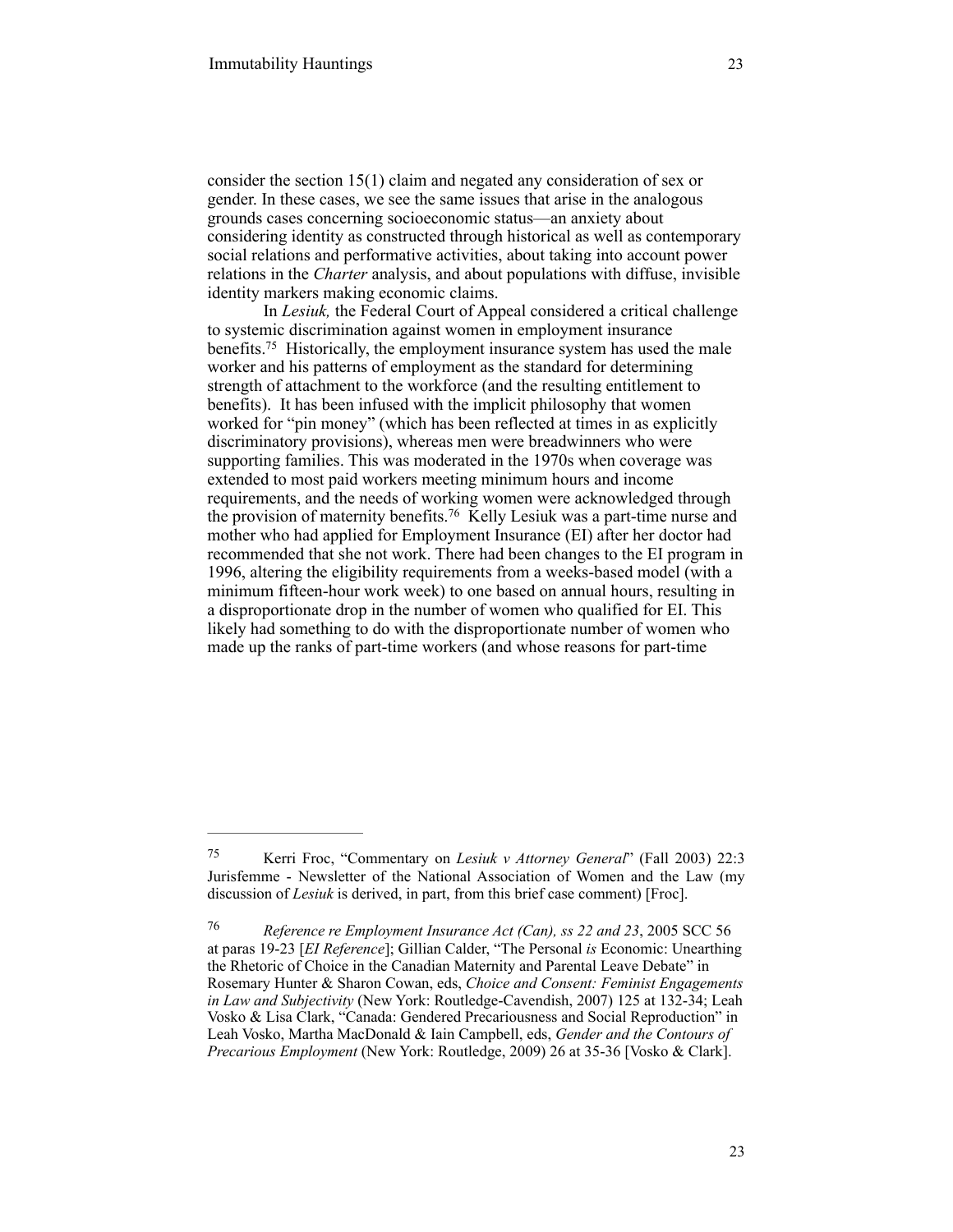employment corresponded to certain gendered patterns)<sup> $77$ </sup> and the number of men who worked intensively on a seasonal basis.<sup>78</sup> The latter were, therefore, more likely to benefit from an annual hours-based system. Indeed, the EI Umpire found that the new eligibility requirements constituted adverse-effect discrimination against women, "who predominate in the part-time labour force" and had much less time to devote to the paid work force due to their unpaid labour in the home,<sup>79</sup> valorizing male patterns of employment.

In the discrimination analysis, the Federal Court of Appeal refused to entertain the submissions of the Women's Legal and Education Action Fund (LEAF), as intervener, that all women should be compared to all men.<sup>80</sup> Instead, the Court preferred the comparison suggested by the claimant's counsel, "women in a parental status" compared to men, which meant that the Court did not have to fully consider the wealth of statistical information comparing women to men in patterns of employment and within the EI system itself. This led to a finding that there was a lack of evidentiary basis for the claim of adverse-effect discrimination, as there was little statistical information on the EI experience of mothers in particular, and therefore "the evidence show[ed] that there [was] no group which [was] uniformly adversely affected."<sup>81</sup> In the Court's view, the evidence also showed that the group of those who lost out under the new system was "a very special, small subset" and some actually gained eligibility.<sup>82</sup> In essence, those who lost eligibility as a result of working insufficient hours were too diffuse to even be considered a

*Women in Canada: A Gender-based Statistical Report,* 6th ed (Ottawa: 77 Statistics Canada, 2011) [*Women in Canada*] (provides the links between women in part-time employment, indicating that more women than men are likely to work parttime and 70 percent of part-time workers are women, a statistic that has remained stable over the last thirty years. Further, more women than men cite child care and other personal or family responsibilities as the reason for their part-time work (17.2 percent versus 2.3 percent, respectively)). See also *Lesiuk,* above note 12 (similar contemporary evidence was before the Federal Court of Appeal)*.*

<sup>&</sup>lt;sup>78</sup> Shawn de Raaf, Costa Kapsalis & Carole Vincent, "Seasonal Work and Employment Insurance Use" (September 2003) 4:9 Perspectives on Labour and Income 5 at 10; Vosko & Clark, above note 76 at 31-32 (women's part-time employment also has certain "gendered patterns" of instability, including lower income and employment in smaller firms with less union coverage).

<sup>&</sup>lt;sup>79</sup> *In the Matter of a Claim by Kelly Lesiuk* (November, 1998) CUB 51142 at para 64.

 $80$  In the interests of full disclosure, I was counsel for LEAF in the case.

<sup>&</sup>lt;sup>81</sup> *Lesiuk*, above note 12 at para 32.

*Ibid*. <sup>82</sup>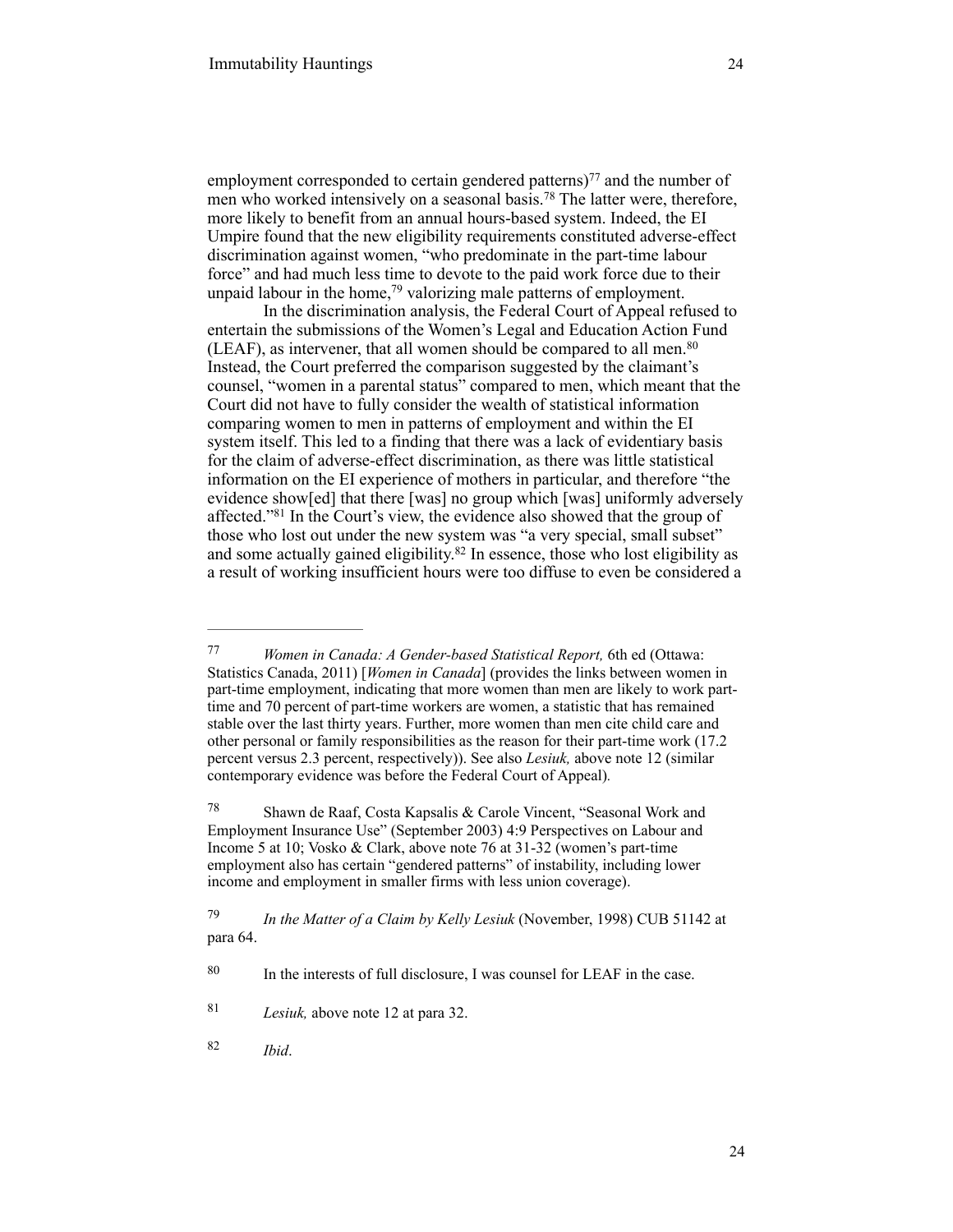group for the purposes of section 15(1), similar to the treatment of other socioeconomic groups under the analogous grounds test.

Nevertheless, Létourneau JA, writing for the Court, went on to accept (*arguendo*?) differential treatment of the claimant and "others who share the same characteristics," based on her status as a mother. $83$  He found that the joint grounds of gender and parental status were sufficient to satisfy the *Corbiere* test because the "period of immutability ... is sufficiently long."<sup>84</sup> In discussing the status-based claim, the Court addressed the government's contention that the Umpire erred in considering women's involvement in parttime work because "employment or occupational status is not an immutable personal characteristic.<sup> $385$ </sup> Justice Létourneau characterized this reference by the Umpire as merely contextualizing the "circumstances under, or the moment at, which the respondent and members of her group are discriminated"<sup>86</sup> and as such, it was not an improper embellishment on the analogous grounds already accepted to formulate the claimant group (women in a parental status).

However, this finding reinforces, rather than challenges, the notion of working part-time as conduct extraneous to the equality analysis. In so doing, the Court excised working part-time from the claimant's status as a working mother in its analysis as to whether the legislation violated the claimant's human dignity according to the contextual factors outlined in *Law v Canada (Minister of Employment and Immigration)*<sup>87</sup>. With respect to the first factor, pre-existing disadvantage, stereotyping, prejudice, or vulnerability, it quickly mentioned and then discounted the relevance of past discrimination in eligibility under the "old system" and, instead, noted that most women with young children were able to qualify under the new system. Failing to meet the required number of hours and qualify for EI due to part-time work:

… do[es] not create or reinforce a stereotype that women should stay home and care for children. Nor do these requirements affect the dignity of women by suggesting that their work is less

- *Ibid* at para 35. <sup>85</sup>
- *Ibid* at para 6. <sup>86</sup>

 [1999] 1 SCR 497 [*Law*] (the four factors are: (1) Pre-existing disadvantage, 87 stereotyping, prejudice, or vulnerability experienced by the individual or group at issue; (2) The correspondence, or lack thereof, between the ground or grounds on which the claim is based and the actual need, capacity, or circumstances of the claimant or others; (3) The ameliorative purpose or effects of the impugned law upon a more disadvantaged person or group in society; and (4) The nature and scope of the interest affected by the impugned law).

<sup>&</sup>lt;sup>83</sup> *Ibid* at para 33.

*Ibid* at para 37. <sup>84</sup>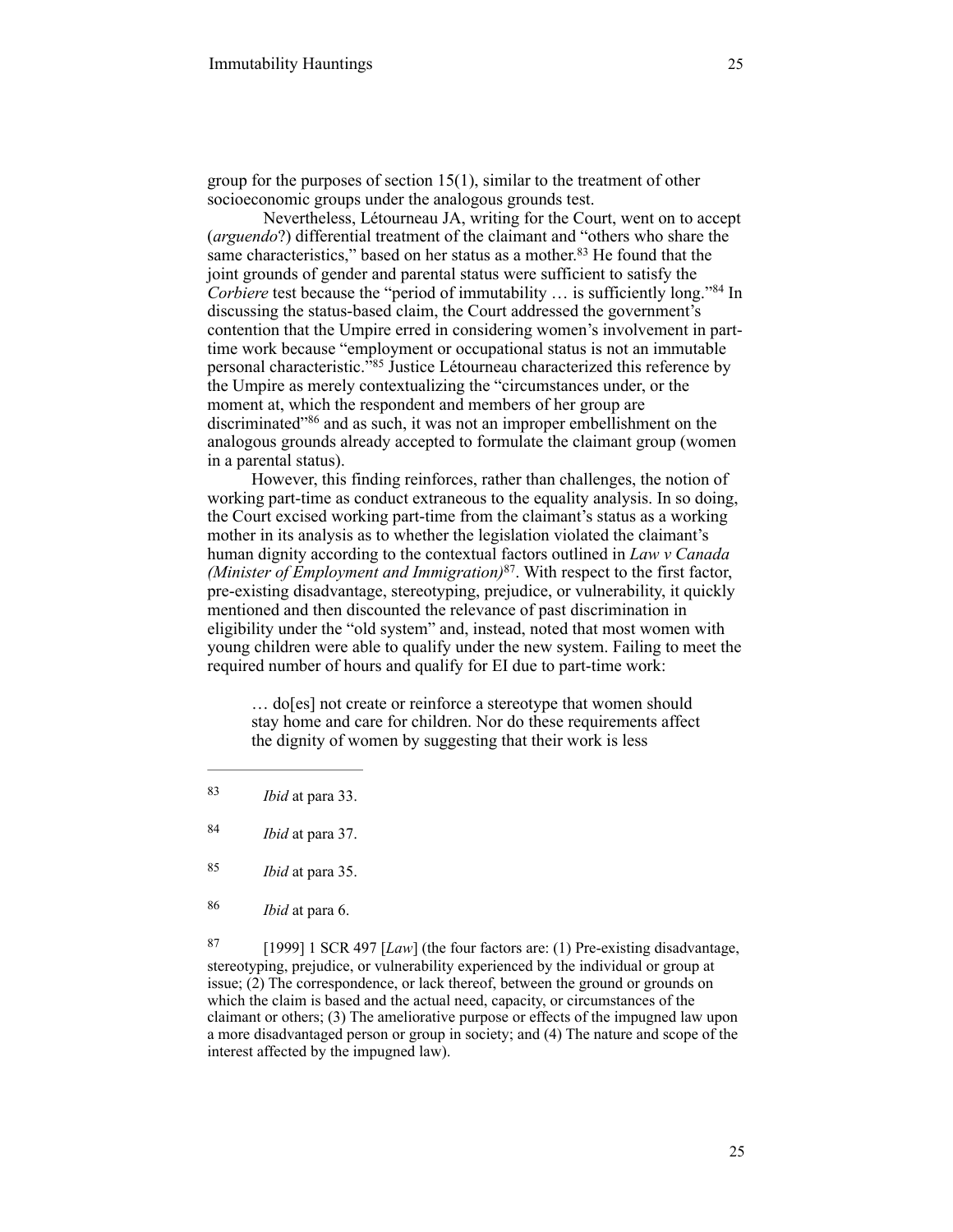worthy of recognition. Anyone who works the requisite number of hours in their qualifying period will qualify … Rather, I would imagine that a reasonable person would simply feel that they had narrowly missed qualifying because of an unfortunate confluence of events.88

Thus, negative treatment of part-time work in the legislation was merely unfortunate, not a reflection on Lesiuk's status as a working mother. This would make sense only if part-time work itself was not connected to the claimant's *status*—if it was merely what she did rather than who she was. Negative treatment of part-time work says nothing about the claimant's dignity as a human being because this work is not inherent and can be changed simply by working more hours. This is reinforced by the Court's positive references to the "flexibility" afforded to women under the new system, under the contextual factor of "correspondence" between the grounds and the "actual needs, capacity or circumstances of the claimant," implying that women could simply (re)structure their work over the year to qualify.89

The second significant contextual factor in the analysis is the "nature and scope of the interest affected" and, in particular, whether the effects are "severe and localized."<sup>90</sup> This factor from *Law* draws its authority from the *Egan* decision and is meant to gauge the intensity of the infringement on the

*Ibid* at para 45. See*,* regarding developments in the *Law* framework, Margot 88 Young, "Unequal to the Task: 'Kapp'ing the Substantive Potential of Section 15" in Sanda Rodgers & Sheila McIntyre, eds, *The Supreme Court of Canada and Social Justice: Commitment, Retrenchment or Retreat* (Markham, ON: LexisNexis Canada, 2010) 183. While the Supreme Court has recently disavowed of the use of human dignity as a separate hurdle for equality claimants and the use of the contextual factors from *Law* as a legal test, the emphasis on stereotype and prejudice has arguably been strengthened and, therefore, the reasoning from *Lesiuk* is still just as pernicious.

*Lesiuk*, above note 12 at 42. 89

*Law*, above note 87, citing *Egan*, above note 8 (per L'Heureux-Dubé J). <sup>90</sup>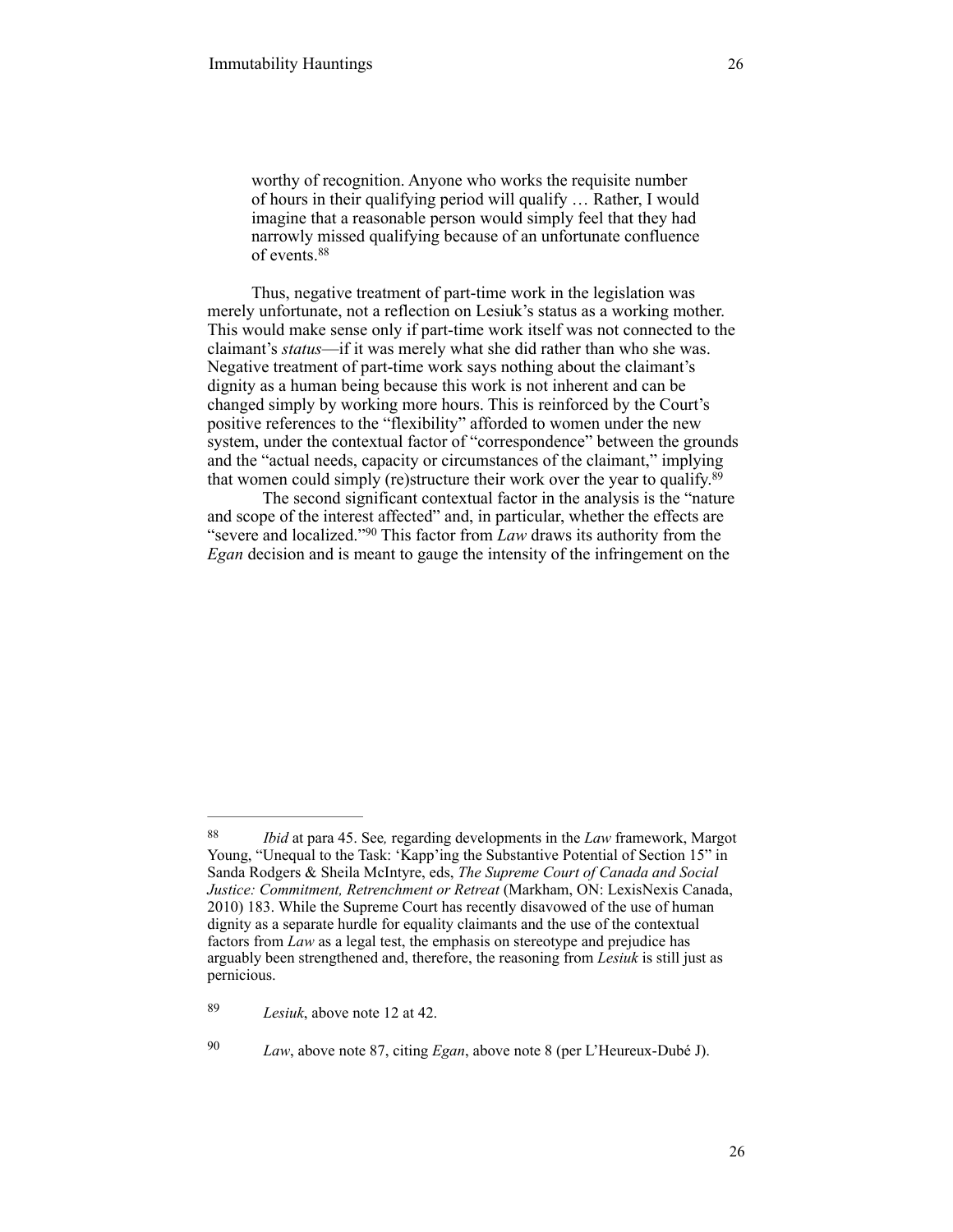claimants' human dignity interest.<sup>91</sup> However, in the hands of the Federal Court of Appeal, this contextual factor creates an onus to show that the effect is "localized," in the sense that those working part-time must prove to be a "discrete and insular minority." In that regard, the Court found that the group was too diffuse to have "statistical significan[ce] ... the evidence does not bear witness to much localization at all. The differential treatment is as between those who work at or above the threshold requirement for hours and those who fall short of this threshold." $92$  Thus, the eligibility requirement did not perpetuate inequality, but was instead a neutral, "administratively necessary tool tailored to correspond to the requirements of a viable contributory insurance scheme,<sup>193</sup> echoing Canada Safeway's arguments in the *Brooks* case regarding its administrative decision to compensate some health risks and not others.<sup>94</sup> But without a (biological) status-based argument to rely on, Kelly Lesiuk failed to achieve the same result as Susan Brooks, despite the gendered nature of her part-time work.<sup>95</sup>

The status/conduct distinction in the treatment of women's work perhaps reached its nadir in *BC Health Services*, addressing the constitutionality of *The Health and Social Services Delivery Improvement Act*  $(Bill 29)$ , <sup>96</sup> a bill that privatized services, rolled back a number of gains that

96 SBC 2002, c 2.

Justice L'Heureux-Dubé's reasoning in *Egan, ibid*, at 555-556 addressed this 91 contextual factor with reference to the gravity of economic consequences resulting from the differential treatment:

As I noted earlier, the *Charter* is not a document of economic rights and freedoms. Rather, it only protects 'economic rights' when such protection is necessarily incidental to protection of the worth and dignity of the human person (i.e. necessary to the protection of a 'human right'). Nonetheless, the nature, quantum and context of an economic prejudice or denial of such a benefit are important factors in determining whether the distinction from which the differing economic consequences flow is one which is discriminatory. If all other things are equal, the more severe and localized the economic consequences on the affected group, the more likely that the distinction responsible for these consequences is discriminatory within the meaning of s. 15 of the *Charter*.

*Lesiuk*, above note 12 at para 50. <sup>92</sup>

<sup>&</sup>lt;sup>93</sup> *Ibid* at para 51.

<sup>94</sup> Froc, above note 75 at 12.

See also *Solbach v Canada (AG)* (1999), 252 NR 157; *Canada (AG) v* <sup>95</sup> *Brown* (2001), 286 NR 395; *Miller v Canada* (2002), 220 DLR (4th) 149 (for similar rejections of equality claims regarding EI statutory caps on regular benefits after receipt of maternity benefits).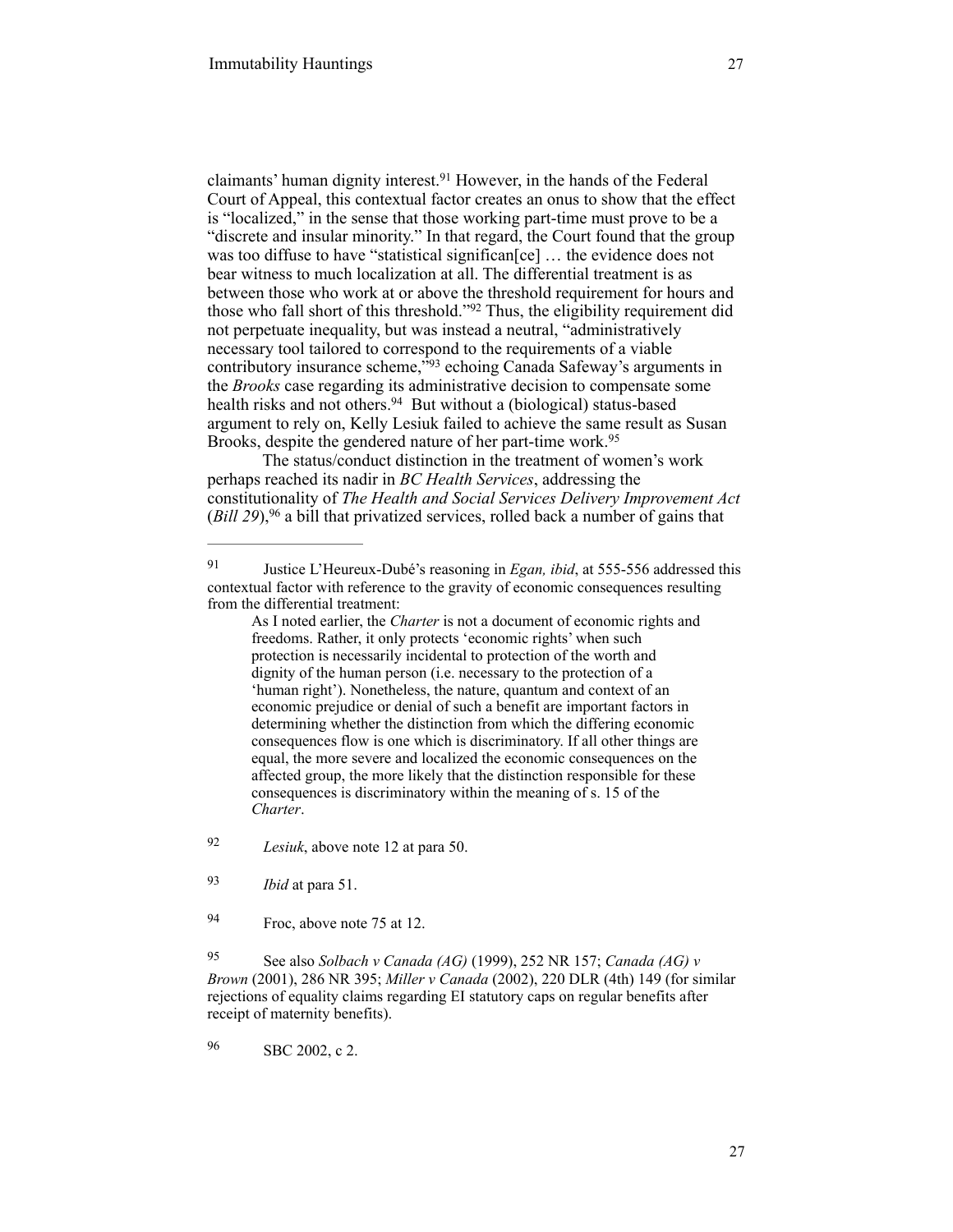healthcare and social services sector workers had made in collective bargaining, and prevented their renegotiation. Members of the unions were disproportionately female—eighty-five to ninety-eight percent depending on the union.<sup>97</sup> They were also disproportionately older and racialized.<sup>98</sup> The Supreme Court's finding under *Charter* section 2(d) was hailed as a significant victory for workers,  $99$  as it recognized for the first time that "substantial interference"<sup> $100$ </sup> with collective bargaining constitutes a violation of freedom of association. *Bill 29* met this threshold in that many of its provisions, such as those affecting seniority rights and contracting out, were "of central importance to the unions and their ability to carry on collective bargaining" and the government, by interfering with them, "disregarded the fundamental s. 2(d) obligation to preserve the processes of good faith negotiation and consultation with unions."101

The Appellant unions had also argued that the legislation discriminated against women, contrary to section 15(1). They argued that the provisions had the objective of turning back pay equity gains made by the unions. There was also some evidence that this sector was targeted because pay equity had resulted in higher wages for public sector employees than workers in the private sector and other jurisdictions. Thus, they maintained that the targeting of these workers as having "excessive" wages and benefits was based on the devaluation of women's work and women as workers, sending a clear message that it was not important to respect their contractual entitlements, thereby perpetuating disadvantage and stereotyping and affecting their human dignity.<sup> $102$ </sup> The Court found that the legislation did not violate section 15(1) in a few scant paragraphs, indicating that the differential, adverse effects related "essentially to the type of work they do, and not to the persons they are,"<sup>103</sup> and was not based on stereotyping. The exact use of Hogg's terminology from his passage on analogous grounds is perhaps the

<sup>&</sup>lt;sup>97</sup> *BC Health Services, above note 13, Factum of the Appellant at para 6.* 

<sup>&</sup>lt;sup>98</sup> *Ibid*, Factum of the Appellant at para 7.

<sup>99</sup> See for example, Buzz Hargrove, "Striking a Collective Bargain: The Supreme Court Decision in *B.C. Health Services*" (2009) 59 UNBLJ 41.

<sup>&</sup>lt;sup>100</sup> *BC Health Services, above note 13 at para 129.* 

 $101$  *Ibid* at paras 132 and 134.

<sup>&</sup>lt;sup>102</sup> *Ibid*, Factum of the Appellant at paras 129, 142-50, 162-68.

 $103$  *Ibid* at para 165.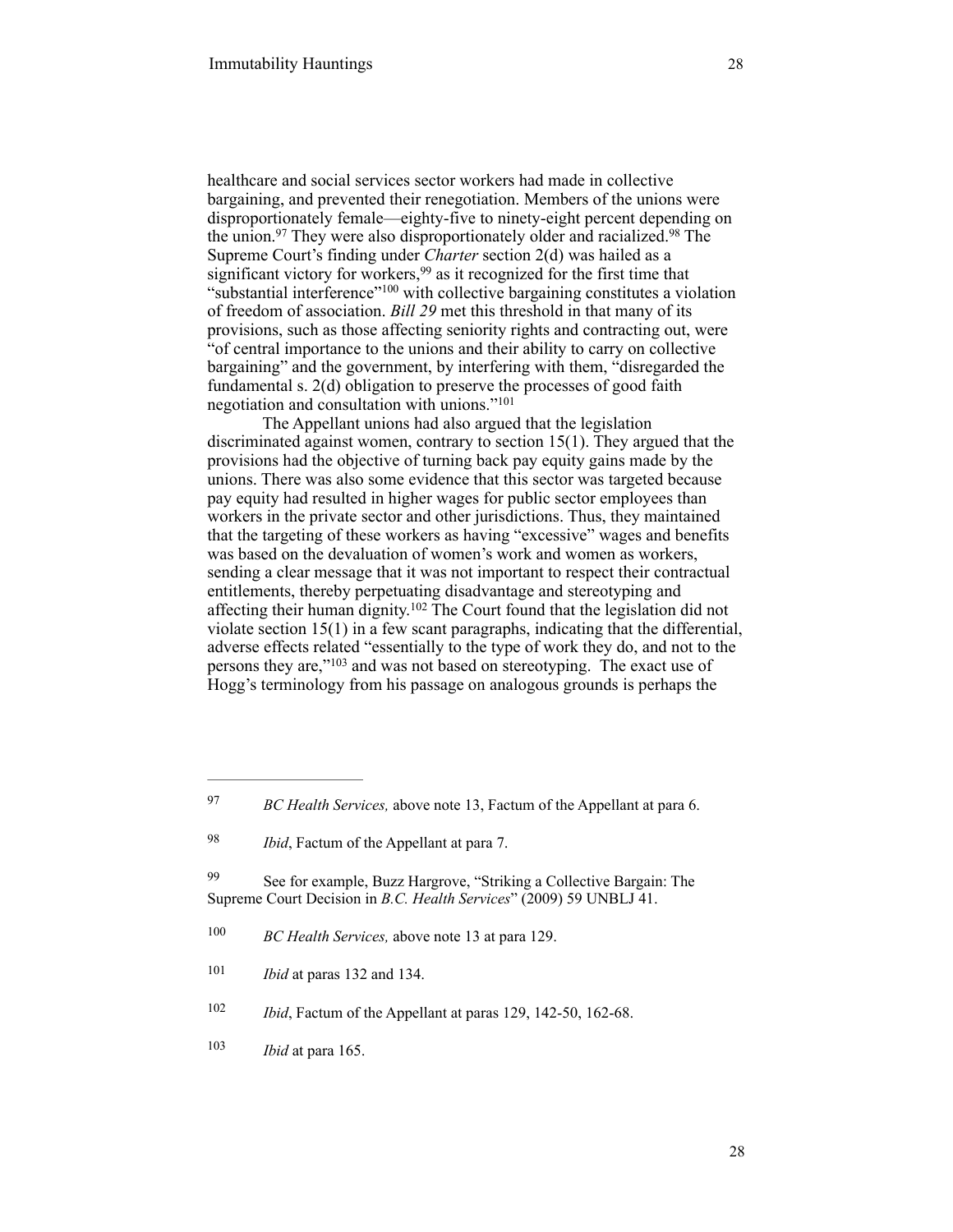clearest example of the reliance on the status/conduct distinction in relation to women's work under section 15(1).<sup>104</sup>

The Court's failure to recognize differential treatment of "women's work" as a sex-based distinction or even to gender its section 2(d) analysis bodes trouble for new litigation arising out of measures passed along with the budget in 2009. One of these measures was the *Public Sector Equitable Compensation Act (PSECA)*, <sup>105</sup> which applies to federal government workers. For these workers, pay equity complaints are taken out of the *Canadian Human Rights Act*, <sup>106</sup> and "pay equity" is redefined from being concerned with wage discrimination to "equitable compensation" based on market forces. Thus, existing discriminatory pay structures in the private sector are included in this evaluation. "Equitable compensation" is made a matter for collective bargaining, to be negotiated along with the myriad of other collective bargaining issues. It is not treated as a matter of human rights, and can be bargained away. Unions will be fined \$50,000 if they assist any woman to make a complaint about inequitable compensation to the Public Service Labour Relations Board. Thus, women will be left individually to navigate the highly complex comparisons necessary to found an "equitable compensation" case without necessary data about pay rates or job descriptions.107

<sup>&</sup>lt;sup>104</sup> Contra *Newfoundland (Treasury Board) v NAPE*, 2004 SCC 66 [*NAPE*]. In this case, the Court seems to superficially avoid the status/conduct distinction. It found that the legislative deferral of a pay equity increase and the extinguishment of arrears were discriminatory, as it could reasonably be taken by the women, already underpaid, as confirmation that their work was valued less highly than the work of those in maledominated jobs. This "perpetuated and reinforced the idea that women could be paid less for no reason other than the fact they are women" (at para 46). The section 1 justification of the government's decision on the basis of an economic crisis, with little evidence of either the crisis or that other options were considered (such as delaying payment of arrears rather than extinguishing them), is itself a gendered devaluation of women's work. Therefore, the potential transformative impact of this element of the constitutional analysis is extremely attenuated, and later completely eradicated by *BC Health Services* dictum. See Patricia Hughes, "NAPE: Women as Sacrificial Lambs" (2002) 11 CLELJ 383 (examining the lack of evidence of a fiscal crisis and other options available to the Newfoundland and Labrador government), and Judy Fudge, "Conceptualizing Collective Bargaining under the *Charter*: The Enduring Problem of Substantive Equality" (2008) 42 SCLR (2d) 213 at 241-43 [Fudge] (regarding the inconsistency between the treatment of women's work in *NAPE* and that in *BC Health Services*)*.*

<sup>105</sup> SC 2009, c 2.

<sup>106</sup> RSC 1985, c H-6.

<sup>&</sup>lt;sup>107</sup> Public Services Alliance of Canada, "The end of pay equity for women in the federal public service" (February 2009), online: PSAC www.psac-afpc.com.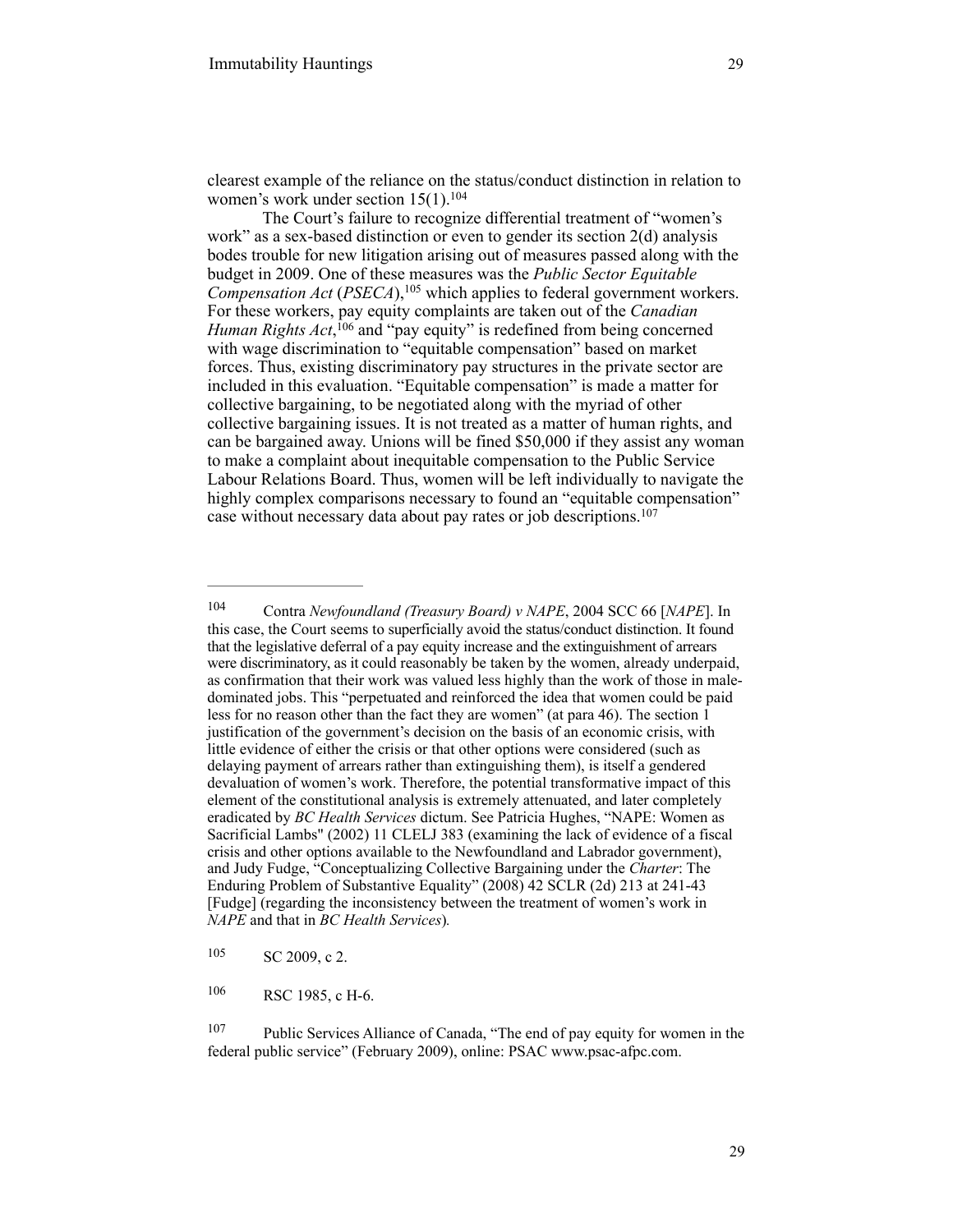The *PSECA* is being challenged as a violation of freedom of association and equality under *Charter* sections  $2(d)$  and  $15$ ; <sup>108</sup> however, the de-gendered analysis in *BC Health Services* may prove to be a difficult hurdle. It is questionable whether the impact on pay equity will be characterized as being "of central importance to the unions and their ability to carry on collective bargaining," $109$  given the historic devaluation of women's work. Indeed, the *Act* may be seen as enhancing the collective bargaining relationship by making pay equity an element to be negotiated. As formally applying to federal public sector workers, the section 15(1) claim would face the barrier of the reasoning of *BC Health Services,* possibly causing the legislative distinction to be characterized as based on "kind of work" rather than on sex.

## **C. Fallacy of the conduct/status dichotomy**

As I have discussed above, in adjudicating *Charter* claims concerning women's work, courts have attempted to deny the impact of social relations on identity through analyses that are overdetermined by biology, with outright rejection of claims that they perceive as based on performative conduct rather than inherent status. However, the status/conduct distinction is highly malleable and "can thus be used even when framing rights, to define what is at stake as proscribable conduct."<sup>110</sup> So, in the context of enumerated and analogous grounds, religion, for example, is considered "constructively immutable" status and poverty/socioeconomic status is considered mutable and conduct driven, despite the fact that there appears to be little empirical

<sup>&</sup>lt;sup>108</sup> *The Professional Institute v Attorney General of Canada*, 2012 ONSC 4764; *Gordon et al v Canada (AG)*, Toronto CV-09-377318 (Ont Sup Ct).

<sup>&</sup>lt;sup>109</sup> *BC Health Services, above note 13 at para 132.* 

 $110$  Meier, above note 18 at 156.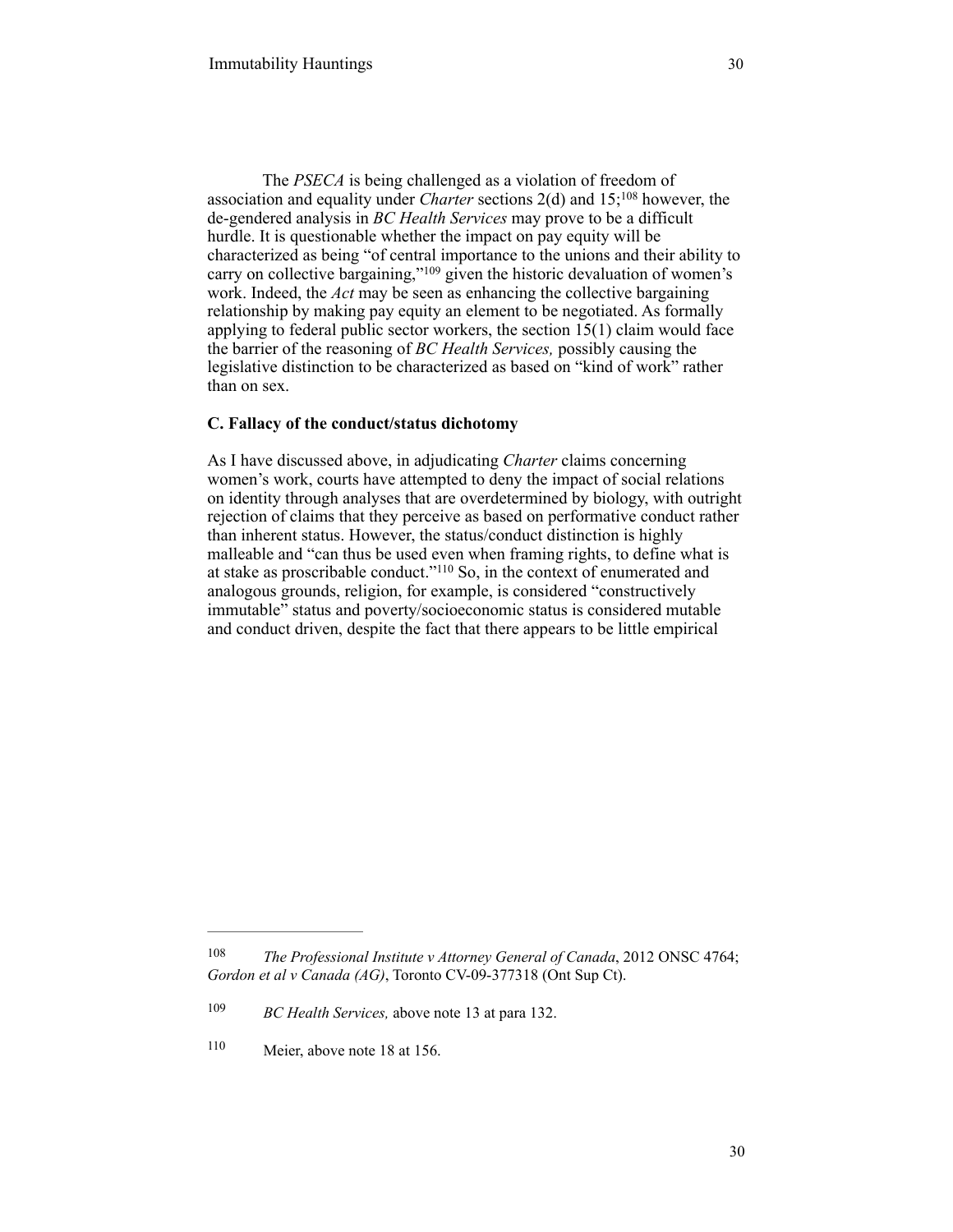justification for treating religious affiliation $111$  as less changeable than poverty.<sup>112</sup> Consequently, in the sex equality context, Kelly Lesiuk is excluded from EI benefits because she needs to spend more time at work, not because the EI system penalizes those who cannot conform to male employment patterns. Those in occupationally segregated workplaces, like health care or social services, who see their pay equity gains eroded through legislative action, have 'work issues', not inequality. Decided differently, these cases would have resulted in enhanced recognition of the *Charter*'s role in remedying socioeconomic injustices, a factor haunting the courts' deliberations.

As Martha McCarthy and Joanna Radbord crisply stated in relation to Canadian equality law,

> Substantive equality demands a recognition that so-called 'essential biological differences,' like sex and race, are socially constructed, not 'natural,' and are historically and culturally specific, not universal. The discourses that create

The Pew Forum on Religion in Public Life, *Faith in Flux: Changes in* <sup>111</sup> *Religious Affiliation in the U.S.* (Washington: Pew Research Center, 2009). In the US, this recent statistical report has shown that 44 percent of Americans will change their religious affiliation at least once in their lives, and many more than once. There do not appear to be similar statistics compiled for Canada, and there are admittedly differences in religiosity between the two countries. See David Rayside & Clyde Wilcox "The Difference that a Border Makes: The Political Intersection of Sexuality and Religion in Canada and the United States " in David Rayside & Clyde Wilcox, eds, *Faith, Politics, and Sexual Diversity in Canada and the United States*  (Vancouver: UBC Press, 2011) 3 at 11 (showing that in comparing Canada to the US, there are less evangelical Protestants and more Catholics in Canada, half as many Canadians as Americans that consider religion as important, and church attendance is half as prevalent in Canada than in the US). However, none of these differences necessarily suggest more stability in Canadian religious affiliation over time. Arguably, diversity of religious affiliations and practices amongst residents in two closely connected countries *itself* may illuminate the mutability of religion as dependent on a whole host of social circumstances shaping one's beliefs, including the political culture of the country in which one lives, rather than an inherent status.

Ross Finnie & Arthur Sweetman, "Poverty dynamics: empirical evidence for 112 Canada" (May 2003) 36:2 Canadian Journal of Economics 291 at 322, 316 and 323 (finding "[t]he always poor make up 40% of the low-income population in any given year and this rises to 75% if those poor four years out of five are also included." Further, they found that "past low-income status also has a strong predictive impact on current low-income status" and "increases substantially" with the number of years previously spent poor. Even one year spent in poverty in the past five has a dramatic effect on the likelihood that one is currently poor). Miles Corak, "Do Poor Children Become Poor Adults? Lessons from a Cross-Country Comparison of Generational Earnings Mobility" in John Creedy & Guyonne Kalb, eds, *Dynamics of Inequality and Poverty* (Oxford: Elsevier Ltd., 2006) 143 at 144 (finding one-third of low income Canadian children do not escape low income in adulthood).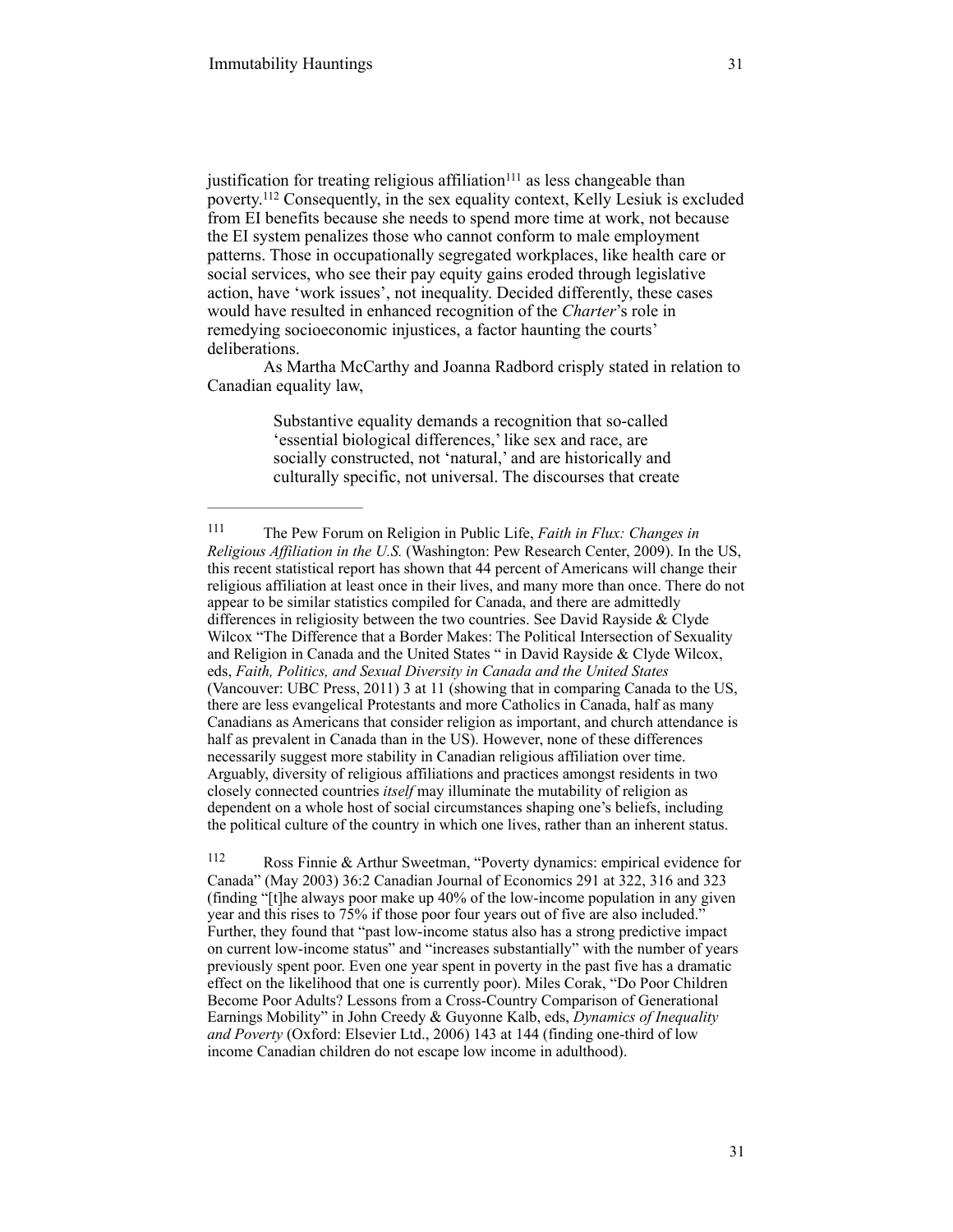'sex' are a major structural support for patriarchy and heterosexism; those that create 'race' buttress racism. Accordingly, the language of 'biological realities' is not descriptive, but prescriptive; it enforces relations of inequality … In other words, 'biological realities' are socially constructed as rationalization for the established power structure, so that what we perceive to be natural and essential differences are in fact historically and culturally rooted .... <sup>113</sup>

Thus, within the very structure of the status/conduct dichotomy is the notion that inequality is grounded in biological and inherent differences (and the solution is to root out "irrational" responses thereto), rather than a more pervasive social process in which the very notion of difference is created and regulated by systems of subordination. It ignores decades of academic scholarship that argues that status and conduct are mutually constitutive<sup>114</sup> we cannot apprehend sex difference and sexuality outside of hegemonic cultural frameworks (including patriarchy, capitalism, racism) that give rise to hierarchical constructions of difference as "natural" and "inherent," and further, in navigating these coercive structures, they regulate our behaviour as we adhere to or resist prescribed identities.

In feminist theory, the concept of gender "gradually came to be understood as referring to the historically specific, socially constructed, subject positions, relationships, and language codes by which biological sex differences are rendered materially, culturally, psychologically, and socially

<sup>&</sup>lt;sup>113</sup> Martha McCarthy & Joanna Radbord, "Foundations for 15(1): Equality Rights in Canada" (1999) 6 Mich J Gender & L 261 at 280-81.

<sup>&</sup>lt;sup>114</sup> Douglas Kropp, " 'Categorical' Failure: Canada's Equality Jurisprudence – Changing Notions of Identity and the Legal Subject" (1997) Queen's LJ 201 at 203. The author makes a similar argument in the Canadian context that the enumerated and analogous grounds framework, with its focus on immutable personal characteristics, is based on an "antiquated notion of the self that is traceable to eighteen-century 'Enlightenment' thought." He argues that a categorical analysis based on grounds relies on the fallacy of stable identity binaries to determine who falls within the scope of a category, resisting the notion that the binaries are actually dependent on one another for meaning and that "people seldom experience themselves to be fully in or fully out of any particular category"(at 218). The result is a focus on whether a claimant can conform to dominant understandings of what "difference" represented by a particular ground "looks like" and complex experiences of subordination failing to be recognized. Instead, much like L'Heureux-Dubé J advocated in *Egan,* above note 8, Kropp's approach would be focussed on discrimination, rather than on attaching experiences of subordination to grounds, and "would explore the social construction of [group] identities as well as their relation to background norms" (at 228).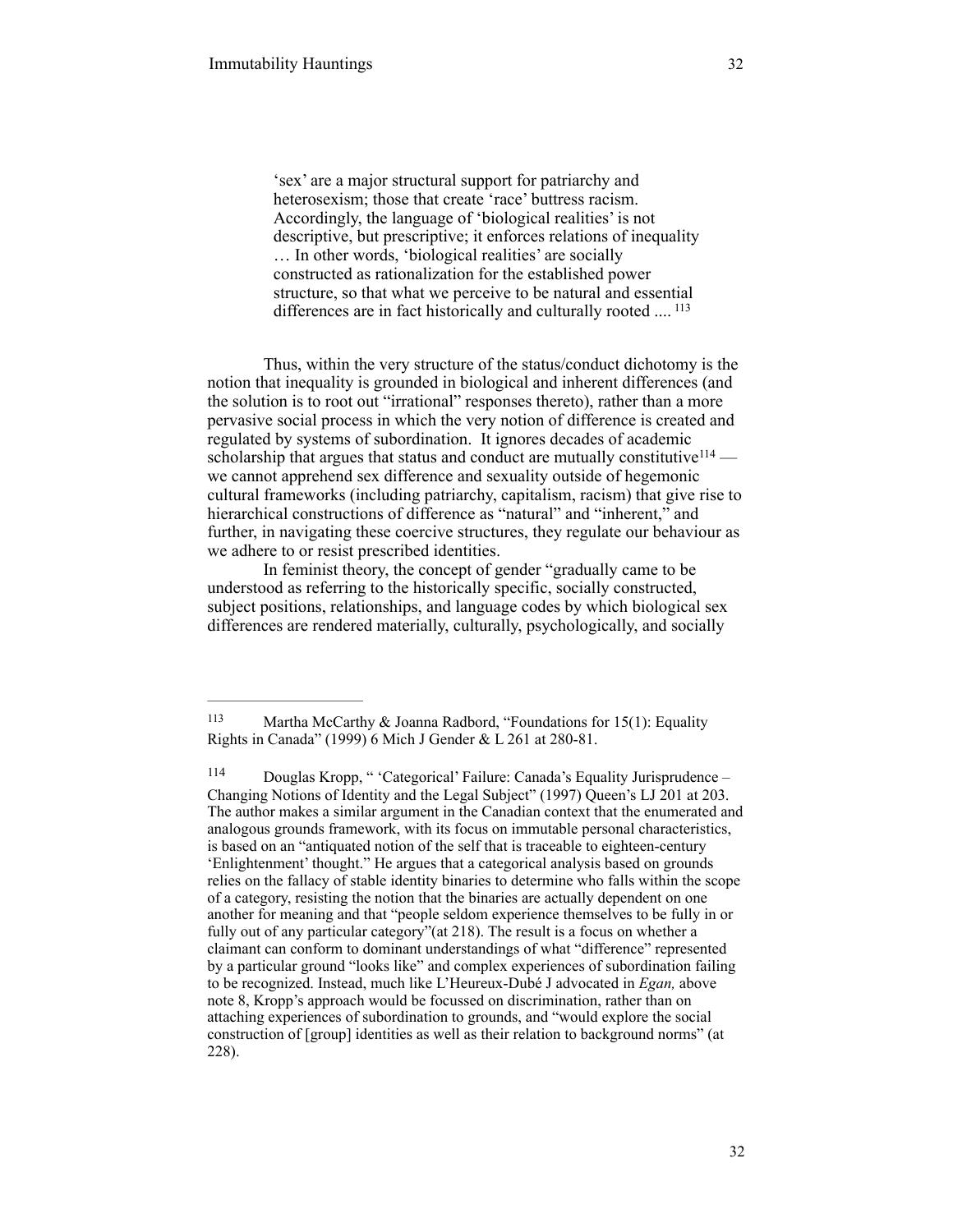significant."<sup>115</sup> With the recognition of gender as socially constructed came a further recognition that sex could not exist outside this framework, with theorists like Judith Butler maintaining that sex difference is always being observed, perceived, and regulated in a social milieu. In fact, sex/gender are fused, with gender "performatively produced and compelled by the regulatory practices of gender coherence."<sup>116</sup> Thus, despite the fact that gender is constantly being performed, it is not negotiated by individual women completely "free form"—there are coercive normative systems based on socially constructed notions of biological sex difference within which performances of gender are confined. In other words, "conduct creates status; that is, conduct defines who one is in the real world."117

Butler's work is supported by other feminist theorists who note the importance of keeping gendered regulation by institutional structures at the forefront of the analysis. To maintain this focus, Iris Marion Young indicates that she prefers to theorize "gender as an attribute of social structures more than of persons,"<sup>118</sup> and that these gender structures operate to constrain and direct one's decisions about the extent to which to conform or transgress their conventions. She identifies the sexual division of labour as one "axis" of gender structures along with normative heterosexuality and gendered hierarchies of power.

Meg Luxton recounts how feminist political economy evolved from socialist feminist theory in the 1970s, initially bringing to light how the sexual division of labour and women's reproductive work served the needs of capitalism, and then moving to a contemporary recognition of "social reproduction as a way of conceiving how states, markets, and households all interact in the daily and generational reproduction of an international labour force" as "interdependent processes of production and consumption" of paid

<sup>116</sup> Judith Butler, *Gender Trouble* (New York: Routledge, 1990) at 24 & 25. The author also addresses inherent constrains on sex/gender despite its social construction: [t]his is not to say that any and all gendered possibilities are open, but that the boundaries of analysis suggest the limits of a discursively conditioned experience. These limits are always set within the terms of a hegemonic cultural discourse predicated on binary structures that appear as the language of universal rationality. Constraint is thus built into what that language constitutes as the imaginable domain of gender (at 12).

117 Meier, above note 18 at 180.

118 Iris Marion Young, "Lived Body vs. Gender: Reflections on Social Structure and Subjectivity" in Iris Marion Young, *On Female Body Experience: "Throwing Like a Girl" and Other Essays* (New York: Oxford University Press, 2005) at 22.

<sup>115</sup> Meg Luxton, "Feminist Political Economy and Social Reproduction" in Kate Bezanson & Meg Luxton, eds, *Social Reproduction: Feminist Political Economy Challenges Neo-Liberalism* (Montreal: McGill-Queen's University Press, 2006) 11 at 30 [Luxton].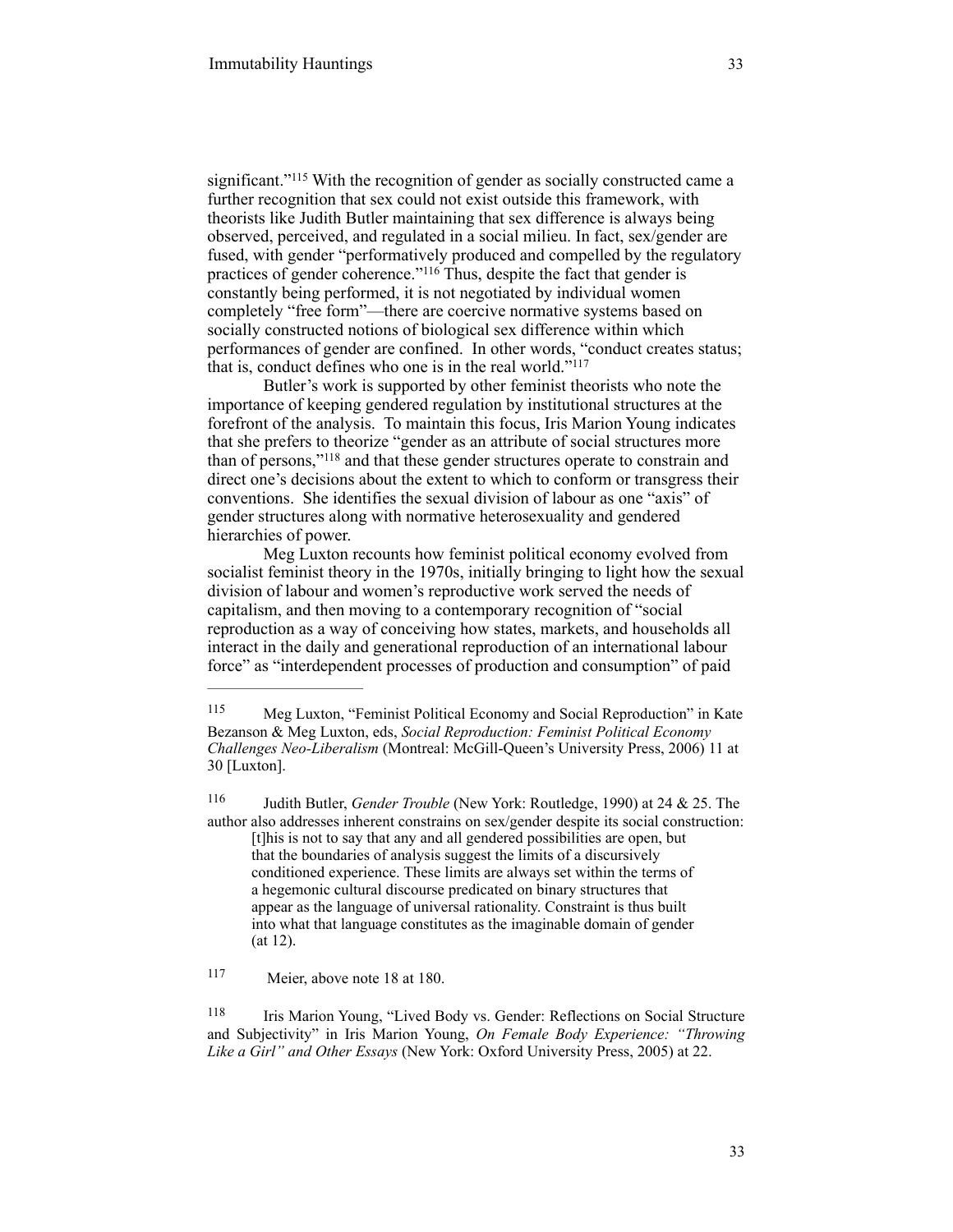and unpaid labour. <sup>119</sup> These processes constitute sex/gender, race, and geopolitical relations of privilege and subordination between the global north and the global south, among others. Sexual divisions of labour, with "feminized" work associated with domestic caregiving carried out in private —socially devalued and unpaid or underpaid—correspond to and reinforce various gendered dichotomies.<sup>120</sup> Law is intimately involved in these relations.<sup>121</sup> For instance, governmental decisions to privatize or to refrain from implementing public programs for family care implicitly rely on the notion that women's unpaid labour is available as a replacement, "exacerbat[ing] the sexual division of labour by shifting more work to women while asserting this is merely a side effect of individual choice."<sup>122</sup> Fudge and Cossman argue that "law plays a central role in the project of privatization," $123$  inscribing women's labour as extraneous to the state and the market in a myriad of ways (not only in equality law, labour law, and family law) and, therefore, as both invaluable (as a "labour of love") and without (much) value.

Further, in the contemporary Canadian dual income-earning family, the devalued gender role of women as caregivers is stabilized despite the presence

 $119$  Luxton, above note 115 at 35.

<sup>120</sup> Susan Williams, "Feminist Legal Epistemologies" (1993) 8 Berkeley Women's LJ 63 (outlining the various dichotomies of Enlightenment thought, including private/public, emotion/reason, and body/mind, with women and other subordinated groups affiliated with the former in each).

<sup>121</sup> See for example, *Bradwell v Illinois* 16 Wall 130, 141 (1872) (providing one example from the United States Supreme Court of the naturalization of gender inequalities in law:

> … [t]he civil law, as well as nature herself, has always recognized a wide difference in the respective spheres and destinies of man and woman. Man is, or should be, woman's protector and defender. The natural and proper timidity and delicacy which belongs to the female sex evidently unfits it for many of the occupations of civil life. The constitution of the family organization, which is founded in the divine ordinance as well as in the nature of things, indicates the domestic sphere as that which properly belongs to the domain and functions of womanhood).

 $122$  Judge Fudge & Brenda Cossman, "Introduction: Privatization, Law, and the Challenge to Feminism" in Judge Fudge & Brenda Cossman, eds, *Privatization, Law, and the Challenge to Feminism* (Toronto: University of Toronto Press, 2002) 1 at 29-30.

<sup>123</sup> *Ibid* at 34. See also Martha McClusky, "Razing the Citizen: Economic Inequality, Gender, and Marriage Tax Reform" in Linda McClain & Joanna Grossman, eds, *Gender Equality: Dimensions of Women's Equal Citizenship*  (Cambridge: Cambridge University Press, 2009) 267 at 269.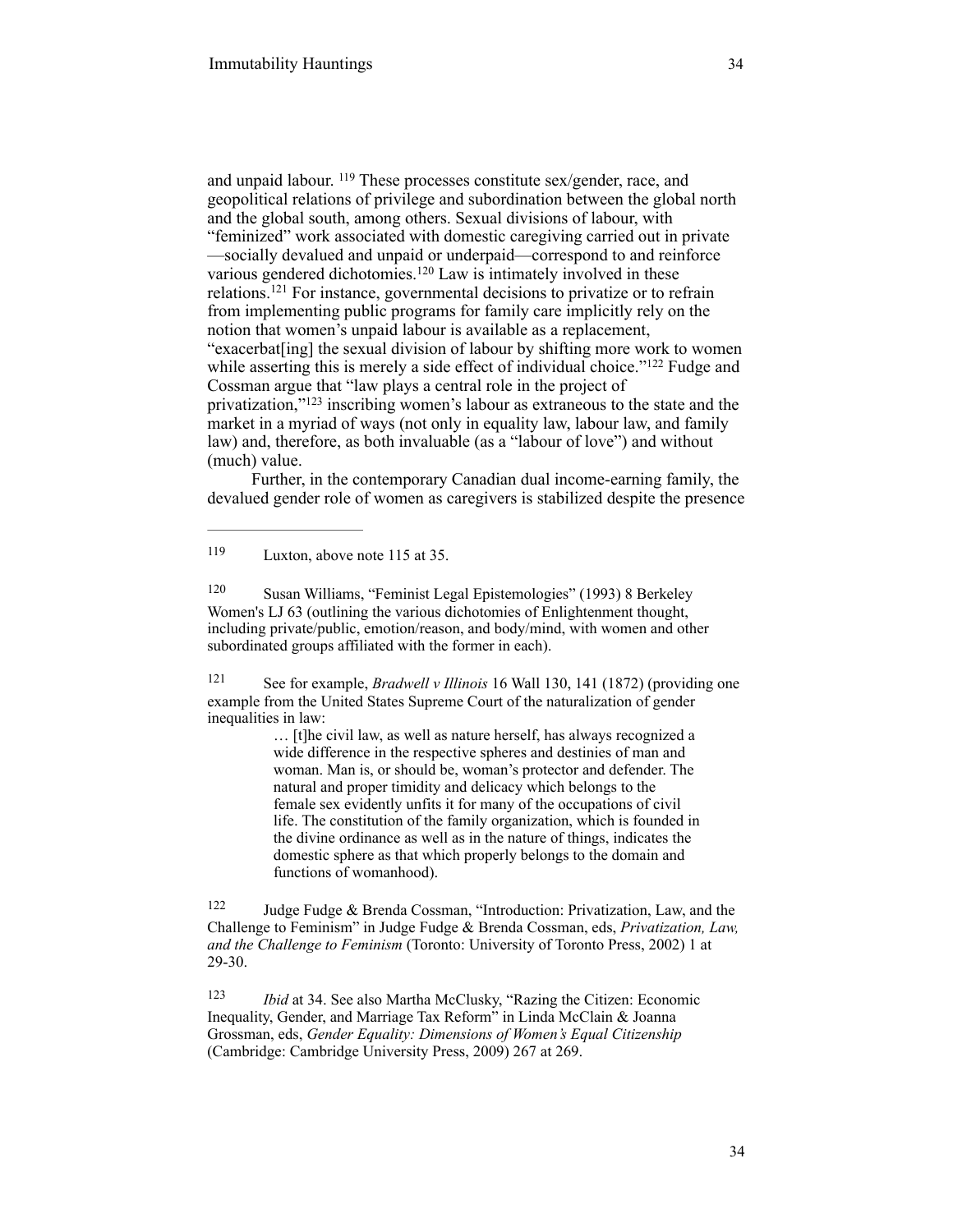of a female income-earner by unequal racial and class divisions and uneven global relations. Female transnational migrant domestic workers are pushed by global disparities and the stringency of domestic immigration laws to leave their own families in the global south and perform private caregiving duties for western families in low paid, poorly regulated employment:

What makes a female employer appear manlike and 'independent' – that is, of family responsibilities – in her own workplace is precisely her dependency on a female worker. Migrant workers are ideally suited to support this labour-market participation, since they can be (made to be) more flexible than citizen-workers … Instead of being transformed, [gender relations in the home and larger society] are merely reproduced with only some changes in the cast.<sup>124</sup>

That the social and legal regulation of women's work is part of the gendering process may be shown by the statistical evidence strongly identifying gender with economic stratification,  $125$  as manifested by a gender wage gap, occupational segregation by race and sex,  $126$  and patterns of parttime and other precious forms of employment.<sup>127</sup> As Fudge points out, "Since specific kinds of jobs are readily available to specific types of workers, such workers tend to 'choose' these jobs."<sup>128</sup> Further, "the burden of inequality falls

<sup>125</sup> Gwen Brodsky & Shelagh Day, "Beyond the Social and Economic Rights Debate: Substantive Equality Speaks to Poverty" (2002) 14 CJWL 186 at 190-92.

<sup>126</sup> *Women in Canada*, above note 77. The report shows that in 2009, 67 percent of all employed women were working in teaching, nursing, and related health occupations, as well as clerical or other administrative positions or sales and service occupations. Only thirty-one percent of employed men worked in these occupations. As well, 87.1 percent of nurses and health-related therapists, 75.5 percent of clerks and other administrators, 65.9 percent of teachers, and 56.9 percent of sales and service personnel were women. See Leah Vosko, "Rethinking Feminization: Gendered Precariousness in the Canadian Labour Market and the Crisis in Social Reproduction" (Paper delivered at the Robarts Canada Research Chairholders Series, 11 April 2002) at 14, online: YORKU www.yorku.ca/robarts/projects/lectures [Vosko, "Rethinking Feminization"] (with respect to racial occupational segregation).

<sup>124</sup> Sedef Arat-Koç, "Whose Social Reproduction? Transnational Motherhood and Feminist Political Economy" in Kate Bezanson & Meg Luxton, eds, *Social Reproduction: Feminist Political Economy Challenges Neo-Liberalism* (Montreal: McGill-Queen's University Press, 2006) 75 at 88-89. See also Judy Fudge, "Global Care Chains, Employment Agencies, and the Conundrum of Jurisdiction: Decent Work for Domestic Workers in Canada" (2011) 23 CJWL 235.

 $\frac{127}{127}$  Vosko & Clark, above note 76 at 32-33.

 $128$  Fudge, above note 104 at 236-37.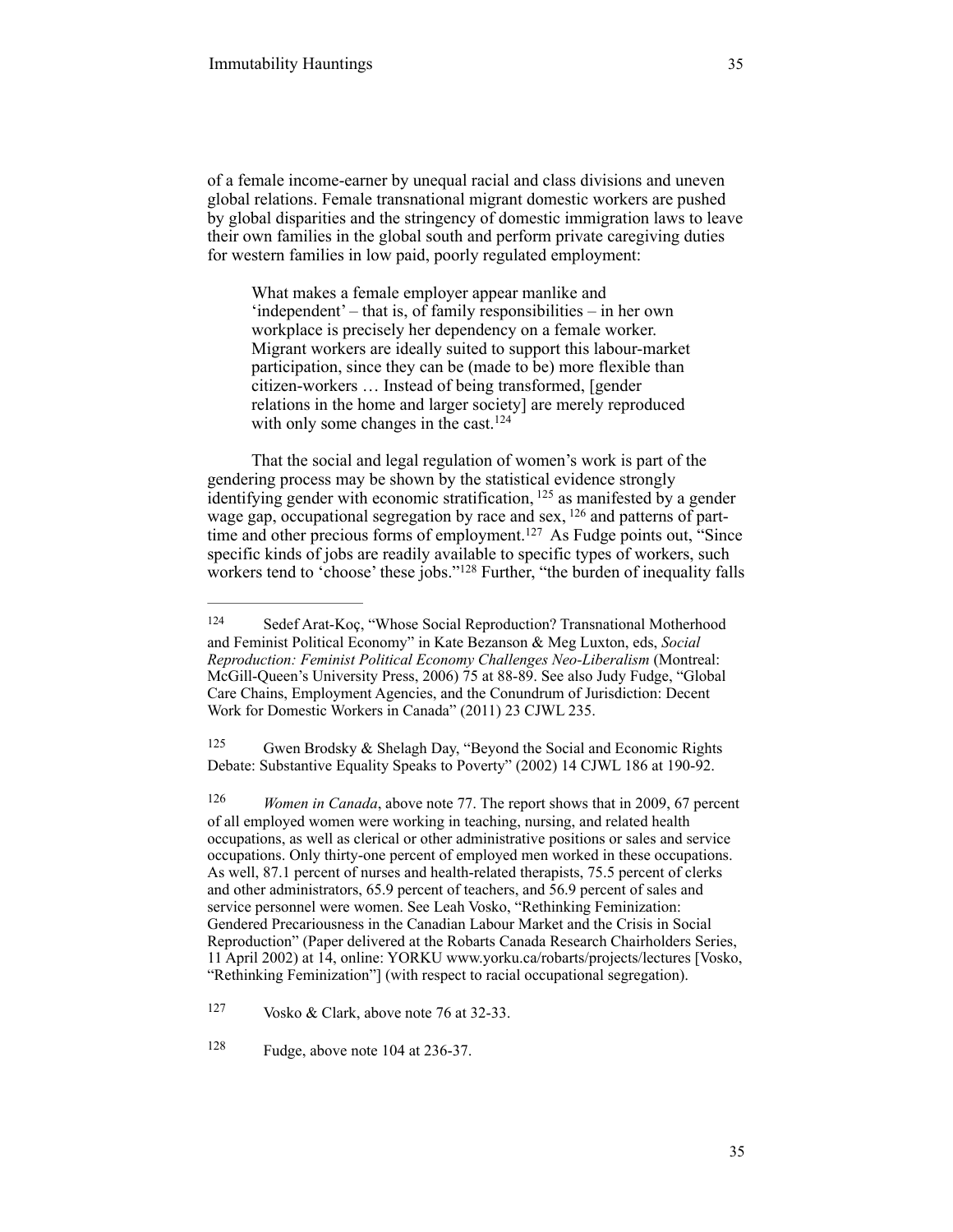greatest on women workers where poverty, the informal economy, weak employment regulation, racial and disability discrimination and subjection to gender-based violence are most pronounced."<sup>129</sup> Women's economic disparity is strongly association with the sexual division of labour and devaluation of women's work, with women performing two-thirds of unpaid household labour and still unable to access affordable child care.<sup>130</sup> With respect to entrepreneurship, women are less likely to be self-employed than men $^{131}$  and when they are self-employed, they face discrimination and cannot count on the assistance of their spouse in the business to the same extent as men, nor does their unpaid labour in the home change significantly. 132

Feminist understandings have exposed law as not only "gendered," in that it "insists on a specific version of gender differentiation," but also as a "gendering strategy," in which "[w]oman/women are brought into being."<sup>133</sup> We saw in *Lesiuk* the trope of a mother working for "pin money," attempting to draw on EI benefits without being securely attached to the workforce, for example. This understanding of gender makes the status/conduct dichotomy incoherent, as gender is not located merely in the conduct of a sexed subject, but also in larger social structures that participate in gendering the subject.

<sup>129</sup> Mary Cornish & Fay Faraday, "Using the *Charter* to Redress Gender Discrimination in Employment" (Presentation to the Summer Law Institute for Secondary School Teachers, 31 August 2005) at 2-3, online: OJEN www.ojen.ca.

<sup>&</sup>lt;sup>130</sup> Vosko, "Rethinking Feminization," above note 126 at 20.

<sup>&</sup>lt;sup>131</sup> *Women in Canada, above note 77 (showing 11.9 percent women are self*employed, versus 35.5 percent of men).

Lisa Phillips, "Sketching a Portrait of 'Unpaid Market Labour': Statistical 132 Silences and Narrative Noise" (Paper presented at the Gender & Work: Knowledge Production in Practice Conference, York University, 1-2 October 2004), at 37-38, online: Gender & Work Database www.genderwork.ca; Monica Belcourt, Ronald Burke & Hélène Lee-Gosselin, *The Glass Box: Women Business Owners In Canada*  (Ottawa: The Canadian Advisory Council on the Status of Women, 1991) at 39-42. See also Mary Condon, "Limited by Law? Gender, Corporate Law and the Family Firm" in Dorothy E Chunn & Dany Lacombe, eds, above note 58, 181 at 190 & 191 (describing how women's participation in family businesses is governed by the "intractability of traditional familial roles," and that they have little decision-making power despite day-to-day involvement in the business and sometimes formal positions in the corporate governance hierarchy).

Carol Smart, *Law, Crime and Sexuality: Essays in Feminism* (London: 133 SAGE Publications, 1995) at 191 and 193.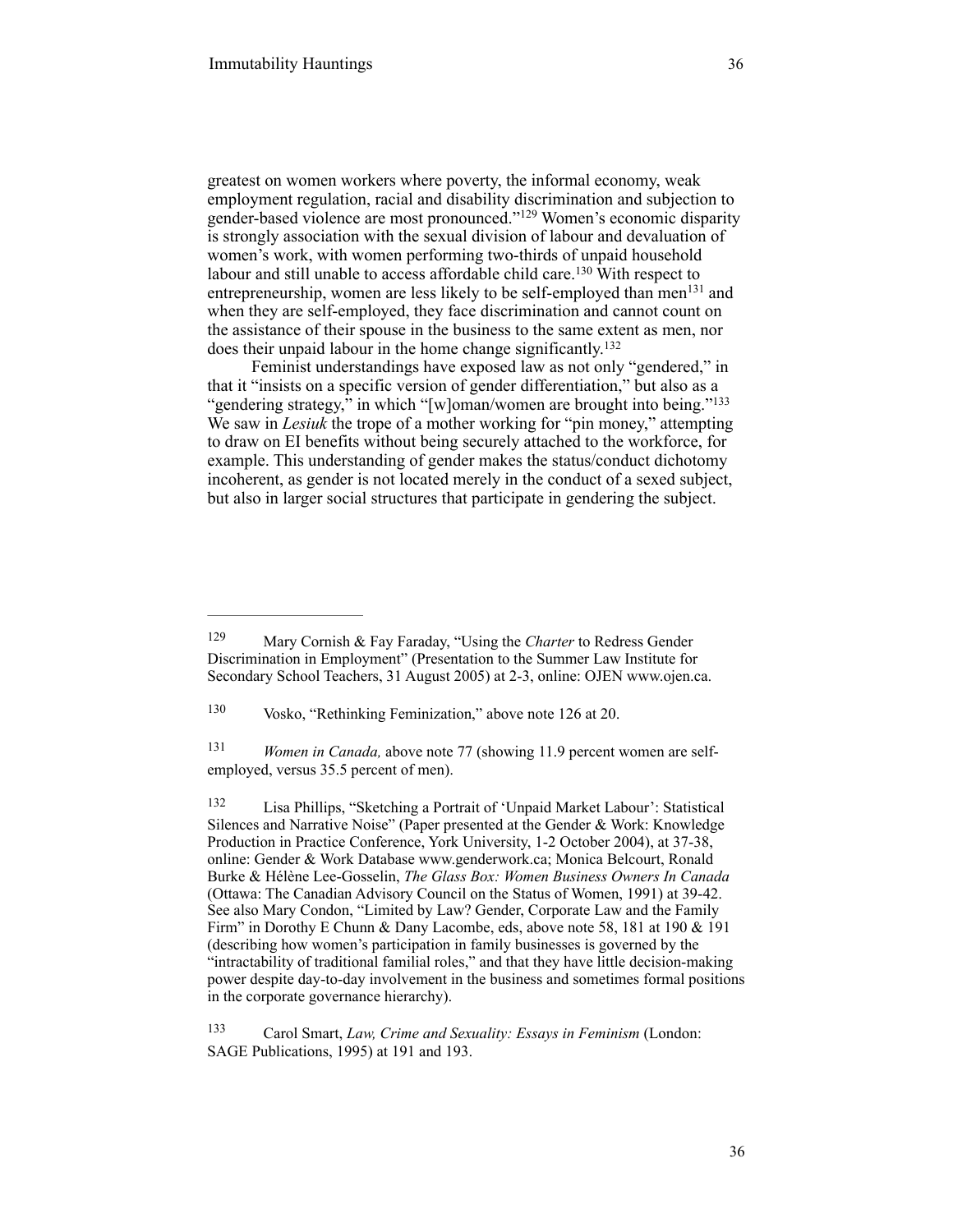Deconstructing the status/conduct binary reveals the law itself as unable to stand "outside" of gender to passively observe and adjudicate.<sup>134</sup>

### **1) Putting the status/conduct binary to rest**

If we accept the fallacy of the status/conduct distinction, how can we work to eradicate it in Canadian law? The first step is to challenge immutability as a critical element in the assessment of analogous grounds. What we know about social constructions of identity reveals the inherent instability of notions of immutability and "constructive immutability" as organizing principles for analogous grounds. The current fusion of immutability with "discrete and insular minority" has calcified into a test that starts by examining all those affected by a law, requiring them to have an identifiable and visible status as a group, bound together by their inherent personal characteristics. This removes the focus from the impact of law on groups that suffer under the same relations of subordination and completely eviscerates adverse-effect discrimination. This is so because systemic discrimination is seldom so efficient that it affects an identifiable subordinated group and only that group.

Work, in particular, has long been accepted as a critical constitutive element of identity, to the extent that one author has maintained that "'jobs create people because they shape individuals' behaviour and self- $\alpha$  identification."<sup>135</sup> This has also been a consistent theme running through the Supreme Court's jurisprudence outside the section 15(1) *Charter* context,<sup>136</sup> and in particular, women's contribution to social reproduction has been singled out for its special social significance and its connection to women's

See for example, Fudge, above note 104 at 241 (critiquing *BC Health* <sup>134</sup> *Services:* "the Court's analysis ignores the extent to which labour legislation reflects and reinforces historical patterns of labour market discrimination and segregation").

Joanna Grossman, "Pregnancy and Social Citizenship" in Linda McClain & 135 Joanna Grossman, eds, *Gender Equality: Dimensions of Women's Equal Citizenship*  (Cambridge: Cambridge University Press, 2009) 233 at 237 (citing Vicki Shultz, "Life's Work" (2001) 100 Columb L Rev 1881 at 1890 and sociological evidence).

See for example, *Reference Re Public Service Employee Relations Act (Alta)*, 136 [1987] 1 SCR 313 at 368 ("[w]ork is one of the most fundamental aspects in a person's life, providing the individual with a means of financial support and, as importantly, a contributory role in society. A person's employment is *an essential component of his or her sense of identity*, self-worth and emotional wellbeing" [emphasis added]). See also *Dunmore* SCC*,* above note 42 at para 167 (per L'Heureux-Dubé, concurring); *Delisle v Canada (Deputy AG),* [1999] 2 SCR 989 at para 44.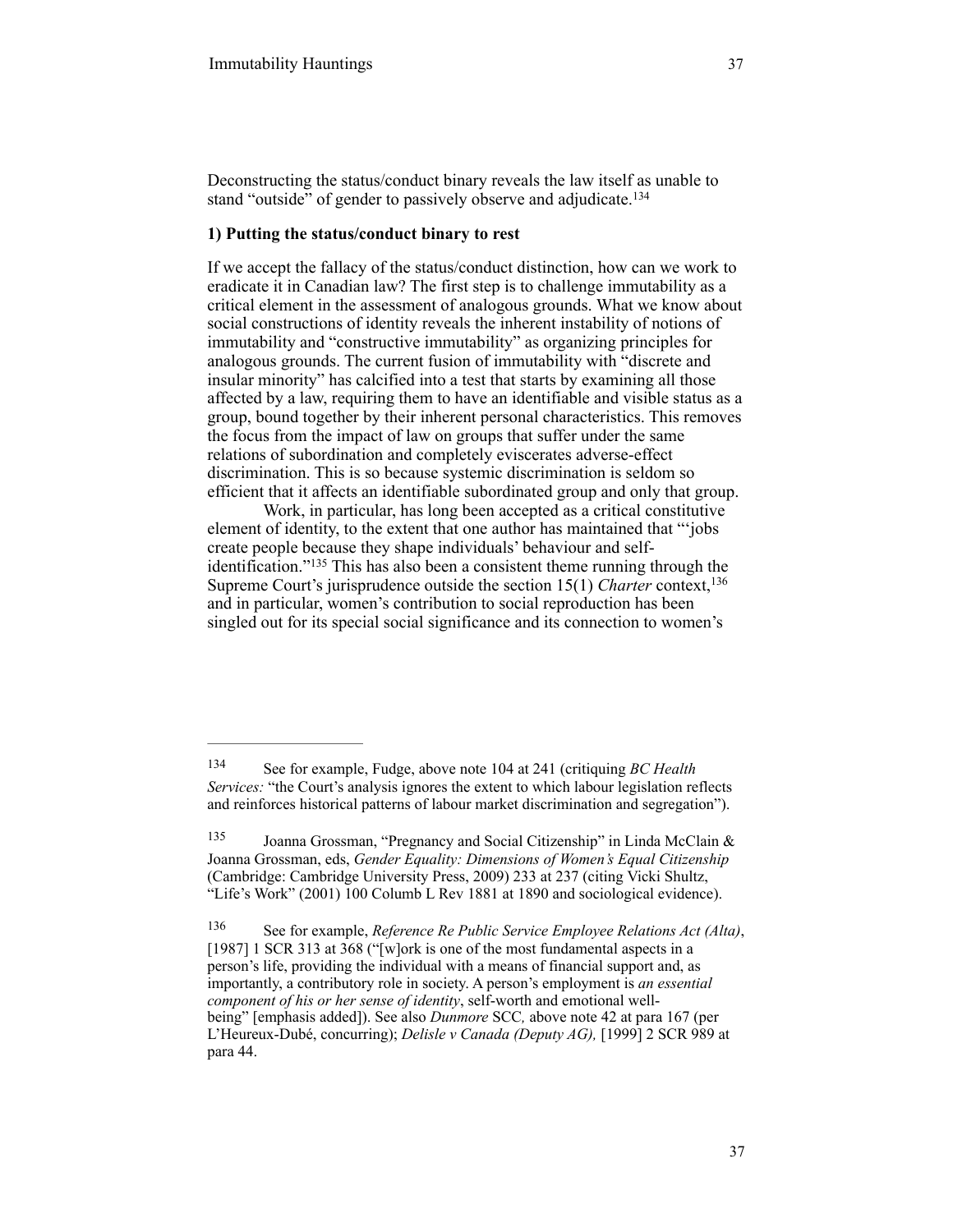subordinated social identity.<sup>137</sup> However, for an equality analysis to properly address gender and work as mutually constitutive, a different framework may be required that does not focus on identity but rather systems of oppression. In a previous article, I discussed the difficulty of courts addressing sexual inequality in isolation from other systems of oppression. Attempting to cabin sexual hierarchy from other related hierarchies of race, indigeneity, class, etc., in the constitutional analysis often results in courts finding no rights violation at all, thus leading to the "perverse result of rights violations going unrecognized and unremediated, the more complex and intractable the claimant's oppression."  $^{138}$  As post-intersectionality theory explains, addressing one system of subordination results in the operation of other systems being obscured and, in the absence of critical attention, strengthened. Given gendered and racial patterns of employment and economic disparity, "what one does," whether it be engaging in low-income work $^{139}$  or negotiating the intractable social assistance bureaucracy,  $140$  is critically linked to the operations of patriarchal capitalist white supremacy. Recognizing socioeconomic status as an analogous ground would ensure that

discriminatory treatment is not shielded from a searching, contextual analysis under section 15 as a result of the intimate connection between systems of economic domination and other forms of oppression (such as sexism or racism).

Women in particular are affected by economic disparity to a greater extent than men and for reasons highly associated with their gender. Excising

<sup>138</sup> "Multidimensionality and the Matrix: Identifying Charter Violations in Cases of Complex Subordination" (2010) 25 Can J L & Soc 21 at 24.

 *Falkiner*, above note 6; *Sparks*, above note 39. <sup>140</sup>

<sup>&</sup>lt;sup>137</sup> See *Brooks*, above note 9 at paras 29 and 40 ("That those who bear children and benefit society as a whole thereby should not be economically or socially disadvantaged seems to bespeak the obvious"); *EI reference*, above note 76 at para 66 ("[a] growing portion of the labour force is made up of women, and women have particular needs that are of concern to society as a whole. An interruption of employment due to maternity can no longer be regarded as a matter of individual responsibility"); *NAPE*, above note 104 at paras 45 and 49 (recognizing that women's jobs are "chronically underpaid" and that "[l]ow pay often denotes low status jobs, exacting a price in dignity as well as dollars"). See also above note 5 and accompanying cases.

<sup>&</sup>lt;sup>139</sup> *Kearney v Bramalea Ltd* (No 2) (1998), 34 CHRR D/1 (Ont Bd Inq), aff'd *Shelter Corp v Ontario (Human Rights Comm)* (2001), 39 CHRRD/111 (Ont Sup Ct) (one of the few cases having already made this connection in the human rights context. The Board recognized the use of minimum income criteria as a screening mechanism for apartment rentals constituted systemic discrimination on the basis of sex, family status, marital status, race, and citizenship. This was based on exhaustive statistical evidence regarding the incidence of low incomes amongst equality seeking groups identified by these characteristics).